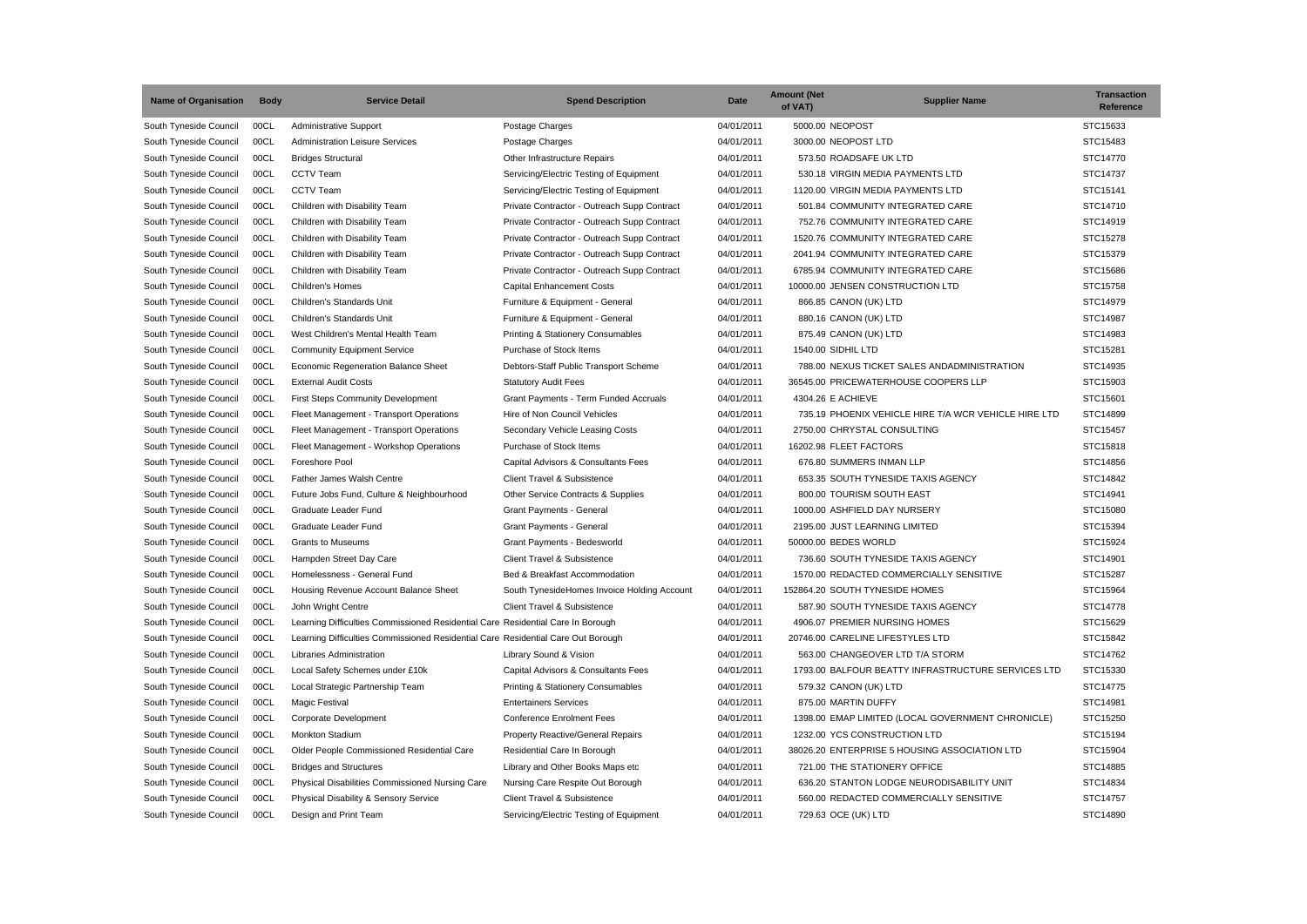| South Tyneside Council | 00CL         | Design and Print Team                                                         | <b>External Printing Contractors</b>          | 04/01/2011 | 2506.00 NB GROUP                                | STC15434 |
|------------------------|--------------|-------------------------------------------------------------------------------|-----------------------------------------------|------------|-------------------------------------------------|----------|
| South Tyneside Council | 00CL         | Design and Print Team                                                         | Servicing/Electric Testing of Equipment       | 04/01/2011 | 3562.18 OCE (UK) LTD                            | STC15541 |
| South Tyneside Council | 00CL         | Replacement Vehicles and Plant Hire                                           | <b>Capital Equipment Purchases</b>            | 04/01/2011 | 10212.90 SPRINGFIELD CARS LTD                   | STC15762 |
| South Tyneside Council | 00CL         | Scheme under £10k Miscellaneous                                               | <b>Capital Enhancement Costs</b>              | 04/01/2011 | 5688.18 NORTHUMBRIAN ROADS LTD                  | STC15658 |
| South Tyneside Council | 00CL         | <b>Surestart Bede</b>                                                         | <b>Capital Enhancement Costs</b>              | 04/01/2011 | 54626.88 SURGO CONSTRUCTION                     | STC15931 |
| South Tyneside Council | 00CL         | Transforming our Primary Schools Stanhope                                     | <b>Capital Construction Costs</b>             | 04/01/2011 | 173781.00 INSPIREDSPACES STAG LIMITED           | STC15967 |
| South Tyneside Council | 00CL         | Warm Zone South Tyneside                                                      | Capital Funding from Private Sector Bodies    | 04/01/2011 | 10136.80 WARM ZONE                              | STC15760 |
| South Tyneside Council | 00CL         | Youth Offending Service                                                       | Other Service Contracts & Supplies            | 04/01/2011 | 4055.54 NORTHUMBRIA POLICE AUTHORITY            | STC15591 |
| South Tyneside Council | 00CL         | Youth Offending Service                                                       | Other Service Contracts & Supplies            | 04/01/2011 | 4277.85 NORTHUMBRIA POLICE AUTHORITY            | STC15599 |
| South Tyneside Council | 00CL         | Aiming High for Disabled Children                                             | Other Service Contracts & Supplies            | 05/01/2011 | 1000.00 K W READER & SONS LTD                   | STC15081 |
| South Tyneside Council | 00CL         | Boldon Nursery Kitchen                                                        | <b>Catering Provisions</b>                    | 05/01/2011 | 1820.31 J R HOLLAND                             | STC15336 |
| South Tyneside Council | 00CL         | <b>Catering Contract General</b>                                              | <b>Catering Provisions</b>                    | 05/01/2011 | 1955.00 ITD LTD                                 | STC15360 |
| South Tyneside Council | 00CL         | Cemetery Re-Tarmacing Works                                                   | Capital Enhancement Costs                     | 05/01/2011 | 16826.80 ARENA STADIA SEATING LTD               | STC15823 |
| South Tyneside Council | 00CL         | Fleet Management - Transport Operations                                       | Other Service Contracts & Supplies            | 05/01/2011 | 810.00 TRAFFICMASTER PLC                        | STC14950 |
| South Tyneside Council | 00CL         | Fleet Management - Transport Operations                                       | Vehicle Running Costs                         | 05/01/2011 | 2203.75 BRETT FUELS                             | STC15397 |
| South Tyneside Council | 00CL         | Fleet Management - Transport Operations                                       | Hire of Non Council Vehicles                  | 05/01/2011 | 2240.00 E.S. ACCESS PLATFORMS                   | STC15400 |
| South Tyneside Council | 00CL         | Future Jobs Fund                                                              | Grant Payments - General                      | 05/01/2011 | 912.00 SPEC SAVERS (SOUTH SHIELDS)              | STC15025 |
| South Tyneside Council | 00CL         | Laygate Lane Junior Mixed Infants Kitchen                                     | <b>Catering Provisions</b>                    | 05/01/2011 | 1424.26 J R HOLLAND                             | STC15262 |
| South Tyneside Council | 00CL         | Learning Difficulties Resettlement Residential Care                           | Supported Living                              | 05/01/2011 | 986.04 SAINT JOHN OF GOD CARE SERVICES          | STC15056 |
| South Tyneside Council | 00CL         | Learning Difficulties Resettlement Residential Care                           | Supported Living                              | 05/01/2011 | 986.04 SAINT JOHN OF GOD CARE SERVICES          | STC15057 |
| South Tyneside Council | 00CL         | Learning Difficulties Resettlement Residential Care                           | Supported Living                              | 05/01/2011 | 986.04 SAINT JOHN OF GOD CARE SERVICES          | STC15058 |
| South Tyneside Council | 00CL         | Learning Difficulties Resettlement Residential Care                           | Supported Living                              | 05/01/2011 | 986.04 SAINT JOHN OF GOD CARE SERVICES          | STC15059 |
| South Tyneside Council | 00CL         | Legal Services - Support                                                      | Private Contractor - General Consultancy      | 05/01/2011 | 11250.00 CHASE & PARTNERS LLP                   | STC15771 |
| South Tyneside Council | 00CL         | Libraries Administration                                                      | Library & Other Books Maps etc.               | 05/01/2011 | 540.79 ASKEWS LIBRARY SERVICES LTD              | STC14746 |
| South Tyneside Council | 00CL         | Monastery Court Lift Replacement                                              | Enhancement HRA Capital - South TynesideHomes | 05/01/2011 | 718.00 GOLDSHIELD ELECTRONIC SECURITY           | STC14883 |
| South Tyneside Council | 00CL         | Learning Difficulties Out of Area Placements                                  | <b>LSC Administration Recharges</b>           | 05/01/2011 | 46569.25 NORTH EAST AUTISM SOCIETY              | STC15918 |
| South Tyneside Council | 00CL         | PE & Sports Project                                                           | <b>Instructors Fees</b>                       | 05/01/2011 | 925.00 SKIPPING SCHOOL LTD                      | STC15031 |
| South Tyneside Council | 00CL         | Repairs & Maintenance All Saints Children's Centre                            | <b>Property Planned Maintenance</b>           | 05/01/2011 | 2487.35 PROMANEX                                | STC15432 |
| South Tyneside Council | 00CL         | Repairs & Maintenance Central Library                                         | Property Planned Maintenance                  | 05/01/2011 | 560.00 SCHNEIDER ELECTRIC BUILDINGS UK LTD      | STC14758 |
| South Tyneside Council | 00CL         | Repairs & Maintenance Temple Park Leisure Centre Property Planned Maintenance |                                               | 05/01/2011 | 1207.85 PROMANEX                                | STC15182 |
| South Tyneside Council | 00CL         | Replacement Vehicles and Plant Hire                                           | <b>Capital Equipment Purchases</b>            | 05/01/2011 | 22822.50 BUNCE (ASHBURY) LTD                    | STC15858 |
| South Tyneside Council | 00CL         | Ridgeway Children's Centre                                                    | Furniture & Equipment - General               | 05/01/2011 | 1479.00 ALBANY OFFICE EQUIPMENT (WHOLESALE) LTD | STC15272 |
| South Tyneside Council | 00CL         | Right to Read                                                                 | Furniture & Equipment - General               | 05/01/2011 | 4042.24 NORTHERN CHILDREN'S BOOK FESTIVAL       | STC15588 |
| South Tyneside Council | 00CL         | Supporting People into Work (Headway)                                         | Grant Payments - General                      | 05/01/2011 | 8684.30 GROUNDWORK SOUTH TYNESIDE AND NEWCASTLE | STC15729 |
|                        | 00CL         | St James RC Junior Mixed Infants Kitchen                                      |                                               | 05/01/2011 | 1439.00 J R HOLLAND                             | STC15263 |
| South Tyneside Council | 00CL         |                                                                               | <b>Catering Provisions</b>                    |            |                                                 | STC14712 |
| South Tyneside Council |              | <b>Street Lighting</b>                                                        | <b>Electricity Charges</b>                    | 05/01/2011 | 509.55 EDF ENERGY                               |          |
| South Tyneside Council | 00CL<br>00CL | <b>Street Lighting</b>                                                        | <b>Electricity Charges</b>                    | 05/01/2011 | 616.32 EDF ENERGY                               | STC14804 |
| South Tyneside Council |              | <b>Street Lighting</b>                                                        | <b>Electricity Charges</b>                    | 05/01/2011 | 732.14 EDF ENERGY                               | STC14896 |
| South Tyneside Council | 00CL         | <b>Street Lighting</b>                                                        | <b>Electricity Charges</b>                    | 05/01/2011 | 1511.04 EDF ENERGY                              | STC15276 |
| South Tyneside Council | 00CL         | Streetscape Team                                                              | Staff & Members Training                      | 05/01/2011 | 1350.00 CROMWELL TRAINING LTD                   | STC15229 |
| South Tyneside Council | 00CL         | <b>Temple Park Centre</b>                                                     | Water & Sewerage Charges                      | 05/01/2011 | 1213.13 MCKINNON & CLARKE                       | STC15184 |
| South Tyneside Council | 00CL         | Waste Disposal                                                                | Waste Disposal Contract - General Waste       | 05/01/2011 | 2607.96 ALEX SMILES LTD                         | STC15440 |
| South Tyneside Council | 00CL         | Waste Disposal                                                                | Waste Disposal Contract - General Waste       | 05/01/2011 | 3251.56 ALEX SMILES LTD                         | STC15509 |
| South Tyneside Council | 00CL         | <b>Waste Disposal</b>                                                         | Waste Disposal Contract - General Waste       | 05/01/2011 | 3720.38 ALEX SMILES LTD                         | STC15560 |
| South Tyneside Council | 00CL         | West Boldon Junior Mixed Infants School Kitchen                               | <b>Catering Provisions</b>                    | 05/01/2011 | 2078.85 J R HOLLAND                             | STC15384 |
| South Tyneside Council | 00CL         | <b>Westoe Crown General</b>                                                   | Water & Sewerage Charges                      | 05/01/2011 | 527.25 MCKINNON & CLARKE                        | STC14734 |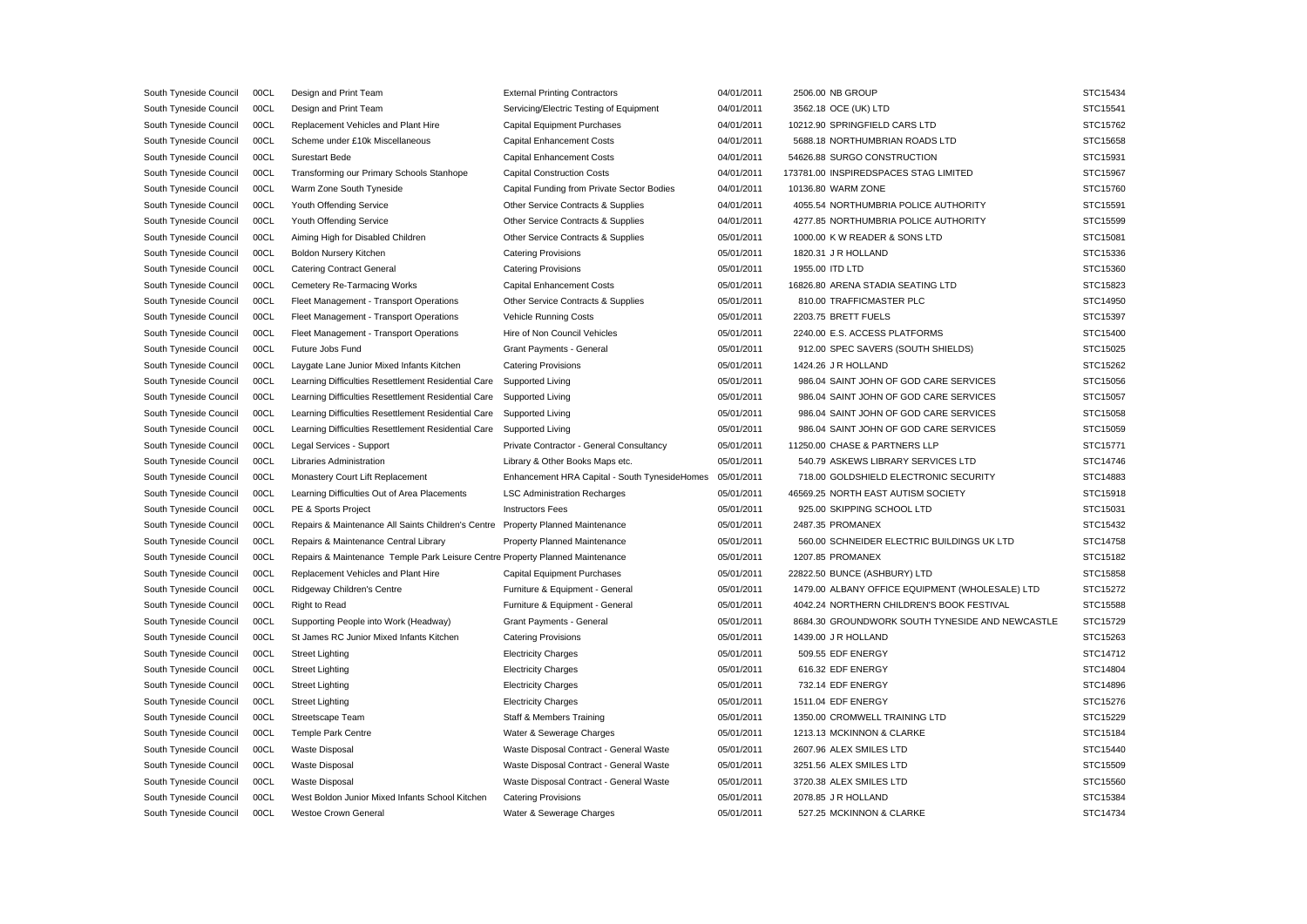| South Tyneside Council | 00CL | Alternative Education Service - Administration                                           | Schools Maintenance Non-Buyback          | 06/01/2011 | 826.00 JENSEN CONSTRUCTION LTD            | STC14964 |
|------------------------|------|------------------------------------------------------------------------------------------|------------------------------------------|------------|-------------------------------------------|----------|
| South Tyneside Council | 00CL | Car park improvement measures borough wide                                               | Capital Advisors & Consultants Fees      | 06/01/2011 | 789.38 NORTHUMBRIAN ROADS LTD             | STC14938 |
| South Tyneside Council | 00CL | <b>Commissioned Fostering</b>                                                            | Voluntary Sector - Boarded Out Children  | 06/01/2011 | 901.00 SWIIS FOSTER CARE LTD              | STC15000 |
| South Tyneside Council | 00CL | <b>Commissioned Fostering</b>                                                            | Voluntary Sector - Boarded Out Children  | 06/01/2011 | 911.00 SWIIS FOSTER CARE LTD              | STC15018 |
| South Tyneside Council | 00CL | <b>Commissioned Fostering</b>                                                            | Voluntary Sector - Boarded Out Children  | 06/01/2011 | 1091.00 SWIIS FOSTER CARE LTD             | STC15121 |
| South Tyneside Council | 00CL | <b>Commissioned Fostering</b>                                                            | Voluntary Sector - Boarded Out Children  | 06/01/2011 | 1091.00 SWIIS FOSTER CARE LTD             | STC15122 |
| South Tyneside Council | 00CL | <b>Commissioned Fostering</b>                                                            | Voluntary Sector - Boarded Out Children  | 06/01/2011 | 1091.00 SWIIS FOSTER CARE LTD             | STC15123 |
| South Tyneside Council | 00CL | <b>Coroners Service</b>                                                                  | <b>Coroners Services</b>                 | 06/01/2011 | 10981.39 TERENCE CARNEY SOLICITORS        | STC15770 |
| South Tyneside Council | 00CL | Drug/Alcohol Residential Homes                                                           | Residential Care Respite Out Borough     | 06/01/2011 | 1201.21 PHOENIX HOUSE                     | STC15181 |
| South Tyneside Council | 00CL | Economic Regeneration Balance Sheet                                                      | <b>Expenditure for Reallocation</b>      | 06/01/2011 | 565.73 SOUTH TYNESIDE HOMES               | STC14767 |
| South Tyneside Council | 00CL | <b>Energy Recharges</b>                                                                  | Water & Sewerage Charges                 | 06/01/2011 | 40851.26 NORTHUMBRIAN WATER               | STC15910 |
| South Tyneside Council | 00CL | <b>Energy Recharges</b>                                                                  | <b>Electricity Charges</b>               | 06/01/2011 | 100649.26 EDF ENERGY                      | STC15958 |
| South Tyneside Council | 00CL | <b>Energy Recharges</b>                                                                  | Water & Sewerage Charges                 | 06/01/2011 | 145577.67 NORTHUMBRIAN WATER              | STC15961 |
| South Tyneside Council | 00CL | Early Years Development and Childcare Partnership Furniture & Equipment - General        |                                          | 06/01/2011 | 820.60 CANON (UK) LTD                     | STC14958 |
| South Tyneside Council | 00CL | Early Years Development and Childcare Partnership Furniture & Equipment - General        |                                          | 06/01/2011 | 2020.00 BNP PARIBAS LEASE GROUP (RENTALS) | STC15373 |
| South Tyneside Council | 00CL | Family Intervention Project                                                              | Non Staff Training                       | 06/01/2011 | 800.00 KILLGERM CHEMICALS LTD             | STC14942 |
| South Tyneside Council | 00CL | Harton Comprehensive Kitchen                                                             | <b>Catering Provisions</b>               | 06/01/2011 | 1040.08 JW RAE BAKER & CONFECTIONER       | STC15103 |
| South Tyneside Council | 00CL | Homelessness - General Fund                                                              | Staff & Members Training                 | 06/01/2011 | 759.87 REDACTED COMMERCIALLY SENSITIVE    | STC14926 |
| South Tyneside Council | 00CL | John Reid Road Disused                                                                   | Capital Advisors & Consultants Fees      | 06/01/2011 | 4112.71 ATKINS LIMITED                    | STC15593 |
| South Tyneside Council | 00CL | Learning Difficulties Commissioned Home Care                                             | Home Care                                | 06/01/2011 | 634.68 COMMUNITY INTEGRATED CARE          | STC14832 |
| South Tyneside Council | 00CL | Learning Difficulties Commissioned Residential Care Residential Care Respite In Borough  |                                          | 06/01/2011 | 2112.53 MARINA REST HOME                  | STC15387 |
| South Tyneside Council | 00CL | Learning Difficulties Commissioned Residential Care Residential Care Respite Out Borough |                                          | 06/01/2011 | 3678.93 CARELINE LIFESTYLES LTD           | STC15553 |
| South Tyneside Council | 00CL | Learning Difficulties Resettlement Residential Care                                      | Supported Living                         | 06/01/2011 | 9153.74 GATESHEAD PCT                     | STC15740 |
| South Tyneside Council | 00CL | Learning Disabilities Management                                                         | Payments to Carers                       | 06/01/2011 | 1319.40 D PATTERSON                       | STC15223 |
| South Tyneside Council | 00CL | Legal Services - Support                                                                 | <b>Legal Advisors</b>                    | 06/01/2011 | 525.00 STUART ROOK                        | STC14731 |
| South Tyneside Council | 00CL | Legal Services - Support                                                                 | <b>Specialist Consultants</b>            | 06/01/2011 | 1237.60 N CAMPBELL COUNSELLING SERVICES   | STC15196 |
| South Tyneside Council | 00CL | Legal Services - Support                                                                 | <b>Legal Advisors</b>                    | 06/01/2011 | 1550.00 ANDREW NEAVES                     | STC15283 |
| South Tyneside Council | 00CL | Legal Services - Support                                                                 | <b>Legal Advisors</b>                    | 06/01/2011 | 1570.00 PAULINE MOULDER                   | STC15288 |
| South Tyneside Council | 00CL | <b>Children's Services Mentoring</b>                                                     | Grant Payments - General                 | 06/01/2011 | 2643.75 HAWTHORN ARTS                     | STC15445 |
| South Tyneside Council | 00CL | National Literacy & Numeracy                                                             | Private Contractor - General Consultancy | 06/01/2011 | 675.00 YVONNE WARING                      | STC14849 |
| South Tyneside Council | 00CL | National Literacy & Numeracy                                                             | Private Contractor - General Consultancy | 06/01/2011 | 675.00 YVONNE WARING                      | STC14850 |
| South Tyneside Council | 00CL | National Literacy & Numeracy                                                             | Private Contractor - General Consultancy | 06/01/2011 | 675.00 YVONNE WARING                      | STC14851 |
| South Tyneside Council | 00CL | Older People Commissioned Residential Care                                               | Residential Care Respite In Borough      | 06/01/2011 | 1275.89 T NESBIT                          | STC15208 |
| South Tyneside Council | 00CL | South Tyneside Council Balance Sheet                                                     | Residuary Body Pensions Holding          | 06/01/2011 | 20028.60 TYNE AND WEAR PENSION FUND       | STC15837 |
| South Tyneside Council | 00CL | Ashley Road Junior Mixed Infants School Kitchen                                          | <b>Catering Provisions</b>               | 07/01/2011 | 2056.88 DANISH BACON CO PLC               | STC15381 |
| South Tyneside Council | 00CL | Boldon Nursery Kitchen                                                                   | <b>Catering Provisions</b>               | 07/01/2011 | 3347.79 HOPWELLS LTD.                     | STC15513 |
| South Tyneside Council | 00CL | Brinkburn Comprehensive School Kitchen                                                   | Vending Machine Stock                    | 07/01/2011 | 825.80 GM PACKAGING (UK) LIMITED          | STC14963 |
| South Tyneside Council | 00CL | Children with Disability Team                                                            | Agency Staff - Non-Teachers              | 07/01/2011 | 63158.95 COMENSURA LTD                    | STC15941 |
| South Tyneside Council | 00CL | <b>Commissioned Fostering</b>                                                            | Voluntary Sector - Boarded Out Children  | 07/01/2011 | 702.00 SWIIS FOSTER CARE LTD              | STC14875 |
| South Tyneside Council | 00CL | <b>Commissioned Fostering</b>                                                            | Voluntary Sector - Boarded Out Children  | 07/01/2011 | 820.00 SWIIS FOSTER CARE LTD              | STC14954 |
| South Tyneside Council | 00CL | <b>Commissioned Fostering</b>                                                            | Voluntary Sector - Boarded Out Children  | 07/01/2011 | 901.00 SWIIS FOSTER CARE LTD              | STC15001 |
| South Tyneside Council | 00CL | <b>Commissioned Fostering</b>                                                            | Voluntary Sector - Boarded Out Children  | 07/01/2011 | 901.00 SWIIS FOSTER CARE LTD              | STC15002 |
| South Tyneside Council | 00CL | <b>Commissioned Fostering</b>                                                            | Voluntary Sector - Boarded Out Children  | 07/01/2011 | 901.00 SWIIS FOSTER CARE LTD              | STC15003 |
| South Tyneside Council | 00CL | <b>Commissioned Fostering</b>                                                            | Voluntary Sector - Boarded Out Children  | 07/01/2011 | 1230.00 SWIIS FOSTER CARE LTD             | STC15190 |
| South Tyneside Council | 00CL | <b>Commissioned Fostering</b>                                                            | Voluntary Sector - Boarded Out Children  | 07/01/2011 | 1369.00 SWIIS FOSTER CARE LTD             | STC15236 |
| South Tyneside Council | 00CL | <b>Commissioned Fostering</b>                                                            | Voluntary Sector - Boarded Out Children  | 07/01/2011 | 2772.77 ST CUTHBERTS CARE                 | STC15459 |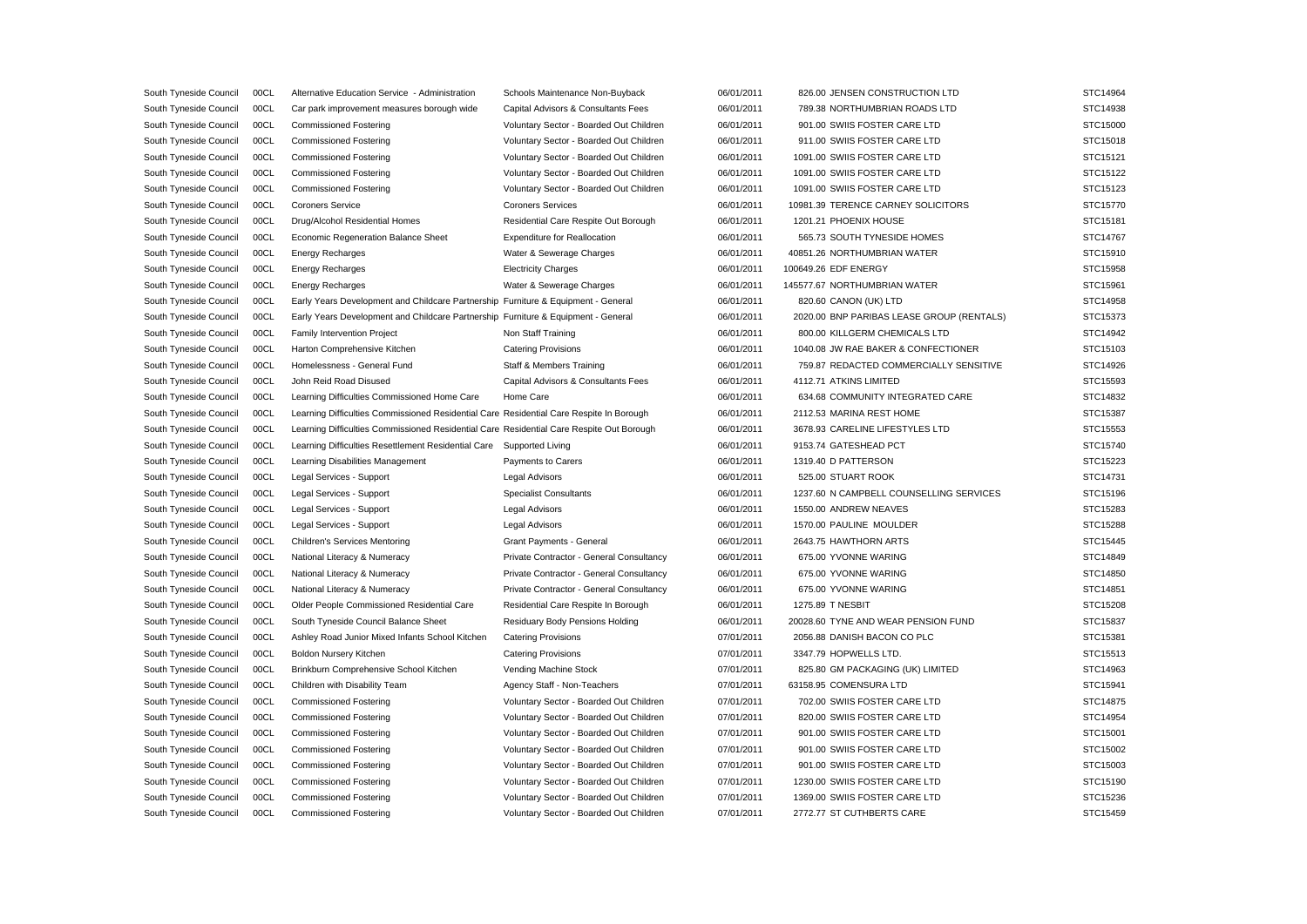| South Tyneside Council | 00CL | <b>Commissioned Fostering</b>                                                           | Voluntary Sector - Boarded Out Children     | 07/01/2011 | 2772.77 ST CUTHBERTS CARE                            | STC15460 |
|------------------------|------|-----------------------------------------------------------------------------------------|---------------------------------------------|------------|------------------------------------------------------|----------|
| South Tyneside Council | 00CL | <b>Commissioned Fostering</b>                                                           | Voluntary Sector - Boarded Out Children     | 07/01/2011 | 3144.95 FOSTERING SOLUTIONS                          | STC15500 |
| South Tyneside Council | 00CL | <b>Commissioned Fostering</b>                                                           | Voluntary Sector - Boarded Out Children     | 07/01/2011 | 3144.95 FOSTERING SOLUTIONS                          | STC15501 |
| South Tyneside Council | 00CL | <b>Commissioned Fostering</b>                                                           | Voluntary Sector - Boarded Out Children     | 07/01/2011 | 3554.77 FOSTERING SOLUTIONS                          | STC15540 |
| South Tyneside Council | 00CL | Decent Homes Refurbishment Non Traditionals/Shelt Security of Assets/Alarms Maintenance |                                             | 07/01/2011 | 1211.70 DELTA ONE SECURITY LTD                       | STC15183 |
| South Tyneside Council | 00CL | Decent Homes Refurbishment Non Traditionals/Shelt Security of Assets/Alarms Maintenance |                                             | 07/01/2011 | 1215.98 DELTA ONE SECURITY LTD                       | STC15186 |
| South Tyneside Council | 00CL | Dunn Street Junior Mixed Infants Kitchen                                                | <b>Catering Provisions</b>                  | 07/01/2011 | 2042.25 HOPWELLS LTD.                                | STC15380 |
| South Tyneside Council | 00CL | East Boldon Juniors Kitchen                                                             | <b>Catering Provisions</b>                  | 07/01/2011 | 1307.03 DANISH BACON CO PLC                          | STC15219 |
| South Tyneside Council | 00CL | Fleet Management - Transport Operations                                                 | Hire of Non Operated Vehicles               | 07/01/2011 | 550.00 PHOENIX VEHICLE HIRE T/A WCR VEHICLE HIRE LTD | STC14750 |
| South Tyneside Council | 00CL | Fleet Management - Transport Operations                                                 | Hire of Plant                               | 07/01/2011 | 720.00 GEORGE VARDY HAULAGE                          | STC14884 |
| South Tyneside Council | 00CL | Fleet Management - Transport Operations                                                 | Hire of Plant                               | 07/01/2011 | 950.00 GEORGE VARDY HAULAGE                          | STC15044 |
| South Tyneside Council | 00CL | Fleet Management - Transport Operations                                                 | Hire of Non Operated Vehicles               | 07/01/2011 | 7804.42 DAIMLER FLEET MANAGEMENT UK LTD              | STC15716 |
| South Tyneside Council | 00CL | Harton Staithes - Riverside Regeneration                                                | Capital Advisors & Consultants Fees         | 07/01/2011 | 7190.00 TURNER & TOWNSEND                            | STC15704 |
| South Tyneside Council | 00CL | Hedworth Lane Junior Mixed Infants Kitchen                                              | <b>Catering Provisions</b>                  | 07/01/2011 | 3264.58 HOPWELLS LTD.                                | STC15510 |
| South Tyneside Council | 00CL | Housing Revenue Account Balance Sheet                                                   | South TynesideHomes Invoice Holding Account | 07/01/2011 | 159789.72 SOUTH TYNESIDE HOMES                       | STC15965 |
| South Tyneside Council | 00CL | Learning Difficulties Commissioned Day Care                                             | Day Care                                    | 07/01/2011 | 832.56 CHESSHIRE HOPE LTD                            | STC14966 |
| South Tyneside Council | 00CL | Learning Difficulties Commissioned Day Care                                             | Day Care                                    | 07/01/2011 | 25389.81 CHESSHIRE HOPE LTD                          | STC15872 |
| South Tyneside Council | 00CL | <b>Leaving Care Service</b>                                                             | Client Travel & Subsistence                 | 07/01/2011 | 700.00 SWIIS FOSTER CARE LTD                         | STC14867 |
| South Tyneside Council | 00CL | Legal Services - Support                                                                | Legal Advisors                              | 07/01/2011 | 1700.00 CLAIRE MIDDLETON                             | STC15316 |
| South Tyneside Council | 00CL | Legal Services - Support                                                                | <b>Legal Advisors</b>                       | 07/01/2011 | 2850.00 CLAIRE MIDDLETON                             | STC15467 |
| South Tyneside Council | 00CL | Legal Services - Support                                                                | Legal Advisors                              | 07/01/2011 | 4275.00 CLAIRE MIDDLETON                             | STC15598 |
| South Tyneside Council | 00CL | Libraries Administration                                                                | Library & Other Books Maps etc.             | 07/01/2011 | 560.33 ASKEWS LIBRARY SERVICES LTD                   | STC14760 |
| South Tyneside Council | 00CL | Libraries Administration                                                                | Postage Charges                             | 07/01/2011 | 858.75 ROYAL MAIL                                    | STC14977 |
| South Tyneside Council | 00CL | Monkton Junior School Kitchen                                                           | <b>Catering Provisions</b>                  | 07/01/2011 | 1960.79 DANISH BACON CO PLC                          | STC15361 |
| South Tyneside Council | 00CL | Children's Services Out of Area Placements                                              | Voluntary Sector - Boarded Out Children     | 07/01/2011 | 12000.00 EVOLUTION CHILDREN SERVICES                 | STC15781 |
| South Tyneside Council | 00CL | Children's Services Out of Area Placements                                              | Voluntary Sector - Boarded Out Children     | 07/01/2011 | 12688.88 PEARTREE PROJECTS LTD                       | STC15789 |
| South Tyneside Council | 00CL | Children's Services Out of Area Placements                                              | Voluntary Sector - Boarded Out Children     | 07/01/2011 | 13407.90 INTERACT CARE LTD                           | STC15795 |
| South Tyneside Council | 00CL | Children's Services Out of Area Placements                                              | Voluntary Sector - Boarded Out Children     | 07/01/2011 | 14571.30 NORTHUMBERLAND COUNTY COUNCIL               | STC15808 |
| South Tyneside Council | 00CL | Children's Services Out of Area Placements                                              | Voluntary Sector - Boarded Out Children     | 07/01/2011 | 23675.10 NORTHUMBERLAND COUNTY COUNCIL               | STC15864 |
| South Tyneside Council | 00CL | Repairs & Maintenance All Saints Children's Centre                                      | Property Planned Maintenance                | 07/01/2011 | 2554.97 PROMANEX                                     | STC15437 |
| South Tyneside Council | 00CL | Repairs & Maintenance Temple Park Leisure Centre Property Planned Maintenance           |                                             | 07/01/2011 | 5146.92 COOL BREEZE LTD                              | STC15640 |
| South Tyneside Council | 00CL | School Pools General                                                                    | Furniture & Equipment - General             | 07/01/2011 | 644.08 UNIVAR LIMITED                                | STC14838 |
| South Tyneside Council | 00CL | Sheltered Accommodation General                                                         | Security of Assets/Alarms Maintenance       | 07/01/2011 | 551.48 DELTA ONE SECURITY LTD                        | STC14755 |
| South Tyneside Council | 00CL | Sheltered Accommodation General                                                         | Security of Assets/Alarms Maintenance       | 07/01/2011 | 611.33 DELTA ONE SECURITY LTD                        | STC14802 |
| South Tyneside Council | 00CL | Sheltered Accommodation General                                                         | Security of Assets/Alarms Maintenance       | 07/01/2011 | 1376.55 DELTA ONE SECURITY LTD                       | STC15241 |
| South Tyneside Council | 00CL | South Shields Town Hall Lift                                                            | <b>Capital Enhancement Costs</b>            | 07/01/2011 | 19162.74 LUMSDEN & CARROLL (CONSTRUCTION) LTD        | STC15831 |
| South Tyneside Council | 00CL | Springwell Park Jarrow                                                                  | <b>Property Reactive/General Repairs</b>    | 07/01/2011 | 610.00 E J S FABRICATIONS LTD                        | STC14801 |
| South Tyneside Council | 00CL | St Bede's RC Junior School Kitchen Jarrow                                               | <b>Catering Provisions</b>                  | 07/01/2011 | 2259.00 HOPWELLS LTD.                                | STC15408 |
| South Tyneside Council | 00CL | St Joseph's RC Comprehensive School Kitchen                                             | <b>Catering Provisions</b>                  | 07/01/2011 | 2665.43 DANISH BACON CO PLC                          | STC15447 |
| South Tyneside Council | 00CL | St Mary's RC Junior Mixed Infants School Kitchen                                        | <b>Catering Provisions</b>                  | 07/01/2011 | 1852.50 DANISH BACON CO PLC                          | STC15342 |
| South Tyneside Council | 00CL | Supporting People Main Grant                                                            | <b>Block Gross Accommodation Costs</b>      | 07/01/2011 | 1804.26 MENCAP                                       | STC15332 |
| South Tyneside Council | 00CL | Supporting People Main Grant                                                            | <b>Block Gross Floating Support</b>         | 07/01/2011 | 7165.70 SOUTH TYNESIDE CHURCHES KEY PROJECT          | STC15703 |
| South Tyneside Council | 00CL | Supporting People Main Grant                                                            | <b>Block Gross Floating Support</b>         | 07/01/2011 | 9047.83 DEPAUL UK                                    | STC15733 |
| South Tyneside Council | 00CL | Supporting People Main Grant                                                            | <b>Block Gross Accommodation Costs</b>      | 07/01/2011 | 9399.00 ENTERPRISE 5 HOUSING ASSOCIATION             | STC15745 |
| South Tyneside Council | 00CL | Supporting People Main Grant                                                            | <b>Block Gross Floating Support</b>         | 07/01/2011 | 13559.93 NEW LEAF SUPPORTING INDEPENDENCE            | STC15800 |
| South Tyneside Council | 00CL | Supporting People Main Grant                                                            | <b>Block Gross Accommodation Costs</b>      | 07/01/2011 | 15897.27 CARR-GOMM SOCIETY                           | STC15816 |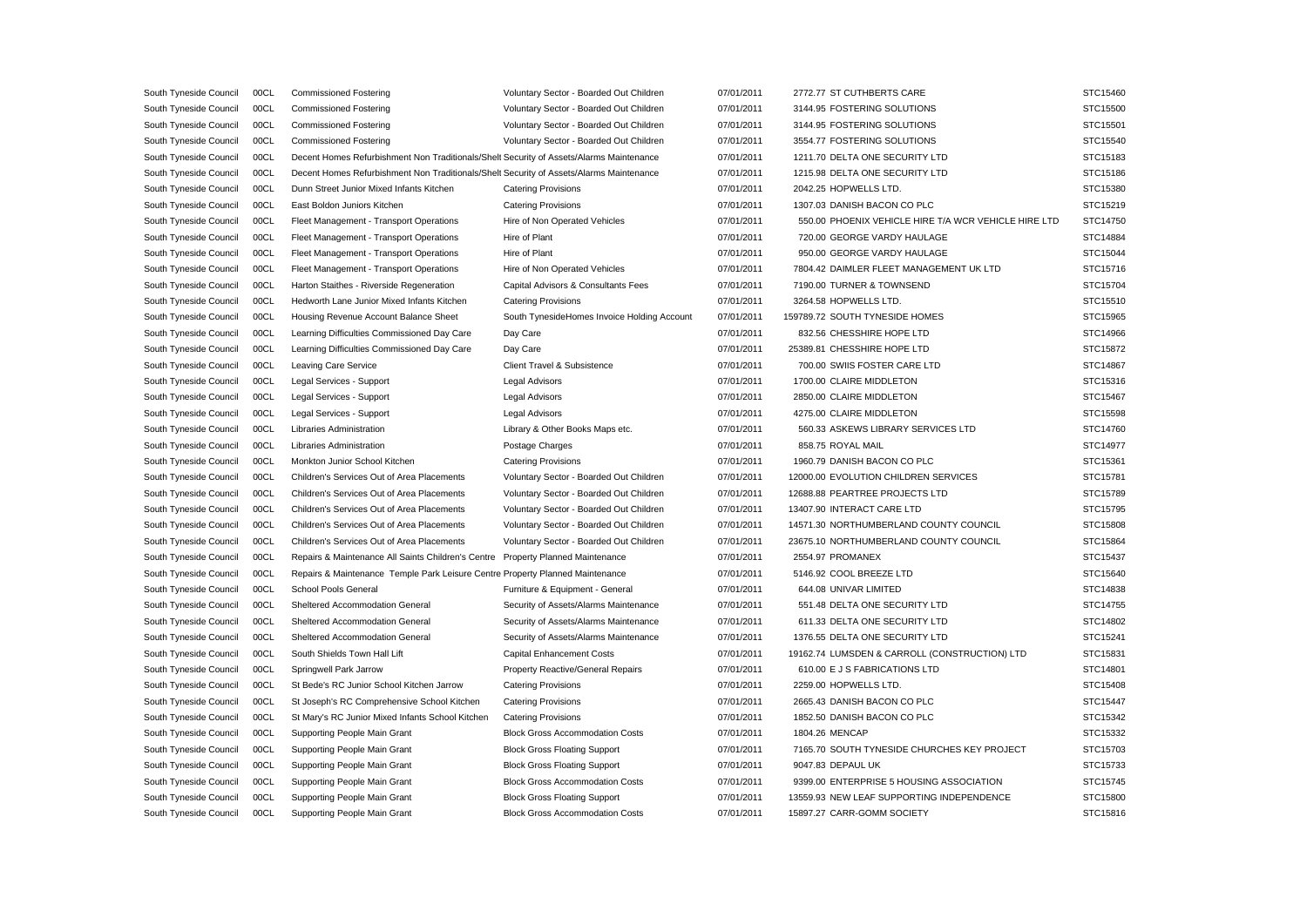| South Tyneside Council | 00CL | Supporting People Main Grant                                                  | <b>Block Gross Accommodation Costs</b>  | 07/01/2011 | 19231.55 NORCARE LIMITED                             | STC15832 |
|------------------------|------|-------------------------------------------------------------------------------|-----------------------------------------|------------|------------------------------------------------------|----------|
| South Tyneside Council | 00CL | Supporting People Main Grant                                                  | <b>Block Gross Floating Support</b>     | 07/01/2011 | 23084.67 STONHAM                                     | STC15860 |
| South Tyneside Council | 00CL | Supporting People Main Grant                                                  | <b>Block Gross Accommodation Costs</b>  | 07/01/2011 | 24350.97 BYKER BRIDGE HOUSING ASSOCIATION LTD        | STC15866 |
| South Tyneside Council | 00CL | Supporting People Main Grant                                                  | <b>Block Gross Accommodation Costs</b>  | 07/01/2011 | 49037.03 NEW LEAF SUPPORTING INDEPENDENCE            | STC15923 |
| South Tyneside Council | 00CL | Surestart - Primrose                                                          | Printing & Stationery Consumables       | 07/01/2011 | 1306.23 THE DANWOOD GROUP LTD                        | STC15218 |
| South Tyneside Council | 00CL | <b>Temple Park Centre</b>                                                     | Gas Charges                             | 07/01/2011 | 21007.03 BRITISH GAS                                 | STC15845 |
| South Tyneside Council | 00CL | Temple Park Centre Vending                                                    | Vending Machine Stock                   | 07/01/2011 | 763.29 GLAXO SMITH KLINE CONSUMER HEALTHCARE         | STC14929 |
| South Tyneside Council | 00CL | Toner Avenue Junior School Kitchen                                            | <b>Catering Provisions</b>              | 07/01/2011 | 3734.76 HOPWELLS LTD.                                | STC15561 |
| South Tyneside Council | 00CL | Training - Adults                                                             | Staff & Members Training                | 07/01/2011 | 2000.00 CARERS ASSOC.IN SOUTH TYNESIDE               | STC15367 |
| South Tyneside Council | 00CL | Westoe Crown Kitchen                                                          | <b>Catering Provisions</b>              | 07/01/2011 | 4854.88 DANISH BACON CO PLC                          | STC15627 |
| South Tyneside Council | 00CL | Youth Offending Service                                                       | Software                                | 07/01/2011 | 5511.00 CACI LTD                                     | STC15653 |
| South Tyneside Council | 00CL | Pension Fund Investment Administration and Manage Member and Officer Training |                                         | 10/01/2011 | 4200.00 HEWITT ASSOCIATES LTD                        | STP63    |
| South Tyneside Council | 00CL | AIDS-HIV Grant                                                                | Voluntary Sector - General              | 10/01/2011 | 6265.10 BARNARDO SERVICES LTD                        | STC15669 |
| South Tyneside Council | 00CL | <b>AIDS-HIV Grant</b>                                                         | Voluntary Sector - General              | 10/01/2011 | 38712.43 BARNARDO SERVICES LTD                       | STC15906 |
| South Tyneside Council | 00CL | Central Services Administration                                               | <b>Telephone Charges</b>                | 10/01/2011 | 1384.48 VIRGIN MEDIA PAYMENTS LTD                    | STC15242 |
| South Tyneside Council | 00CL | Children with Disability Team                                                 | Client Travel & Subsistence             | 10/01/2011 | 9091.00 C D PASSENGER SERVICES                       | STC15736 |
| South Tyneside Council | 00CL | <b>Chuter Ede Education Centre</b>                                            | Printing & Stationery Consumables       | 10/01/2011 | 510.80 VIRGIN MEDIA PAYMENTS LTD                     | STC14715 |
| South Tyneside Council | 00CL | <b>Commissioned Fostering</b>                                                 | Voluntary Sector - Boarded Out Children | 10/01/2011 | 702.00 SWIIS FOSTER CARE LTD                         | STC14876 |
| South Tyneside Council | 00CL | <b>Commissioned Fostering</b>                                                 | Voluntary Sector - Boarded Out Children | 10/01/2011 | 820.00 SWIIS FOSTER CARE LTD                         | STC14955 |
| South Tyneside Council | 00CL | <b>Commissioned Fostering</b>                                                 | Voluntary Sector - Boarded Out Children | 10/01/2011 | 901.00 SWIIS FOSTER CARE LTD                         | STC15004 |
| South Tyneside Council | 00CL | <b>Commissioned Fostering</b>                                                 | Voluntary Sector - Boarded Out Children | 10/01/2011 | 901.00 SWIIS FOSTER CARE LTD                         | STC15005 |
| South Tyneside Council | 00CL | <b>Commissioned Fostering</b>                                                 | Voluntary Sector - Boarded Out Children | 10/01/2011 | 901.00 SWIIS FOSTER CARE LTD                         | STC15006 |
| South Tyneside Council | 00CL | <b>Commissioned Fostering</b>                                                 | Voluntary Sector - Boarded Out Children | 10/01/2011 | 901.00 SWIIS FOSTER CARE LTD                         | STC15007 |
| South Tyneside Council | 00CL | <b>Commissioned Fostering</b>                                                 | Voluntary Sector - Boarded Out Children | 10/01/2011 | 911.00 SWIIS FOSTER CARE LTD                         | STC15019 |
| South Tyneside Council | 00CL | <b>Commissioned Fostering</b>                                                 | Voluntary Sector - Boarded Out Children | 10/01/2011 | 1091.00 SWIIS FOSTER CARE LTD                        | STC15124 |
| South Tyneside Council | 00CL | <b>Commissioned Fostering</b>                                                 | Voluntary Sector - Boarded Out Children | 10/01/2011 | 1091.00 SWIIS FOSTER CARE LTD                        | STC15125 |
| South Tyneside Council | 00CL | <b>Commissioned Fostering</b>                                                 | Voluntary Sector - Boarded Out Children | 10/01/2011 | 1091.00 SWIIS FOSTER CARE LTD                        | STC15126 |
| South Tyneside Council | 00CL | <b>Commissioned Fostering</b>                                                 | Voluntary Sector - Boarded Out Children | 10/01/2011 | 1230.00 SWIIS FOSTER CARE LTD                        | STC15191 |
| South Tyneside Council | 00CL | <b>Commissioned Fostering</b>                                                 | Voluntary Sector - Boarded Out Children | 10/01/2011 | 1369.00 SWIIS FOSTER CARE LTD                        | STC15237 |
| South Tyneside Council | 00CL | <b>Community Equipment Service</b>                                            | Purchase of Stock Items                 | 10/01/2011 | 1081.88 NOTTINGHAM REHAB SUPPLIES                    | STC15120 |
| South Tyneside Council | 00CL | <b>Community Learning Champions</b>                                           | Grant Payments - General                | 10/01/2011 | 950.00 NORTHUMBRIAN TRUST DAY NURSERIES LTD          | STC15045 |
| South Tyneside Council | 00CL | Decent Homes Refurbishment Non Traditionals/Shelt Private Contractor          |                                         | 10/01/2011 | 1451.91 EASIBATHE                                    | STC15266 |
| South Tyneside Council | 00CL | Decent Homes Refurbishment Non Traditionals/Shelt Private Contractor          |                                         | 10/01/2011 | 1555.91 EASIBATHE                                    | STC15284 |
| South Tyneside Council | 00CL | Disabled Facilities Grant 96 Act                                              | <b>Capital Grants to Third Parties</b>  | 10/01/2011 | 991.36 DOLPHIN STAIRLIFTS (NORTH EAST) LTD           | STC15077 |
| South Tyneside Council | 00CL | Disabled Facilities Grant 96 Act                                              | Capital Grants to Third Parties         | 10/01/2011 | 2031.98 DOLPHIN STAIRLIFTS (NORTH EAST) LTD          | STC15377 |
| South Tyneside Council | 00CL | Disabled Facilities Grant 96 Act                                              | Capital Grants to Third Parties         | 10/01/2011 | 2197.28 EASIACCESS SOLUTIONS                         | STC15395 |
| South Tyneside Council | 00CL | Disabled Facilities Grant 96 Act                                              | Capital Grants to Third Parties         | 10/01/2011 | 2604.90 EASIBATHE                                    | STC15439 |
| South Tyneside Council | 00CL | Disabled Facilities Grant 96 Act                                              | Capital Grants to Third Parties         | 10/01/2011 | 2885.00 HANDICARE (FREELIFT) LTD                     | STC15472 |
| South Tyneside Council | 00CL | Disabled Facilities Grant 96 Act                                              | <b>Capital Grants to Third Parties</b>  | 10/01/2011 | 3590.96 EASIBATHE                                    | STC15543 |
| South Tyneside Council | 00CL | Disabled Facilities Grant 96 Act                                              | Capital Grants to Third Parties         | 10/01/2011 | 3660.36 EASIBATHE                                    | STC15550 |
| South Tyneside Council | 00CL | Disabled Facilities Grant 96 Act                                              | Capital Grants to Third Parties         | 10/01/2011 | 5720.05 D LINCOLN                                    | STC15659 |
| South Tyneside Council | 00CL | Economic Regeneration Balance Sheet                                           | <b>Creditors Unison</b>                 | 10/01/2011 | L04020<br>1787.10 UNISON                             | STC15328 |
| South Tyneside Council | 00CL | Economic Regeneration Balance Sheet                                           | <b>Creditors GMB</b>                    | 10/01/2011 | L04020<br>26559.85 UNISON                            | STC15876 |
| South Tyneside Council | 00CL | <b>Factory Units</b>                                                          | Property Reactive/General Repairs       | 10/01/2011 | 1851.78 THE PIPE SURGEON                             | STC15341 |
| South Tyneside Council | 00CL | Fleet Management - Transport Operations                                       | Hire of Non Council Vehicles            | 10/01/2011 | 520.00 TRANS LINC LTD                                | STC14726 |
| South Tyneside Council | 00CL | Fleet Management - Transport Operations                                       | Hire of Non Operated Vehicles           | 10/01/2011 | 550.00 PHOENIX VEHICLE HIRE T/A WCR VEHICLE HIRE LTD | STC14751 |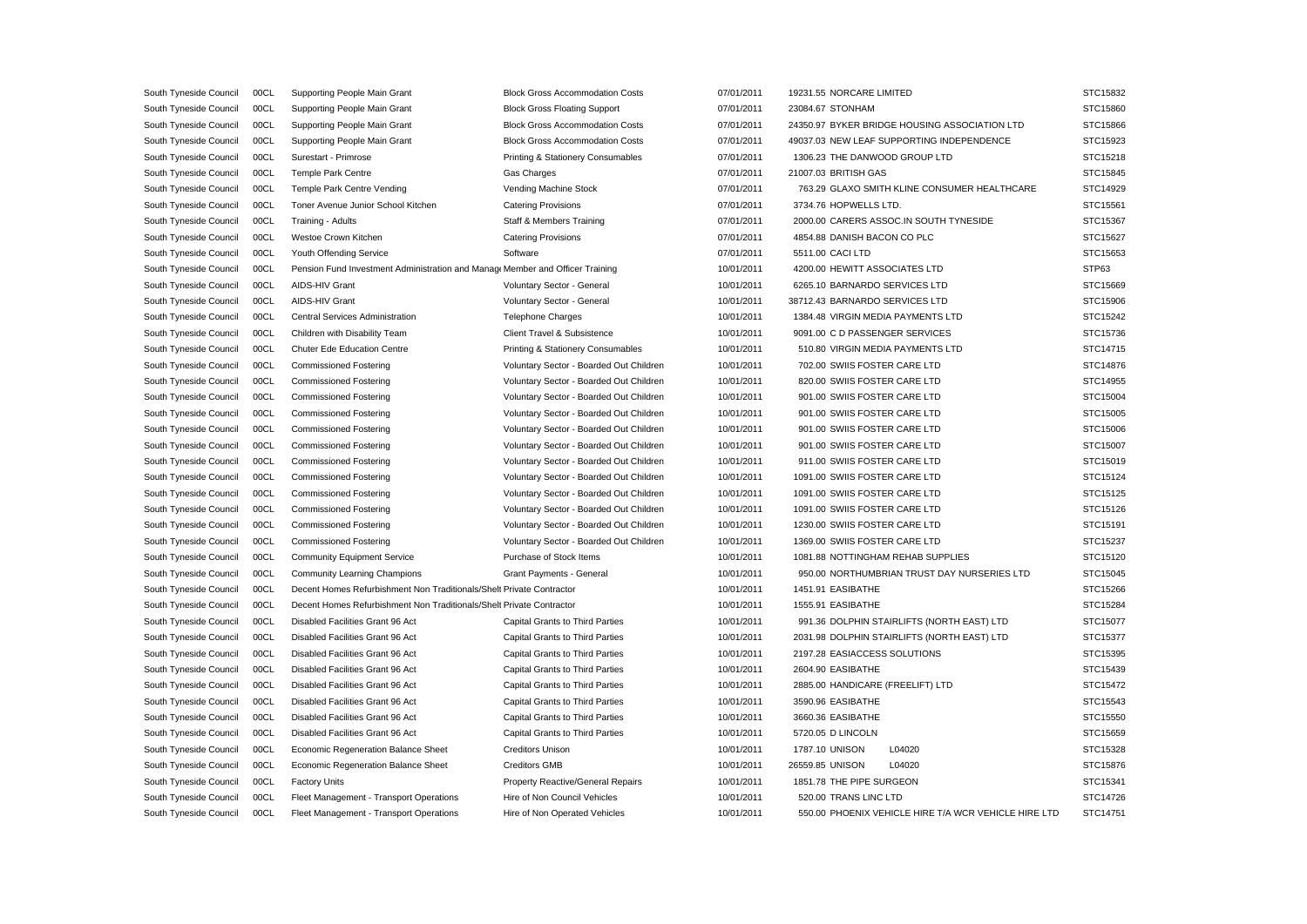| South Tyneside Council | 00CL | Fleet Management - Transport Operations                                              | Hire of Non Council Vehicles                 | 10/01/2011 | 825.00 TRANS LINC LTD                                 | STC14959 |
|------------------------|------|--------------------------------------------------------------------------------------|----------------------------------------------|------------|-------------------------------------------------------|----------|
| South Tyneside Council | 00CL | Fleet Management - Transport Operations                                              | Hire of Non Council Vehicles                 | 10/01/2011 | 825.00 TRANS LINC LTD                                 | STC14960 |
| South Tyneside Council | 00CL | Fleet Management - Transport Operations                                              | Furniture & Equipment - General              | 10/01/2011 | 1450.00 COLUMBUS TRADING LTD                          | STC15264 |
| South Tyneside Council | 00CL | Father James Walsh Centre                                                            | Client Travel & Subsistence                  | 10/01/2011 | 522.68 SOUTH TYNESIDE TAXIS AGENCY                    | STC14730 |
| South Tyneside Council | 00CL | <b>Green Travel Initiatives</b>                                                      | Capital Equipment Purchases                  | 10/01/2011 | 3000.00 NEXUS                                         | STC15484 |
| South Tyneside Council | 00CL | Hampden Street Day Care                                                              | Client Travel & Subsistence                  | 10/01/2011 | 589.28 SOUTH TYNESIDE TAXIS AGENCY                    | STC14784 |
| South Tyneside Council | 00CL | Hebburn Comprehensive Kitchen                                                        | <b>Catering Provisions</b>                   | 10/01/2011 | 1359.00 R MANNERS AND SONS LTD                        | STC15233 |
| South Tyneside Council | 00CL | Home to College Transport                                                            | <b>School Travel Contracts</b>               | 10/01/2011 | 580.00 SOUTH TYNESIDE TAXIS AGENCY                    | STC14776 |
| South Tyneside Council | 00CL | Home to College Transport                                                            | <b>School Travel Contracts</b>               | 10/01/2011 | 876.00 SOUTH TYNESIDE TAXIS AGENCY                    | STC14984 |
| South Tyneside Council | 00CL | Housing Revenue Account Balance Sheet                                                | South Tyneside Homes Invoice Holding Account | 10/01/2011 | 82092.42 SOUTH TYNESIDE HOMES                         | STC15952 |
| South Tyneside Council | 00CL | Housing Revenue Account Balance Sheet                                                | South Tyneside Homes Invoice Holding Account | 10/01/2011 | 1230101.11 SOUTH TYNESIDE HOMES                       | STC15981 |
| South Tyneside Council | 00CL | Laygate                                                                              | <b>Telephone Charges</b>                     | 10/01/2011 | 1050.97 VIRGIN MEDIA PAYMENTS LTD                     | STC15105 |
| South Tyneside Council | 00CL | Learning Difficulties Commissioned Home Care                                         | Client Travel & Subsistence                  | 10/01/2011 | 946.80 CARE UK HOMECARE                               | STC15041 |
| South Tyneside Council | 00CL | Learning Difficulties Commissioned Home Care                                         | Client Travel & Subsistence                  | 10/01/2011 | 946.80 CARE UK HOMECARE                               | STC15042 |
| South Tyneside Council | 00CL | Learning Difficulties Resettlement Residential Care                                  | Supported Living                             | 10/01/2011 | 9153.74 GATESHEAD PCT                                 | STC15741 |
| South Tyneside Council | 00CL | Leaving Care Service                                                                 | Client Travel & Subsistence                  | 10/01/2011 | 700.00 SWIIS FOSTER CARE LTD                          | STC14868 |
| South Tyneside Council | 00CL | Lottery 2                                                                            | <b>Instructors Fees</b>                      | 10/01/2011 | 540.00 SPORTSCONNECT                                  | STC14743 |
| South Tyneside Council | 00CL | Momenta 1                                                                            | <b>Instructors Fees</b>                      | 10/01/2011 | 1000.00 TWELTH MAN COACHING                           | STC15082 |
| South Tyneside Council | 00CL | Momenta 1                                                                            | <b>Instructors Fees</b>                      | 10/01/2011 | 2866.66 SAFC FOUNDATION                               | STC15469 |
| South Tyneside Council | 00CL | Off-Street Car Parking Administration                                                | Private Contractor - Car Park Income         | 10/01/2011 | 32453.06 APCOA PARKING (UK) LTD                       | STC15894 |
| South Tyneside Council | 00CL | <b>Planning Delivery Grant</b>                                                       | <b>Specialist Consultants</b>                | 10/01/2011 | 3689.83 PTYXIS ECOLOGY                                | STC15556 |
| South Tyneside Council | 00CL | <b>Planning Delivery Grant</b>                                                       | <b>Specialist Consultants</b>                | 10/01/2011 | 7392.00 PTYXIS ECOLOGY                                | STC15707 |
| South Tyneside Council | 00CL | Out of Schools Clubs                                                                 | Printing & Stationery Consumables            | 10/01/2011 | 684.09 FINDEL EDUCATION LTD                           | STC14858 |
| South Tyneside Council | 00CL | Outreach Worker                                                                      | Voluntary Sector - Independent Nurseries     | 10/01/2011 | 4607.50 JARROW DAY NURSERY                            | STC15610 |
| South Tyneside Council | 00CL | Programme Procurement & Delivery                                                     | Capital In House Salaries                    | 10/01/2011 | 271614.87 SOUTH TYNESIDE HOMES                        | STC15974 |
| South Tyneside Council | 00CL | Repairs & Maintenance Biddick Hall Juniors Mixed In Schools Maintenance Non-Buyback  |                                              | 10/01/2011 | 2625.54 RING READY 2007 LTD                           | STC15443 |
| South Tyneside Council | 00CL | Repairs & Maintenance Surestart-Bede                                                 | <b>Property Reactive/General Repairs</b>     | 10/01/2011 | 1683.95 RING READY 2007 LTD                           | STC15310 |
| South Tyneside Council | 00CL | Repairs & Maintenance Valley View Junior Mixed Inf Property Reactive/General Repairs |                                              | 10/01/2011 | 515.47 RING READY 2007 LTD                            | STC14724 |
| South Tyneside Council | 00CL | Replacement Vehicles and Plant Hire                                                  | Capital Equipment Purchases                  | 10/01/2011 | 10212.90 SPRINGFIELD CARS LTD                         | STC15763 |
| South Tyneside Council | 00CL | Safer & Stronger Communities                                                         | Grant Payments - Voluntary Sector            | 10/01/2011 | 12833.34 SOUTH TYNESIDE COUNCIL FOR VOLUNTARY SERVICE | STC15790 |
| South Tyneside Council | 00CL | Secondary Non Delegated                                                              | <b>Early Retirement Payments</b>             | 10/01/2011 | 62667.25 TEACHERS PENSIONS                            | STC15940 |
| South Tyneside Council | 00CL | Simonside Junior School Kitchen                                                      | <b>Catering Provisions</b>                   | 10/01/2011 | 1119.32 R MANNERS AND SONS LTD                        | STC15140 |
| South Tyneside Council | 00CL | Social Care Reform Grant                                                             | Agency Staff - Non-Teachers                  | 10/01/2011 | 14000.00 NINGIN LTD                                   | STC15802 |
| South Tyneside Council | 00CL | Special Educational Needs Transport                                                  | <b>School Travel Contracts</b>               | 10/01/2011 | 605.76 SOUTH TYNESIDE TAXIS AGENCY                    | STC14799 |
| South Tyneside Council | 00CL | Special Educational Needs Transport                                                  | <b>School Travel Contracts</b>               | 10/01/2011 | 1517.52 SOUTH TYNESIDE TAXIS AGENCY                   | STC15277 |
| South Tyneside Council | 00CL | Special Educational Needs Transport                                                  | <b>School Travel Contracts</b>               | 10/01/2011 | 2721.68 SOUTH TYNESIDE TAXIS AGENCY                   | STC15451 |
| South Tyneside Council | 00CL | South Tyneside Council Balance Sheet                                                 | South Tyneside Homes Invoice Holding Account | 10/01/2011 | 4439.44 SOUTH TYNESIDE HOMES                          | STC15607 |
| South Tyneside Council | 00CL | South Tyneside Council Balance Sheet                                                 | South Tyneside Homes Invoice Holding Account | 10/01/2011 | 5786.31 SOUTH TYNESIDE HOMES                          | STC15660 |
| South Tyneside Council | 00CL | South Tyneside Council Balance Sheet                                                 | South Tyneside Homes Invoice Holding Account | 10/01/2011 | 8268.70 SOUTH TYNESIDE HOMES                          | STC15724 |
| South Tyneside Council | 00CL | <b>Street Lighting Administration</b>                                                | <b>Electricity Charges</b>                   | 10/01/2011 | 711.21 EDF ENERGY                                     | STC14882 |
| South Tyneside Council | 00CL | <b>Street Lighting Administration</b>                                                | <b>Electricity Charges</b>                   | 10/01/2011 | 922.11 EDF ENERGY                                     | STC15028 |
| South Tyneside Council | 00CL | The Place                                                                            | Other Service Contracts & Supplies           | 10/01/2011 | 699.50 SUPPLY DESK                                    | STC14865 |
| South Tyneside Council | 00CL | The Place                                                                            | Non Staff Training                           | 10/01/2011 | 986.00 SUPPLY DESK                                    | STC15055 |
| South Tyneside Council | 00CL | The Place                                                                            | Furniture & Equipment - General              | 10/01/2011 | 1918.00 ARMARD LTD                                    | STC15353 |
| South Tyneside Council | 00CL | Visually Impaired Service                                                            | <b>Pupil Support Fees</b>                    | 10/01/2011 | 1350.00 SECOND SIGHT (SERVICES) UK LTD                | STC15230 |
| South Tyneside Council | 00CL | Youth Offending Service                                                              | <b>Telephone Charges</b>                     | 10/01/2011 | 1405.60 BRITISH TELECOM PLC                           | STC15258 |
|                        |      |                                                                                      |                                              |            |                                                       |          |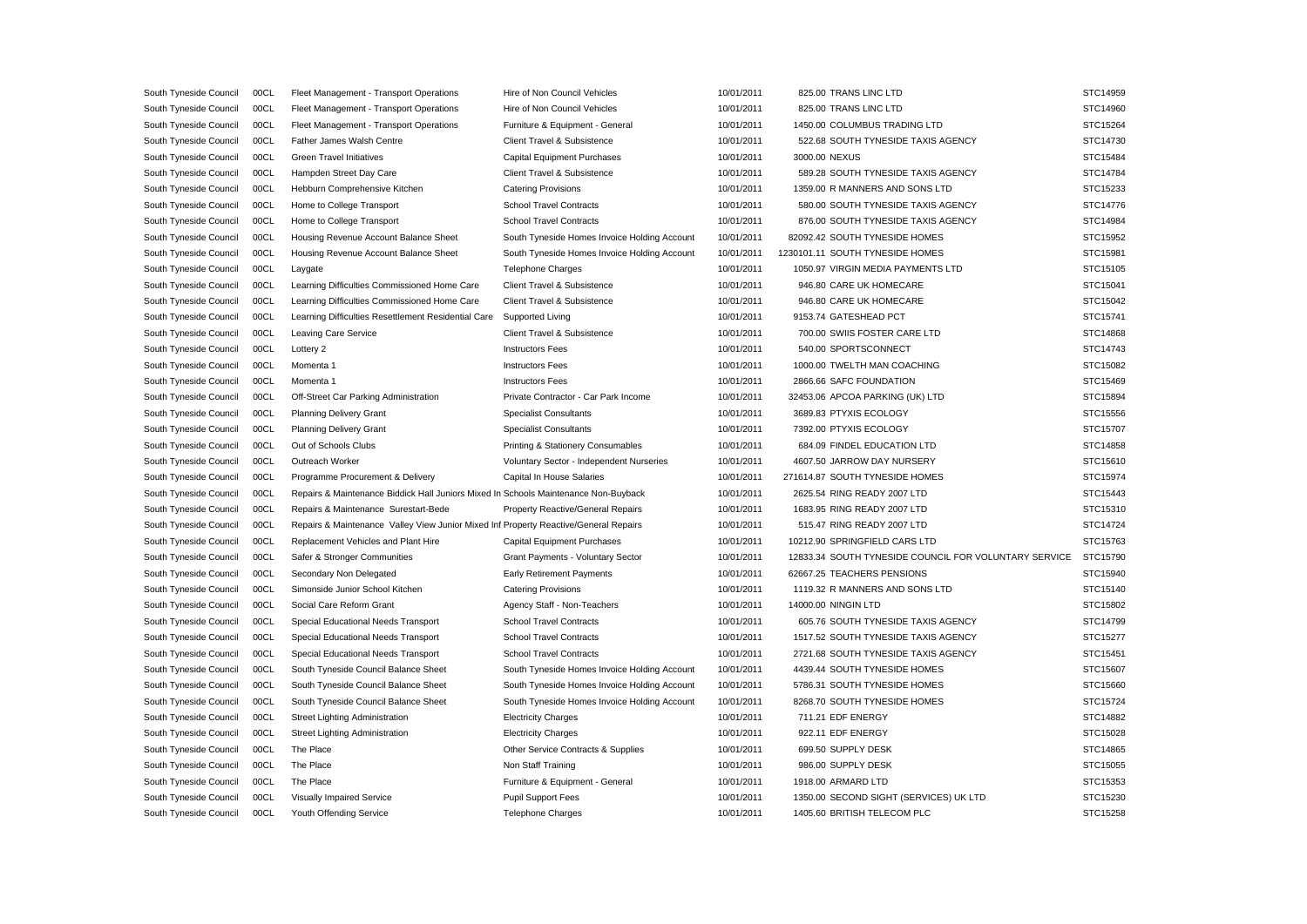| South Tyneside Council | 00CL | 14 - 19                                                                          | Grant Payments - General                     | 11/01/2011 | 7750.00 NORTHERN EDUCATION                        | STC15714 |
|------------------------|------|----------------------------------------------------------------------------------|----------------------------------------------|------------|---------------------------------------------------|----------|
| South Tyneside Council | 00CL | Learning Difficulties Commissioned Residential Care Residential Care Out Borough |                                              | 11/01/2011 | 4854.24 ROYAL BOROUGH OF WINDSOR & MAIDENHEAD     | STC15626 |
| South Tyneside Council | 00CL | Boldon Nursery Kitchen                                                           | <b>Catering Provisions</b>                   | 12/01/2011 | 2063.27 J R HOLLAND                               | STC15382 |
| South Tyneside Council | 00CL | <b>Boldon School PFI</b>                                                         | PFI Unitary Charge                           | 12/01/2011 | 238674.14 BOLDON SCHOOL LIMITED                   | STC15971 |
| South Tyneside Council | 00CL | Children & Families Balance Sheet                                                | <b>Creditors Invoice Register</b>            | 12/01/2011 | 10285.80 PRUDENTIAL                               | STC15765 |
| South Tyneside Council | 00CL | <b>Community Equipment Service</b>                                               | Purchase of Stock Items                      | 12/01/2011 | 2076.00 HOMECRAFT ROLYAN                          | STC15383 |
| South Tyneside Council | 00CL | <b>Community Equipment Service</b>                                               | Purchase of Stock Items                      | 12/01/2011 | 2710.00 CAREBASE                                  | STC15450 |
| South Tyneside Council | 00CL | <b>Coroners Service</b>                                                          | <b>Medical Services</b>                      | 12/01/2011 | 774.40 DR J D HEMMING                             | STC14931 |
| South Tyneside Council | 00CL | <b>Coroners Service</b>                                                          | <b>Medical Services</b>                      | 12/01/2011 | 871.20 DR J D HEMMING                             | STC14980 |
| South Tyneside Council | 00CL | Economic Regeneration Balance Sheet                                              | <b>Expenditure for Reallocation</b>          | 12/01/2011 | 10187.71 VIRGIN MEDIA PAYMENTS LTD                | STC15761 |
| South Tyneside Council | 00CL | Economic Regeneration Balance Sheet                                              | <b>Expenditure for Reallocation</b>          | 12/01/2011 | 10239.92 VIRGIN MEDIA PAYMENTS LTD                | STC15764 |
| South Tyneside Council | 00CL | Economic Regeneration Balance Sheet                                              | <b>Creditors Invoice Register</b>            | 12/01/2011 | 14507.68 PRUDENTIAL                               | STC15804 |
| South Tyneside Council | 00CL | <b>Families Information Service</b>                                              | Software                                     | 12/01/2011 | 17000.00 TRIBAL EDUCATION LTD                     | STC15826 |
| South Tyneside Council | 00CL | Further Education Adult Learner Responsive                                       | Grant Payments - Term Funded Accruals        | 12/01/2011 | 2662.47 E ACHIEVE                                 | STC15446 |
| South Tyneside Council | 00CL | Foreshores                                                                       | Property Reactive/General Repairs            | 12/01/2011 | 1195.84 SOUTH TYNESIDE HOMES                      | STC15165 |
| South Tyneside Council | 00CL | Housing Revenue Account Balance Sheet                                            | South Tyneside Homes Invoice Holding Account | 12/01/2011 | 211406.01 SOUTH TYNESIDE HOMES                    | STC15970 |
| South Tyneside Council | 00CL | Jarrow Cross Kitchen                                                             | <b>Catering Provisions</b>                   | 12/01/2011 | 1678.75 J R HOLLAND                               | STC15304 |
| South Tyneside Council | 00CL | Jarrow Partnership Youth Support                                                 | Other Service Contracts & Supplies           | 12/01/2011 | 21472.09 BLISS-ABILITY                            | STC15849 |
| South Tyneside Council | 00CL | Learning Difficulties Commissioned Nursing Care                                  | Nursing Care Out Borough                     | 12/01/2011 | 2252.40 ORCHARD VALE TRUST                        | STC15403 |
| South Tyneside Council | 00CL | Learning Difficulties Commissioned Nursing Care                                  | Nursing Care Out Borough                     | 12/01/2011 | 3366.08 THE HOSPITALLER ORDER OF ST JOHN OF GOD   | STC15515 |
| South Tyneside Council | 00CL | Learning Difficulties Commissioned Nursing Care                                  | Nursing Care Out Borough                     | 12/01/2011 | 6696.40 CHAD                                      | STC15683 |
| South Tyneside Council | 00CL | Learning Difficulties Commissioned Nursing Care                                  | Nursing Care Out Borough                     | 12/01/2011 | 8699.20 CASTLEBECK CARE (TEESDALE) LTD            | STC15730 |
| South Tyneside Council | 00CL | Learning Difficulties Commissioned Nursing Care                                  | Nursing Care Out Borough                     | 12/01/2011 | 10060.40 CASTLEBECK CARE (TEESDALE) LTD           | STC15759 |
| South Tyneside Council | 00CL | Learning Difficulties Commissioned Nursing Care                                  | Nursing Care Out Borough                     | 12/01/2011 | 11660.76 ORCHARD HOUSE                            | STC15774 |
| South Tyneside Council | 00CL | Learning Difficulties Commissioned Nursing Care                                  | Nursing Care Out Borough                     | 12/01/2011 | 11945.40 ABBEYMOOR NEURODISABILITY CENTRE         | STC15780 |
| South Tyneside Council | 00CL | Learning Difficulties Commissioned Nursing Care                                  | Nursing Care Out Borough                     | 12/01/2011 | 13195.00 CASTLEBECK CARE                          | STC15794 |
| South Tyneside Council | 00CL | Learning Difficulties Commissioned Nursing Care                                  | Nursing Care Out Borough                     | 12/01/2011 | 23280.00 SELF LTD                                 | STC15861 |
| South Tyneside Council | 00CL | Learning Difficulties Commissioned Residential Care Residential Care In Borough  |                                              | 12/01/2011 | 792.00 NORTH EAST AUTISM SOCIETY                  | STC14940 |
| South Tyneside Council | 00CL | Learning Difficulties Commissioned Residential Care Residential Care In Borough  |                                              | 12/01/2011 | 1320.00 NORTH EAST AUTISM SOCIETY                 | STC15224 |
| South Tyneside Council | 00CL | Learning Difficulties Commissioned Residential Care Residential Care Out Borough |                                              | 12/01/2011 | 1835.24 LINKAGE COLLEGE                           | STC15338 |
| South Tyneside Council | 00CL | Learning Difficulties Commissioned Residential Care Residential Care Out Borough |                                              | 12/01/2011 | 2023.24 CARE OUTREACH                             | STC15374 |
| South Tyneside Council | 00CL | Learning Difficulties Commissioned Residential Care Residential Care Out Borough |                                              | 12/01/2011 | 2039.28 JC CARE PLC                               | STC15378 |
| South Tyneside Council | 00CL | Learning Difficulties Commissioned Residential Care Residential Care Out Borough |                                              | 12/01/2011 | 2142.20 ROCHELL HOUSE RES. CARE                   | STC15390 |
| South Tyneside Council | 00CL | Learning Difficulties Commissioned Residential Care Residential Care Out Borough |                                              | 12/01/2011 | 2263.60 OAK LODGE                                 | STC15409 |
| South Tyneside Council | 00CL | Learning Difficulties Commissioned Residential Care Residential Care Out Borough |                                              | 12/01/2011 | 2506.68 STONEHAVEN                                | STC15435 |
| South Tyneside Council | 00CL | Learning Difficulties Commissioned Residential Care Residential Care Out Borough |                                              | 12/01/2011 | 3468.48 ST CUTHBERTS CARE                         | STC15533 |
| South Tyneside Council | 00CL | Learning Difficulties Commissioned Residential Care Residential Care Out Borough |                                              | 12/01/2011 | 3523.40 HAYFIELD                                  | STC15538 |
| South Tyneside Council | 00CL | Learning Difficulties Commissioned Residential Care Residential Care Out Borough |                                              | 12/01/2011 | 5014.00 MAPLEVIEW                                 | STC15635 |
| South Tyneside Council | 00CL | Learning Difficulties Commissioned Residential Care Residential Care Out Borough |                                              | 12/01/2011 | 6657.60 CARE VILLAGE                              | STC15680 |
| South Tyneside Council | 00CL | Learning Difficulties Commissioned Residential Care Residential Care Out Borough |                                              | 12/01/2011 | 7538.24 ORCHARD HOUSE                             | STC15711 |
| South Tyneside Council | 00CL | Learning Difficulties Commissioned Residential Care Residential Care Out Borough |                                              | 12/01/2011 | 8368.96 MILEWOOD HEALTH CARE LTD                  | STC15725 |
| South Tyneside Council | 00CL | Learning Difficulties Commissioned Residential Care Residential Care Out Borough |                                              | 12/01/2011 | 9061.00 AUTISM NORTH - CEDARS END                 | STC15735 |
| South Tyneside Council | 00CL | Learning Difficulties Commissioned Residential Care Residential Care Out Borough |                                              | 12/01/2011 | 9315.88 AUTISM NORTH LTD                          | STC15744 |
| South Tyneside Council | 00CL | Learning Difficulties Commissioned Residential Care Residential Care Out Borough |                                              | 12/01/2011 | 9415.40 NORTH EAST AUTISM SOCIETY                 | STC15746 |
| South Tyneside Council | 00CL | Learning Difficulties Commissioned Residential Care Residential Care In Borough  |                                              | 12/01/2011 | 9982.40 POTENSIAL LIMITED                         | STC15757 |
| South Tyneside Council | 00CL | Learning Difficulties Commissioned Residential Care Residential Care Out Borough |                                              | 12/01/2011 | 13597.48 BIRCHWOOD BUNGALOW MILBURY CARE SERVICES | STC15801 |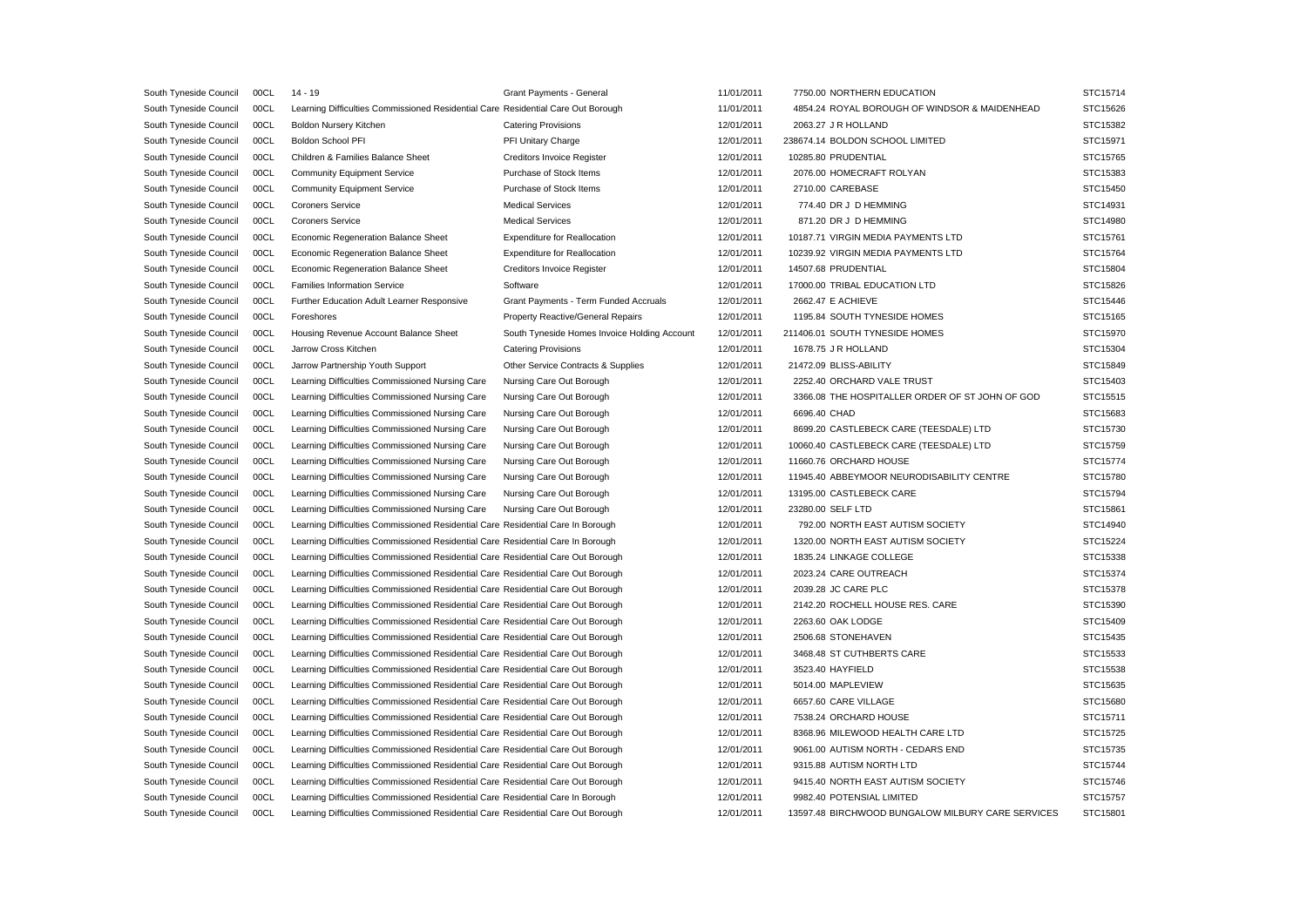South Tyneside Council 00CL Learning Difficulties Commissioned Residential Care Residential Care Out Borough 12/01/2011 15635.40 CARELINE LIFESTYLES LTD STC15812 South Tyneside Council 00CL Learning Difficulties Commissioned Residential Care Residential Care In Borough 12/01/2011 15757.20 POTENSIAL LIMITED STC15814 South Tyneside Council 00CL Learning Difficulties Commissioned Residential Care Residential Care Out Borough 1201/2011 18103.71 CARELINE LIFESTYLES LTD STC15828 South Tyneside Council 00CL Learning Difficulties Resettlement Residential Care Supported Living 12/01/2011 1057.00 UNITED RESPONSE STC15107 South Tyneside Council 00CL Learning Difficulties Resettlement Residential Care Supported Living 12/01/2011 1074.72 MENCAP STC15117 South Tyneside Council 00CL Learning Difficulties Resettlement Residential Care Supported Living 12/01/2011 2339.40 MENCAP 37615414 South Tyneside Council 00CL Learning Difficulties Resettlement Residential Care Supported Living 12/01/2011 9152.19 UNITED RESPONSE STC15739 STC15739 South Tyneside Council 00CL Leaving Care Service Client Travel & Subsistence 12/01/2011 911.00 SWIIS FOSTER CARE LTD STC15020 South Tyneside Council 00CL Leaving Care Service Client Travel & Subsistence 12/01/2011 911.00 SWIIS FOSTER CARE LTD STC15021 911.00 SWIIS FOSTER CARE LTD South Tyneside Council 00CL Mental Health Commissioned Nursing Care Nursing Care Out Borough 12/01/2011 1572.00 MENTAL HEALTH CONCERN STC15289 South Tyneside Council 00CL Mental Health Commissioned Nursing Care Nursing Care Respite In Borough 12/01/2011 3136.51 CONIFER LODGE STC15499 South Tyneside Council 00CL Mental Health Commissioned Nursing Care Nursing Care Out Borough 12/01/2011 3411.48 RANVILLES CARE HOME STC15521 South Tyneside Council 00CL Mental Health Commissioned Nursing Care Nursing Care Out Borough 12/01/2011 5143.84 BILLINGHAM GRANGE CARE CENTRE STC15639 South Tyneside Council 00CL Mental Health Commissioned Nursing Care Nursing Care Out Borough 12/01/2011 53973.92 NORTHVIEW LODGE STC15929 South Tyneside Council 00CL Mental Health Commissioned Residential Care Residential Care Out Borough 12/01/2011 1557.24 WINDSOR COURT CARE HOME STC15285 South Tyneside Council 00CL Mental Health Commissioned Residential Care Residential Care Out Borough 12/01/2011 3904.92 SANCTUARY HEALTHCARE STC15585 South Tyneside Council 00CL Mental Health Commissioned Residential Care Residential Care Out Borough 12/01/2011 4262.36 CARE CONSORTIUM LTD STC15597 South Tyneside Council 00CL Mental Health Commissioned Residential Care Residential Care Out Borough 12/01/2011 9772.00 SHERWOOD HOUSE STC15753 South Tyneside Council 00CL Mental Health Commissioned Residential Care Residential Care In Borough 12/01/2011 22704.27 CONIFER LODGE STC15857 South Tyneside Council 00CL Mental Health Commissioned Residential Care Residential Care In Borough 12/01/2011 29817.88 FAIRHOLME RESIDENTIAL HOME STC15883 South Tyneside Council 00CL Mental Health Commissioned Residential Care Residential Care In Borough 12/01/2011 51361.65 THE LODGE RESIDENTIAL CARE HOME STC15927 South Tyneside Council 00CL Mental Health Commissioned Residential Care Residential Care In Borough 12/01/2011 65204.07 ST THOMAS - K HAMODI STC15943 South Tyneside Council 00CL Middlefield's Canteen **Furniture & Equipment - General** 12/01/2011 1499.00 EXCEL REFRIGERATION STC15273 South Tyneside Council 00CL Older People Commissioned Home Care Home Care Home Care 12/01/2011 57481.43 SUNDERLAND HOME CARE ASSOCIATES STC15935 South Tyneside Council 00CL Older People Commissioned Nursing Care Nursing Care Out Borough 12/01/2011 812.76 ST OSWALDS CARE HOME STC14951 South Tyneside Council 00CL Older People Commissioned Nursing Care Nursing Care Out Borough 12/01/2011 885.88 BEECHCROFT NURSING HOME STC14991 South Tyneside Council 00CL Older People Commissioned Nursing Care Nursing Care Out Borough 12/01/2011 1041.80 WALLDENE COURT NURSING HOME STC15104 South Tyneside Council 00CL Older People Commissioned Nursing Care Nursing Care Out Borough 12/01/2011 1105.48 ADEY GARDENS CARE HOME STC15138 South Tyneside Council 00CL Older People Commissioned Nursing Care Residential Care Out Borough 12/01/2011 1183.76 CHARLTON COURT NURSING HOME STC15159 South Tyneside Council 00CL Older People Commissioned Nursing Care Nursing Care Out Borough 12/01/2011 1185.60 ALBANY CARE HOME STC15161 South Tyneside Council 00CL Older People Commissioned Nursing Care Nursing Care Dementia Out Borough 12/01/2011 1198.80 BARCHESTER HEALTHCARE HOMES LTD STC15176 South Tyneside Council 00CL Older People Commissioned Nursing Care Nursing Care Out Borough 12/01/2011 1254.12 SCARBOROUGH COURT STC15204 South Tyneside Council 00CL Older People Commissioned Nursing Care Nursing Care Dementia Out Borough 12/01/2011 1298.80 FOUR SEASONS HEALTH CARE STC15213 South Tyneside Council 00CL Older People Commissioned Nursing Care Nursing Care Out Borough 12/01/2011 1310.80 ST MARKS COURT NURSING HOME STC15222 South Tyneside Council 00CL Older People Commissioned Nursing Care Nursing Care Out Borough 12/01/2011 1337.20 EUROPEAN CARE ENGLAND LTD STC15226 South Tyneside Council 00CL Older People Commissioned Nursing Care Nursing Care Dementia Out Borough 12/01/2011 1613.40 HOLLYBERRY CARE LTD STC15298 South Tyneside Council 00CL Older People Commissioned Nursing Care Nursing Care Out Borough 12/01/2011 1619.76 ASHINGTON GRANGE NURSING HOME STC15299 South Tyneside Council 00CL Older People Commissioned Nursing Care Nursing Care Dementia Out Borough 12/01/2011 1984.88 ABBEY CARE VILLAGE STC15365 South Tyneside Council 00CL Older People Commissioned Nursing Care Nursing Care Out Borough 12/01/2011 3110.92 ALDERWOOD STC15495 South Tyneside Council 00CL Older People Commissioned Residential Care Residential Care Out Borough 12/01/2011 697.92 CASTLE VIEW STC14864 South Tyneside Council 00CL Older People Commissioned Residential Care Residential Care Out Borough 12/01/2011 839.48 CHURCH VIEW STC14969 South Tyneside Council 00CL Older People Commissioned Residential Care Residential Care Out Borough 12/01/2011 914.76 OFFMORE FARM HOUSE STC15026 South Tyneside Council 00CL Older People Commissioned Residential Care Residential Care Out Borough 12/01/2011 932.32 APPLE TREE GRANGE STC15033 South Tyneside Council 00CL Older People Commissioned Residential Care Residential Care Out Borough 12/01/2011 942.64 SOUTHERN CROSS STEP STC15040 South Tyneside Council 00CL Older People Commissioned Residential Care Residential Care Dementia Out Borough 12/01/2011 956.00 KAYCARE SERVICES LTD STC15049 South Tyneside Council 00CL Older People Commissioned Residential Care Residential Care Out Borough 12/01/2011 1101.60 QUORN ORCHARDS CARE HOME STC15137

| /2011 | 15635.40 CARELINE LIFESTYLES LTD         | STC158             |
|-------|------------------------------------------|--------------------|
| /2011 | 15757.20 POTENSIAL LIMITED               | <b>STC158</b>      |
| /2011 | 18103.71 CARELINE LIFESTYLES LTD         | STC158             |
| /2011 | 1057.00 UNITED RESPONSE                  | STC151             |
| /2011 | 1074.72 MENCAP                           | STC151             |
| /2011 | 2339.40 MENCAP                           | STC154             |
| /2011 | 9152.19 UNITED RESPONSE                  | <b>STC157</b>      |
| /2011 | 911.00 SWIIS FOSTER CARE LTD             | STC150             |
| /2011 | 911.00 SWIIS FOSTER CARE LTD             | STC150             |
| /2011 | 1572.00 MENTAL HEALTH CONCERN            | STC152             |
| /2011 | 3136.51 CONIFER LODGE                    | <b>STC154</b>      |
| /2011 | 3411.48 RANVILLES CARE HOME              | STC155             |
| /2011 | 5143.84 BILLINGHAM GRANGE CARE CENTRE    | <b>STC156</b>      |
| /2011 | 53973.92 NORTHVIEW LODGE                 | STC159             |
| /2011 | 1557.24 WINDSOR COURT CARE HOME          | <b>STC152</b>      |
| /2011 | 3904.92 SANCTUARY HEALTHCARE             | <b>STC155</b>      |
| /2011 | 4262.36 CARE CONSORTIUM LTD              | STC155             |
| /2011 | 9772.00 SHERWOOD HOUSE                   | <b>STC157</b>      |
| /2011 | 22704.27 CONIFER LODGE                   | <b>STC158</b>      |
| /2011 | 29817.88 FAIRHOLME RESIDENTIAL HOME      | <b>STC158</b>      |
| /2011 | 51361.65 THE LODGE RESIDENTIAL CARE HOME | STC159             |
| /2011 | 65204.07 ST THOMAS - K HAMODI            | STC159             |
| /2011 | 1499.00 EXCEL REFRIGERATION              | STC152             |
| /2011 | 57481.43 SUNDERLAND HOME CARE ASSOCIATES | STC159             |
| /2011 | 812.76 ST OSWALDS CARE HOME              | STC149             |
| /2011 | 885.88 BEECHCROFT NURSING HOME           | <b>STC149</b>      |
| /2011 | 1041.80 WALLDENE COURT NURSING HOME      | STC151             |
| /2011 | 1105.48 ADEY GARDENS CARE HOME           | STC151             |
| /2011 | 1183.76 CHARLTON COURT NURSING HOME      | STC151             |
| /2011 | 1185.60 ALBANY CARE HOME                 | STC151             |
| /2011 | 1198.80 BARCHESTER HEALTHCARE HOMES LTD  | STC151             |
| /2011 | 1254.12 SCARBOROUGH COURT                | STC152             |
| /2011 | 1298.80 FOUR SEASONS HEALTH CARE         | STC152             |
| /2011 | 1310.80 ST MARKS COURT NURSING HOME      | STC152             |
| /2011 | 1337.20 EUROPEAN CARE ENGLAND LTD        | <b>STC152</b>      |
| /2011 | 1613.40 HOLLYBERRY CARE LTD              | STC152             |
| /2011 | 1619.76 ASHINGTON GRANGE NURSING HOME    | STC152             |
| /2011 | 1984.88 ABBEY CARE VILLAGE               | STC153             |
| /2011 | 3110.92 ALDERWOOD                        | STC154             |
| /2011 | 697.92 CASTLE VIEW                       | STC <sub>148</sub> |
| /2011 | 839.48 CHURCH VIEW                       | STC149             |
| /2011 | 914.76 OFFMORE FARM HOUSE                | STC150             |
| /2011 | 932.32 APPLE TREE GRANGE                 | STC150             |
| /2011 | 942.64 SOUTHERN CROSS                    | STC150             |
| /2011 | 956.00 KAYCARE SERVICES LTD              | STC150             |
| /2011 | 1101.60 QUORN ORCHARDS CARE HOME         | STC151             |
|       |                                          |                    |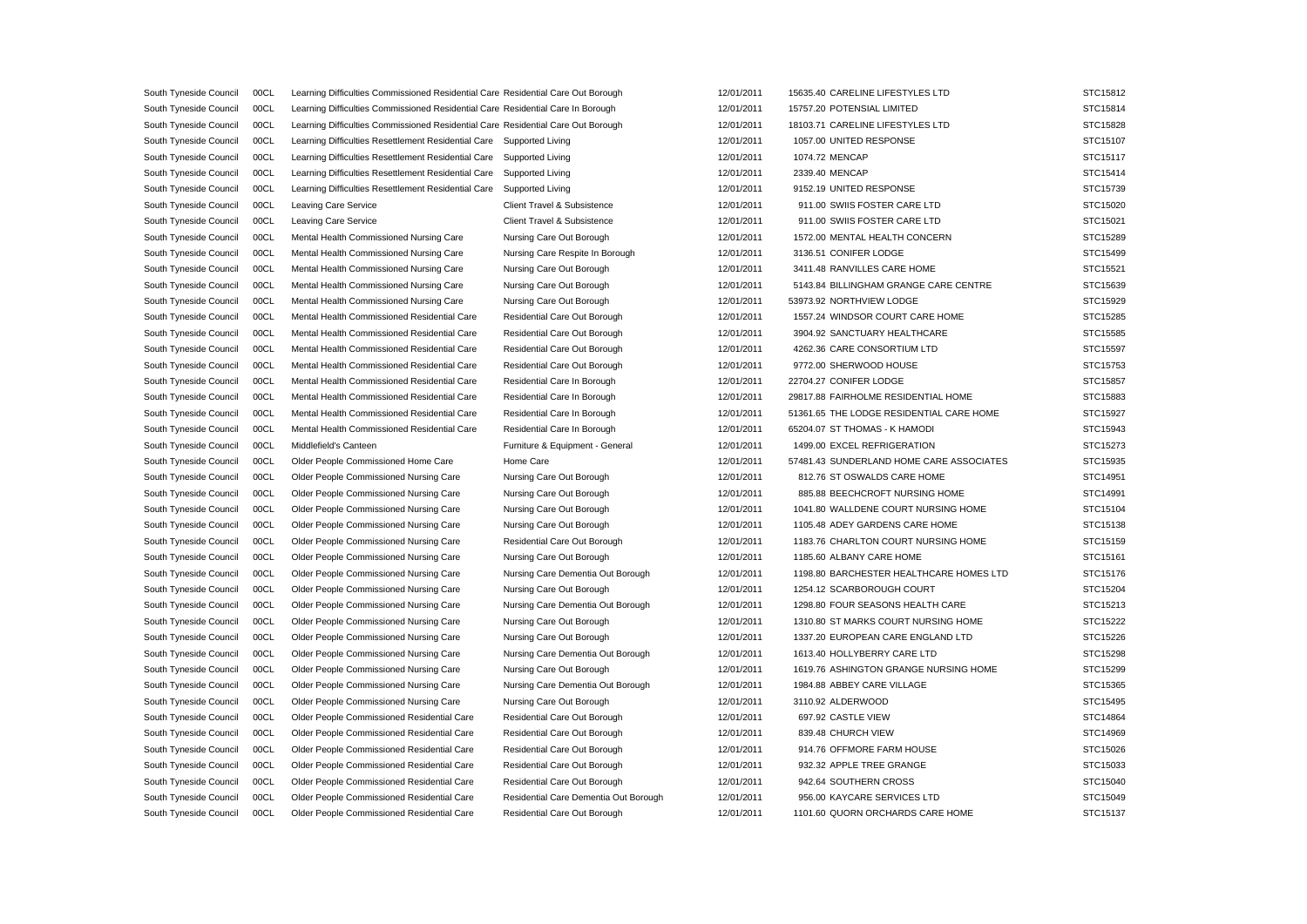| South Tyneside Council | 00CL | Older People Commissioned Residential Care | Residential Care Out Borough          | 12/01/2011 | 1111.36 THE TUDORS                        | STC15139 |
|------------------------|------|--------------------------------------------|---------------------------------------|------------|-------------------------------------------|----------|
| South Tyneside Council | 00CL | Older People Commissioned Residential Care | Residential Care Out Borough          | 12/01/2011 | 1135.84 WELLBURN CARE HOMES LTD           | STC15143 |
| South Tyneside Council | 00CL | Older People Commissioned Residential Care | Residential Care Out Borough          | 12/01/2011 | 1153.44 ST MARTINS CARE LTD               | STC15150 |
| South Tyneside Council | 00CL | Older People Commissioned Residential Care | Residential Care Out Borough          | 12/01/2011 | 1170.80 FIELDVIEW RESIDENTIAL             | STC15155 |
| South Tyneside Council | 00CL | Older People Commissioned Residential Care | Residential Care Out Borough          | 12/01/2011 | 1171.72 FERGUSON LODGE                    | STC15156 |
| South Tyneside Council | 00CL | Older People Commissioned Residential Care | Residential Care Dementia Out Borough | 12/01/2011 | 1191.52 WINNIE CARE (ASHLEA COURT)        | STC15163 |
| South Tyneside Council | 00CL | Older People Commissioned Residential Care | Residential Care Out Borough          | 12/01/2011 | 1215.40 ST ANDREWS HOMES LTD              | STC15185 |
| South Tyneside Council | 00CL | Older People Commissioned Residential Care | Residential Care Out Borough          | 12/01/2011 | 1217.04 SOUTHERN CROSS HEALTHCARE         | STC15187 |
| South Tyneside Council | 00CL | Older People Commissioned Residential Care | Residential Care Out Borough          | 12/01/2011 | 1226.80 HIGHCLIFFE CARE CENTRE            | STC15189 |
| South Tyneside Council | 00CL | Older People Commissioned Residential Care | Residential Care Out Borough          | 12/01/2011 | 1239.40 IDEAL CARE (NORTH) LTD            | STC15197 |
| South Tyneside Council | 00CL | Older People Commissioned Residential Care | Residential Care Out Borough          | 12/01/2011 | 1262.04 WHITEFRIARS HOME                  | STC15207 |
| South Tyneside Council | 00CL | Older People Commissioned Residential Care | Residential Care Out Borough          | 12/01/2011 | 1300.28 KINGS COTTAGE CARE HOME           | STC15215 |
| South Tyneside Council | 00CL | Older People Commissioned Residential Care | Residential Care Out Borough          | 12/01/2011 | 1304.28 HOLMLEA CARE HOME                 | STC15217 |
| South Tyneside Council | 00CL | Older People Commissioned Residential Care | Residential Care Out Borough          | 12/01/2011 | 1355.64 BROCKWELL COURT                   | STC15232 |
| South Tyneside Council | 00CL | Older People Commissioned Residential Care | Residential Care Out Borough          | 12/01/2011 | 1360.56 POTENSIAL LIMITED                 | STC15234 |
| South Tyneside Council | 00CL | Older People Commissioned Residential Care | Residential Care Dementia Out Borough | 12/01/2011 | 1366.80 HELEN MCARDLE CARE                | STC15235 |
| South Tyneside Council | 00CL | Older People Commissioned Residential Care | Residential Care Dementia Out Borough | 12/01/2011 | 1385.12 HADRIAN PARK CARE HOME            | STC15243 |
| South Tyneside Council | 00CL | Older People Commissioned Residential Care | Residential Care Out Borough          | 12/01/2011 | 1599.00 SOUTHERN CROSS HEALTHCARE         | STC15292 |
| South Tyneside Council | 00CL | Older People Commissioned Residential Care | Residential Care Out Borough          | 12/01/2011 | 1812.20 THE HOLY CROSS                    | STC15335 |
| South Tyneside Council | 00CL | Older People Commissioned Residential Care | Residential Care Out Borough          | 12/01/2011 | 1831.24 BARCHESTER HEALTHCARE LTD         | STC15337 |
| South Tyneside Council | 00CL | Older People Commissioned Residential Care | Residential Care Dementia Out Borough | 12/01/2011 | 1848.60 SEYMOUR HOUSE                     | STC15340 |
| South Tyneside Council | 00CL | Older People Commissioned Residential Care | Residential Care Out Borough          | 12/01/2011 | 1963.60 SLW LIMITED                       | STC15362 |
| South Tyneside Council | 00CL | Older People Commissioned Residential Care | Residential Care Out Borough          | 12/01/2011 | 2318.40 HAVENDENE RESIDENTIAL HOME        | STC15413 |
| South Tyneside Council | 00CL | Older People Commissioned Residential Care | Residential Care Out Borough          | 12/01/2011 | 2348.64 GAINFORD CARE HOMES LTD.          | STC15416 |
| South Tyneside Council | 00CL | Older People Commissioned Residential Care | Residential Care Out Borough          | 12/01/2011 | 2523.92 PRINCESS HOUSE                    | STC15436 |
| South Tyneside Council | 00CL | Older People Commissioned Residential Care | Residential Care Out Borough          | 12/01/2011 | 3440.00 BIRCHDALE CARE HOME               | STC15530 |
| South Tyneside Council | 00CL | Older People Commissioned Residential Care | Residential Care Out Borough          | 12/01/2011 | 3516.70 ASHBOURNE LODGE                   | STC15537 |
| South Tyneside Council | 00CL | Older People Commissioned Residential Care | Residential Care Out Borough          | 12/01/2011 | 3619.80 GLENHOLME HOUSE                   | STC15545 |
| South Tyneside Council | 00CL | Older People Commissioned Residential Care | Residential Care In Borough           | 12/01/2011 | 11729.28 HAWTHORN COURT CARE HOME         | STC15775 |
| South Tyneside Council | 00CL | Older People Commissioned Residential Care | Residential Care In Borough           | 12/01/2011 | 12286.44 ENTERPRISE 5 HOUSING ASSOCIATION | STC15785 |
| South Tyneside Council | 00CL | Older People Commissioned Residential Care | Residential Care In Borough           | 12/01/2011 | 18294.04 THE BRANCHES REST HOME           | STC15829 |
| South Tyneside Council | 00CL | Older People Commissioned Residential Care | Residential Care In Borough           | 12/01/2011 | 20099.71 MARINA REST HOME                 | STC15839 |
| South Tyneside Council | 00CL | Older People Commissioned Residential Care | Residential Care In Borough           | 12/01/2011 | 21474.32 SEAHAVEN REST HOME               | STC15850 |
| South Tyneside Council | 00CL | Older People Commissioned Residential Care | Residential Care In Borough           | 12/01/2011 | 25986.41 THE MEADOWS CARE HOME            | STC15875 |
| South Tyneside Council | 00CL | Older People Commissioned Residential Care | Residential Care In Borough           | 12/01/2011 | 28914.46 ANCHOR HOUSING ASSOC             | STC15880 |
| South Tyneside Council | 00CL | Older People Commissioned Residential Care | Residential Care In Borough           | 12/01/2011 | 29593.37 HAMPSHIRE COURT                  | STC15882 |
| South Tyneside Council | 00CL | Older People Commissioned Residential Care | Residential Care In Borough           | 12/01/2011 | 31593.71 HEBBURN COURT NURSING HOME       | STC15891 |
| South Tyneside Council | 00CL | Older People Commissioned Residential Care | Residential Care In Borough           | 12/01/2011 | 32116.83 T NESBIT                         | STC15893 |
| South Tyneside Council | 00CL | Older People Commissioned Residential Care | Residential Care Dementia Out Borough | 12/01/2011 | 35171.59 FALSTONE COURT NURSING           | STC15901 |
| South Tyneside Council | 00CL | Older People Commissioned Residential Care | Residential Care In Borough           | 12/01/2011 | 35206.08 ASHBOURNE PLC                    | STC15902 |
| South Tyneside Council | 00CL | Older People Commissioned Residential Care | Residential Care In Borough           | 12/01/2011 | 41981.09 WINNIE CARE ASHLEA MEWS          | STC15913 |
| South Tyneside Council | 00CL | Older People Commissioned Residential Care | Residential Care In Borough           | 12/01/2011 | 47395.35 GARDEN HILL CARE HOME            | STC15922 |
| South Tyneside Council | 00CL | Older People Commissioned Residential Care | Residential Care In Borough           | 12/01/2011 | 51318.56 HILLCREST CARE HOME              | STC15926 |
| South Tyneside Council | 00CL | Older People Commissioned Residential Care | Residential Care In Borough           | 12/01/2011 | 54548.67 NEEDHAM COURT CARE HOME          | STC15930 |
| South Tyneside Council | 00CL | Older People Commissioned Residential Care | Residential Care In Borough           | 12/01/2011 | 55072.55 WINDSOR NURSING HOME             | STC15933 |
| South Tyneside Council | 00CL | Older People Commissioned Residential Care | Residential Care In Borough           | 12/01/2011 | 61003.11 BEDEWELL GRANGE RES. CARE CENTRE | STC15937 |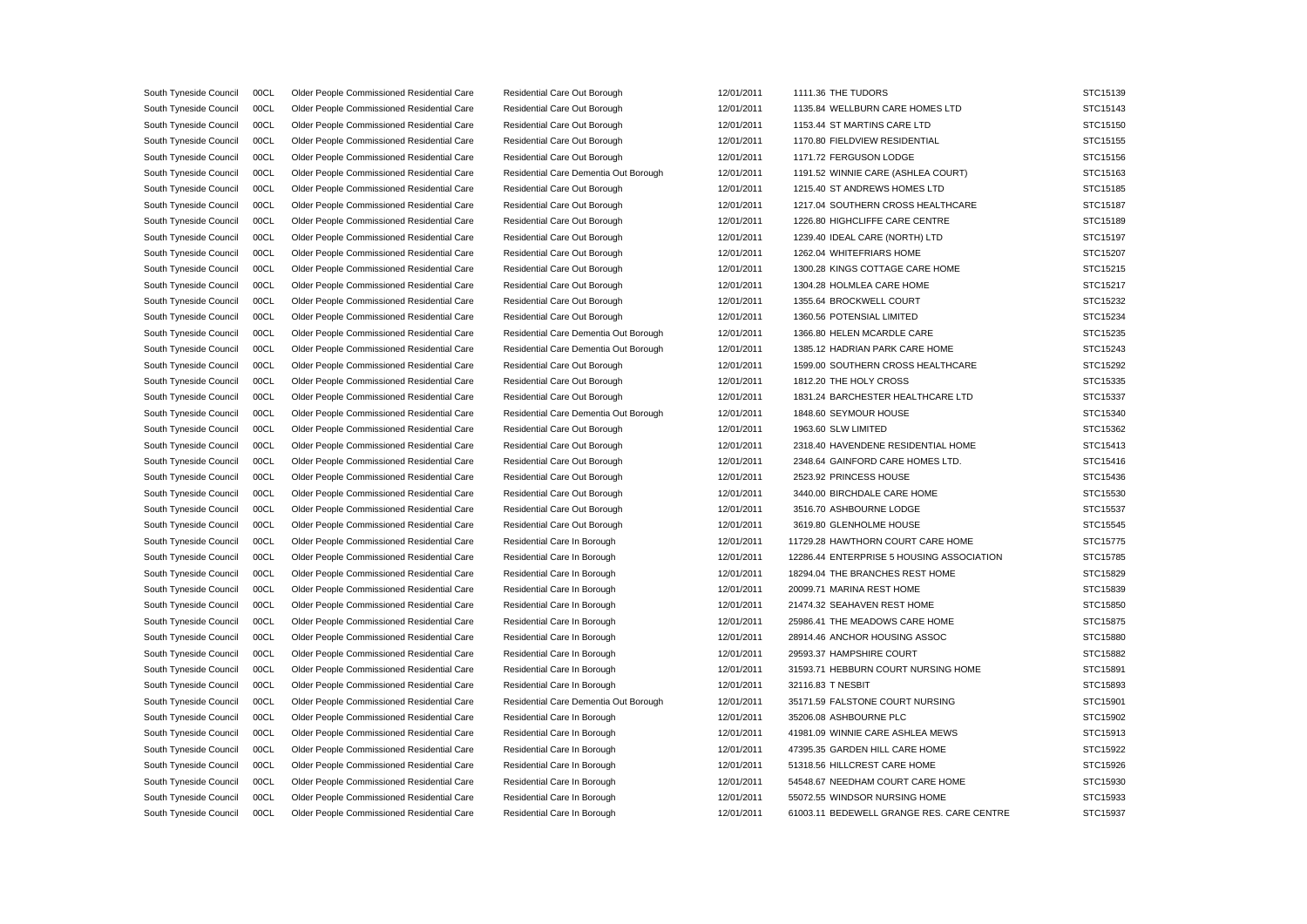| South Tyneside Council | 00CL | Older People Commissioned Residential Care                                       | Residential Care In Borough                   | 12/01/2011 | 64493.44 ST MICHAELS NURSING HOME                  | STC15942 |
|------------------------|------|----------------------------------------------------------------------------------|-----------------------------------------------|------------|----------------------------------------------------|----------|
| South Tyneside Council | 00CL | Older People Commissioned Residential Care                                       | Residential Care In Borough                   | 12/01/2011 | 71667.21 FOUR SEASONS HEALTH CARE                  | STC15944 |
| South Tyneside Council | 00CL | Older People Commissioned Residential Care                                       | Residential Care In Borough                   | 12/01/2011 | 74566.00 HARTON GRANGE RESIDENTIAL CARE HOME       | STC15947 |
| South Tyneside Council | 00CL | Older People Commissioned Residential Care                                       | Residential Care In Borough                   | 12/01/2011 | 76529.87 SOUTHERN CROSS HEALTHCARE GROUP PLC       | STC15949 |
| South Tyneside Council | 00CL | Older People Commissioned Residential Care                                       | Residential Care Dementia In Borough          | 12/01/2011 | 86737.40 PREMIER NURSING HOMES                     | STC15955 |
| South Tyneside Council | 00CL | Physical Disabilities Commissioned Nursing Care                                  | Nursing Care Out Borough                      | 12/01/2011 | 1302.80 GAINFORD CARE HOMES                        | STC15216 |
| South Tyneside Council | 00CL | Physical Disabilities Commissioned Nursing Care                                  | Nursing Care Out Borough                      | 12/01/2011 | 1871.52 STANTON LODGE NEURODISABILITY UNIT         | STC15345 |
| South Tyneside Council | 00CL | Physical Disabilities Commissioned Nursing Care                                  | Nursing Care Out Borough                      | 12/01/2011 | 4047.40 STEPPING STONES RESETTLEMENT UNIT          | STC15589 |
| South Tyneside Council | 00CL | Physical Disabilities Commissioned Nursing Care                                  | Nursing Care Out Borough                      | 12/01/2011 | 7152.64 BAWI HOMES LTD                             | STC15701 |
| South Tyneside Council | 00CL | Physical Disabilities Commissioned Nursing Care                                  | Nursing Care Out Borough                      | 12/01/2011 | 9118.76 CHASE PARK                                 | STC15737 |
| South Tyneside Council | 00CL | Physical Disabilities Commissioned Residential Care Residential Care Out Borough |                                               | 12/01/2011 | 1458.24 GAILEY LODGE                               | STC15267 |
| South Tyneside Council | 00CL | Physical Disabilities Commissioned Residential Care Residential Care Out Borough |                                               | 12/01/2011 | 1767.20 CORNERSTONE QUALITY CARE                   | STC15325 |
| South Tyneside Council | 00CL | Physical Disabilities Commissioned Residential Care Residential Care Out Borough |                                               | 12/01/2011 | 2847.44 FAYCROFT RESIDENTIAL                       | STC15466 |
| South Tyneside Council | 00CL | Physical Disabilities Commissioned Residential Care Residential Care Out Borough |                                               | 12/01/2011 | 4421.20 HENSHAWS YORKSHIRE                         | STC15606 |
| South Tyneside Council | 00CL | Physical Disabilities Commissioned Residential Care Residential Care Out Borough |                                               | 12/01/2011 | 7210.00 PEMBROKE COURT CARE HOME                   | STC15705 |
| South Tyneside Council | 00CL | Physical Disabilities Commissioned Residential Care Residential Care Out Borough |                                               | 12/01/2011 | 11562.52 PERCY HEDLEY CENTRE                       | STC15773 |
| South Tyneside Council | 00CL | Physical Disability & Sensory Service                                            | Instructor's Fees                             | 12/01/2011 | 5334.00 GATESHEAD AND SOUTH TYNESIDE SIGHT SERVICE | STC15646 |
| South Tyneside Council | 00CL | Design and Print Team                                                            | <b>External Printing Contractors</b>          | 12/01/2011 | 758.00 POTTS PRINTERS LTD                          | STC14925 |
| South Tyneside Council | 00CL | Repairs & Maintenance Murtagh Diamond House                                      | <b>Property Reactive/General Repairs</b>      | 12/01/2011 | 1098.68 DELTA ONE SECURITY LTD                     | STC15135 |
| South Tyneside Council | 00CL | St James RC Junior Mixed Infants Kitchen                                         | <b>Catering Provisions</b>                    | 12/01/2011 | 1951.94 J R HOLLAND                                | STC15359 |
| South Tyneside Council | 00CL | Whitburn Junior School Kitchen                                                   | <b>Catering Provisions</b>                    | 12/01/2011 | 2092.86 J R HOLLAND                                | STC15386 |
| South Tyneside Council | 00CL | <b>Accommodation Moves</b>                                                       | <b>Capital Sundry Costs</b>                   | 13/01/2011 | 510.00 HARKERS REMOVERS AND STORERS LTD            | STC14713 |
| South Tyneside Council | 00CL | <b>Administrative Support</b>                                                    | Postage Charges                               | 13/01/2011 | 5000.00 NEOPOST LIMITED                            | STC15634 |
| South Tyneside Council | 00CL | <b>Administration Leisure Services</b>                                           | Staff & Members Training                      | 13/01/2011 | 5203.61 THE TRAVEL BUREAU                          | STC15641 |
| South Tyneside Council | 00CL | Alternative Education Service - Administration                                   | Staff & Members Training                      | 13/01/2011 | 773.75 CASTLE GRANGE TECHNOLOGIES LTD              | STC14930 |
| South Tyneside Council | 00CL | Alternative Education Service - Administration                                   | Furniture & Equipment - General               | 13/01/2011 | 880.00 TEAM TEN TRAINING (NORTH EAST) LTD          | STC14986 |
| South Tyneside Council | 00CL | Alternative Education Service - Administration                                   | Furniture & Equipment - General               | 13/01/2011 | 1375.00 TEAM TEN TRAINING (NORTH EAST) LTD         | STC15240 |
| South Tyneside Council | 00CL | Alternative Education Service - Administration                                   | Furniture & Equipment - General               | 13/01/2011 | 1500.00 FAIRBRIDGE IN TYNE & WEAR                  | STC15274 |
| South Tyneside Council | 00CL | Asset Management                                                                 | Private Contractors General Consultancy       | 13/01/2011 | 1855.00 GC SAFETY SERVICES                         | STC15343 |
| South Tyneside Council | 00CL | Asset Management                                                                 | Agency Staff - Non-Teachers                   | 13/01/2011 | 2418.12 GC SAFETY SERVICES                         | STC15425 |
| South Tyneside Council | 00CL | Boldon Nursery Kitchen                                                           | <b>Catering Provisions</b>                    | 13/01/2011 | 2257.89 HOPWELLS LTD                               | STC15406 |
| South Tyneside Council | 00CL | Boldon Nursery Kitchen                                                           | <b>Catering Provisions</b>                    | 13/01/2011 | 2736.78 DANISH BACON CO PLC                        | STC15453 |
| South Tyneside Council | 00CL | Brancepeth Road Council Housing New Build                                        | <b>Capital Enhancement Costs</b>              | 13/01/2011 | 8620.29 FRANK HASLAM MILAN & CO LTD                | STC15728 |
| South Tyneside Council | 00CL | <b>Business Forum</b>                                                            | Grant Payments - General                      | 13/01/2011 | 3833.36 CAHOOTZ LIMITED (BUSINESS MATTERS)         | STC15579 |
| South Tyneside Council | 00CL | Children with Disability Team                                                    | Client Travel & Subsistence                   | 13/01/2011 | 1008.00 BRIDGEWAY TAXIS                            | STC15087 |
| South Tyneside Council | 00CL | Children with Disability Team                                                    | Private Contractor - Residential Looked After | 13/01/2011 | 4848.66 ST OSWALDS HOSPICE                         | STC15625 |
| South Tyneside Council | 00CL | Children with Disability Team                                                    | Private Contractor - Residential Looked After | 13/01/2011 | 5656.77 ST OSWALDS HOSPICE                         | STC15657 |
| South Tyneside Council | 00CL | Children with Disability Team                                                    | Agency Staff - Non-Teachers                   | 13/01/2011 | 78660.30 COMENSURA LTD                             | STC15951 |
| South Tyneside Council | 00CL | Community Learning Disability Team                                               | Client Travel & Subsistence                   | 13/01/2011 | 897.00 BRIDGEWAY TAXIS                             | STC14994 |
| South Tyneside Council | 00CL | <b>Commissioned Fostering</b>                                                    | Voluntary Sector - Boarded Out Children       | 13/01/2011 | 3302.43 FOSTER CARE SOLUTIONS LTD                  | STC15511 |
| South Tyneside Council | 00CL | <b>Commissioned Fostering</b>                                                    | Voluntary Sector - Boarded Out Children       | 13/01/2011 | 3379.00 FOSTER CARE SOLUTIONS LTD                  | STC15517 |
| South Tyneside Council | 00CL | <b>Commissioned Fostering</b>                                                    | Voluntary Sector - Boarded Out Children       | 13/01/2011 | 3476.34 FOSTER CARE SOLUTIONS LTD                  | STC15534 |
| South Tyneside Council | 00CL | <b>Commissioned Fostering</b>                                                    | Voluntary Sector - Boarded Out Children       | 13/01/2011 | 3476.34 FOSTER CARE SOLUTIONS LTD                  | STC15535 |
| South Tyneside Council | 00CL | <b>Commissioned Fostering</b>                                                    | Voluntary Sector - Boarded Out Children       | 13/01/2011 | 3669.47 FOSTER CARE SOLUTIONS LTD                  | STC15552 |
| South Tyneside Council | 00CL | <b>Commissioned Fostering</b>                                                    | Voluntary Sector - Boarded Out Children       | 13/01/2011 | 3772.08 BARNARDOS NORTH EAST                       | STC15568 |
| South Tyneside Council | 00CL | Commissioned Fostering                                                           | Voluntary Sector - Boarded Out Children       | 13/01/2011 | 3862.60 FOSTER CARE SOLUTIONS LTD                  | STC15581 |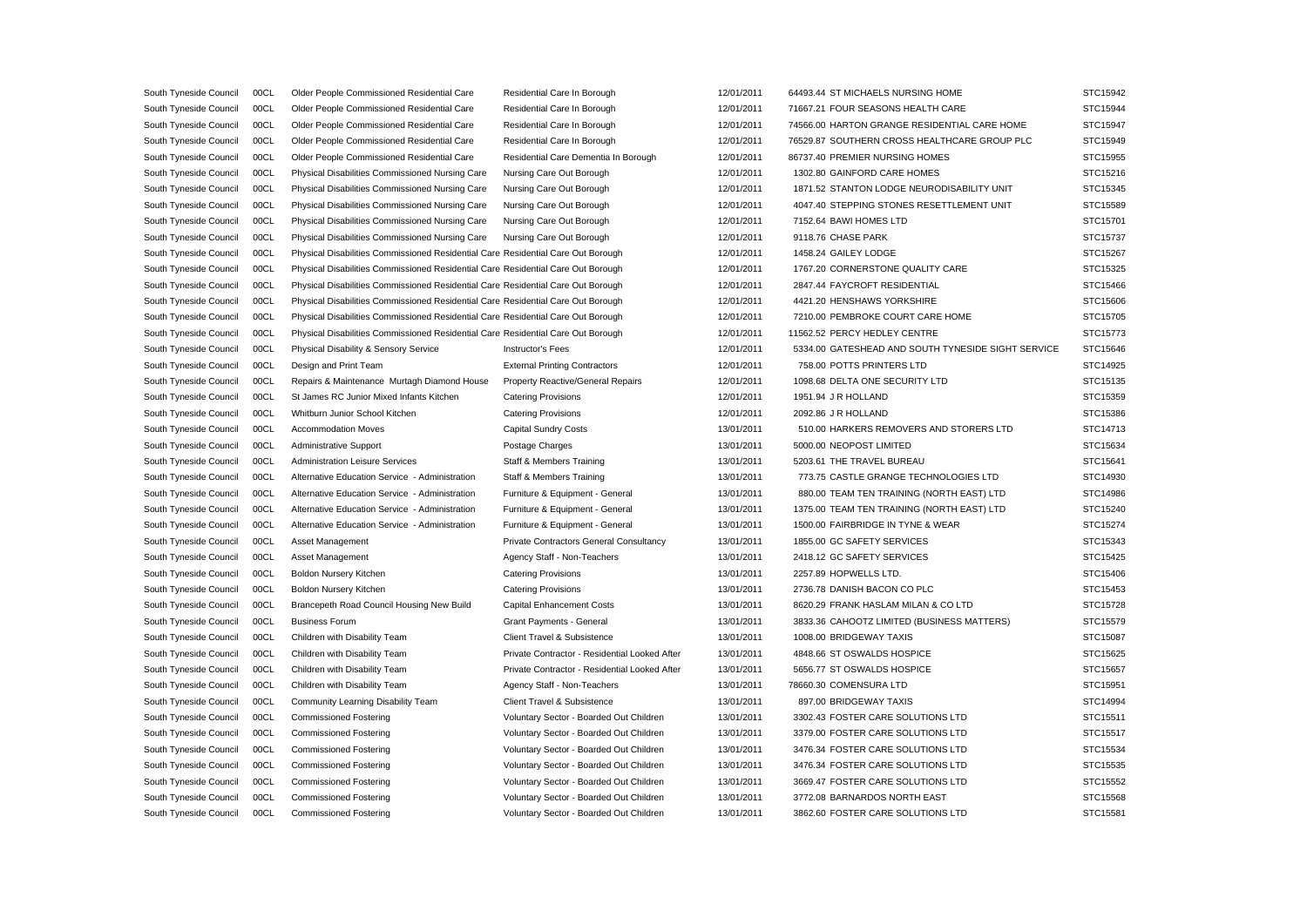| South Tyneside Council | 00CL | <b>Commissioned Fostering</b>               | Voluntary Sector - Boarded Out Children          | 13/01/2011 | 3862.60 FOSTER CARE SOLUTIONS LTD              | STC15582 |
|------------------------|------|---------------------------------------------|--------------------------------------------------|------------|------------------------------------------------|----------|
| South Tyneside Council | 00CL | <b>Commissioned Fostering</b>               | Voluntary Sector - Boarded Out Children          | 13/01/2011 | 3862.60 FOSTER CARE SOLUTIONS LTD              | STC15583 |
| South Tyneside Council | 00CL | <b>Commissioned Fostering</b>               | Voluntary Sector - Boarded Out Children          | 13/01/2011 | 3949.46 BARNARDOS NORTH EAST                   | STC15587 |
| South Tyneside Council | 00CL | <b>Commissioned Fostering</b>               | Voluntary Sector - Boarded Out Children          | 13/01/2011 | 6406.15 BARNARDOS NORTH EAST                   | STC15673 |
| South Tyneside Council | 00CL | <b>Community Equipment Service</b>          | Purchase of Stock Items                          | 13/01/2011 | 530.20 NOTTINGHAM REHAB SUPPLIES               | STC14738 |
| South Tyneside Council | 00CL | <b>Community Equipment Service</b>          | Purchase of Stock Items                          | 13/01/2011 | 1540.00 SIDHIL LTD                             | STC15282 |
| South Tyneside Council | 00CL | <b>Coroners Service</b>                     | <b>Coroners Services</b>                         | 13/01/2011 | 924.00 GATESHEAD HEALTH NHS TRUST              | STC15029 |
| South Tyneside Council | 00CL | <b>Coroners Service</b>                     | <b>Coroners Services</b>                         | 13/01/2011 | 2126.00 SHEFFIELD TEACHING HOSPITALS NHS TRUST | STC15388 |
| South Tyneside Council | 00CL | Decent Homes Asbestos Type 3 Surveys        | Enhancement HRA Capital - Asbestos Removal       | 13/01/2011 | 15381.29 SOUTH TYNESIDE HOMES                  | STC15811 |
| South Tyneside Council | 00CL | Decent Homes Environmental - Monkton Scheme | Enhancement HRA Capital - South Tyneside Homes   | 13/01/2011 | 8730.00 TEMPLETOWN CANOPIES                    | STC15732 |
| South Tyneside Council | 00CL | Economic Regeneration Balance Sheet         | Creditors Child Care Salary Sacrifice            | 13/01/2011 | 21582.92 RSM TENON                             | STC15851 |
| South Tyneside Council | 00CL | Electrical Vehicle Charging Point Imp       | <b>Capital Enhancement Costs</b>                 | 13/01/2011 | 745.00 NEDL                                    | STC14910 |
| South Tyneside Council | 00CL | Electrical Vehicle Charging Point Imp       | <b>Capital Enhancement Costs</b>                 | 13/01/2011 | 745.00 NEDL                                    | STC14911 |
| South Tyneside Council | 00CL | Electrical Vehicle Charging Point Imp       | <b>Capital Enhancement Costs</b>                 | 13/01/2011 | 745.00 NEDL                                    | STC14912 |
| South Tyneside Council | 00CL | Electrical Vehicle Charging Point Imp       | <b>Capital Enhancement Costs</b>                 | 13/01/2011 | 2835.00 NEDL                                   | STC15464 |
| South Tyneside Council | 00CL | Engineering Works, Highways                 | Traded Services Equipment & Materials            | 13/01/2011 | 516.24 WYBONE LIMITED                          | STC14725 |
| South Tyneside Council | 00CL | Engineering Works, Highways                 | <b>Traded Services Equipment &amp; Materials</b> | 13/01/2011 | 1032.48 WYBONE LIMITED                         | STC15101 |
| South Tyneside Council | 00CL | Engineering Works, Highways                 | Traded Services Equipment & Materials            | 13/01/2011 | 1811.36 NORTH EAST CONCRETE LIMITED            | STC15334 |
| South Tyneside Council | 00CL | Environmental Health Management             | Staff & Members Training                         | 13/01/2011 | 1470.00 SHEFFIELD HALLAM UNIVERSITY            | STC15271 |
| South Tyneside Council | 00CL | Further Education 16-18 Apprenticeships     | Grant Payments - General                         | 13/01/2011 | 14510.10 CITY OF SUNDERLAND COLLEGE            | STC15805 |
| South Tyneside Council | 00CL | <b>Festive Events</b>                       | <b>Contracted Travel</b>                         | 13/01/2011 | 1310.00 STANLEYTRAVEL                          | STC15221 |
| South Tyneside Council | 00CL | Fleet Management - Transport Operations     | Hire of Non Operated Vehicles                    | 13/01/2011 | 595.00 TRANS LINC LTD                          | STC14786 |
| South Tyneside Council | 00CL | Fleet Management - Transport Operations     | Hire of Plant                                    | 13/01/2011 | 595.30 TRANS LINC LTD                          | STC14788 |
| South Tyneside Council | 00CL | Fleet Management - Transport Operations     | Hire of Plant                                    | 13/01/2011 | 620.00 WERNICK HIRE LIMITED                    | STC14807 |
| South Tyneside Council | 00CL | Fleet Management - Transport Operations     | Hire of Plant                                    | 13/01/2011 | 620.00 WERNICK HIRE LIMITED                    | STC14808 |
| South Tyneside Council | 00CL | Fleet Management - Transport Operations     | Hire of Plant                                    | 13/01/2011 | 620.00 WERNICK HIRE LIMITED                    | STC14809 |
| South Tyneside Council | 00CL | Fleet Management - Transport Operations     | Hire of Plant                                    | 13/01/2011 | 620.00 WERNICK HIRE LIMITED                    | STC14810 |
| South Tyneside Council | 00CL | Fleet Management - Transport Operations     | Hire of Plant                                    | 13/01/2011 | 620.00 WERNICK HIRE LIMITED                    | STC14811 |
| South Tyneside Council | 00CL | Fleet Management - Transport Operations     | Hire of Plant                                    | 13/01/2011 | 620.00 WERNICK HIRE LIMITED                    | STC14812 |
| South Tyneside Council | 00CL | Fleet Management - Transport Operations     | Hire of Plant                                    | 13/01/2011 | 620.00 WERNICK HIRE LIMITED                    | STC14813 |
| South Tyneside Council | 00CL | Fleet Management - Transport Operations     | Hire of Plant                                    | 13/01/2011 | 620.00 WERNICK HIRE LIMITED                    | STC14814 |
| South Tyneside Council | 00CL | Fleet Management - Transport Operations     | Hire of Plant                                    | 13/01/2011 | 620.00 WERNICK HIRE LIMITED                    | STC14815 |
| South Tyneside Council | 00CL | Fleet Management - Transport Operations     | Hire of Plant                                    | 13/01/2011 | 620.00 WERNICK HIRE LIMITED                    | STC14816 |
| South Tyneside Council | 00CL | Fleet Management - Transport Operations     | Hire of Plant                                    | 13/01/2011 | 620.00 WERNICK HIRE LIMITED                    | STC14817 |
| South Tyneside Council | 00CL | Fleet Management - Transport Operations     | Hire of Plant                                    | 13/01/2011 | 620.00 WERNICK HIRE LIMITED                    | STC14818 |
| South Tyneside Council | 00CL | Fleet Management - Transport Operations     | Hire of Non Council Vehicles                     | 13/01/2011 | 620.00 WERNICK HIRE LIMITED                    | STC14819 |
| South Tyneside Council | 00CL | Fleet Management - Transport Operations     | Hire of Plant                                    | 13/01/2011 | 620.00 WERNICK HIRE LIMITED                    | STC14820 |
| South Tyneside Council | 00CL | Fleet Management - Transport Operations     | Hire of Plant                                    | 13/01/2011 | 620.00 WERNICK HIRE LIMITED                    | STC14821 |
| South Tyneside Council | 00CL | Fleet Management - Transport Operations     | Hire of Plant                                    | 13/01/2011 | 620.00 WERNICK HIRE LIMITED                    | STC14822 |
| South Tyneside Council | 00CL | Fleet Management - Transport Operations     | Hire of Non Council Vehicles                     | 13/01/2011 | 620.00 WERNICK HIRE LIMITED                    | STC14823 |
| South Tyneside Council | 00CL | Fleet Management - Transport Operations     | Hire of Plant                                    | 13/01/2011 | 620.00 WERNICK HIRE LIMITED                    | STC14824 |
| South Tyneside Council | 00CL | Fleet Management - Transport Operations     | Hire of Non Operated Vehicles                    | 13/01/2011 | 739.94 TRANS LINC LTD                          | STC14907 |
| South Tyneside Council | 00CL | Fleet Management - Transport Operations     | Hire of Non Operated Vehicles                    | 13/01/2011 | 747.00 TRANS LINC LTD                          | STC14913 |
| South Tyneside Council | 00CL | Fleet Management - Transport Operations     | Hire of Non Operated Vehicles                    | 13/01/2011 | 1150.00 GULLIVERS TRUCK HIRE LTD               | STC15147 |
| South Tyneside Council | 00CL | Fleet Management - Transport Operations     | Vehicle Running Costs                            | 13/01/2011 | 1157.85 POWER LIFT UK LTD                      | STC15152 |
| South Tyneside Council | 00CL | Fleet Management - Transport Operations     | Vehicle Running Costs                            | 13/01/2011 | 2267.20 BRETT FUELS                            | STC15410 |
|                        |      |                                             |                                                  |            |                                                |          |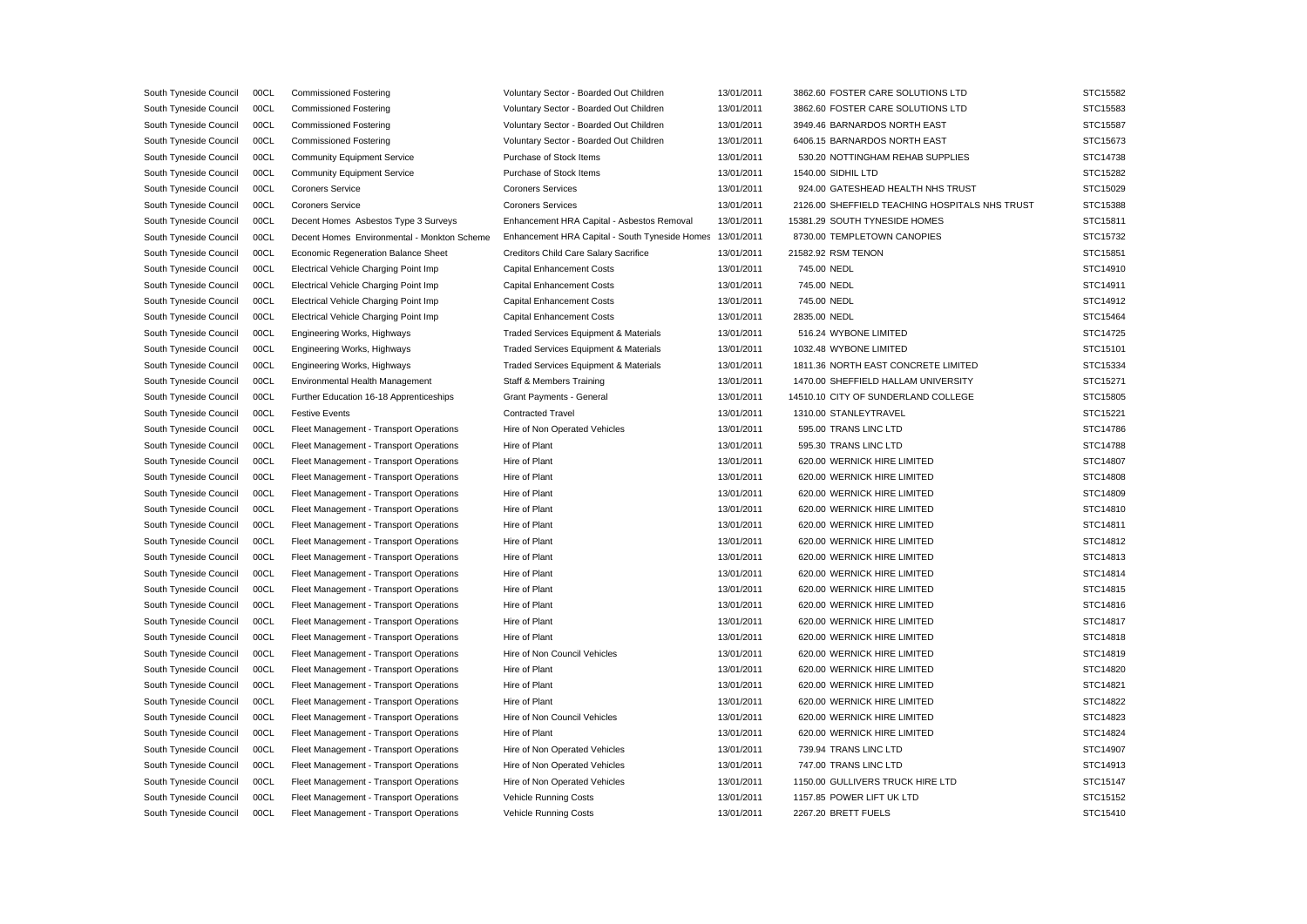| South Tyneside Council | 00CL | Fleet Management - Transport Operations                                       | Vehicle Running Costs                        | 13/01/2011 | 14785.40 PETROPLUS REFINING TEESSIDE LIMITED         | STC15810 |
|------------------------|------|-------------------------------------------------------------------------------|----------------------------------------------|------------|------------------------------------------------------|----------|
| South Tyneside Council | 00CL | Fleet Management - Workshop Operations                                        | Purchase of Stock Items                      | 13/01/2011 | 635.00 LONDONDERRY GARAGE LTD                        | STC14833 |
| South Tyneside Council | 00CL | Fleet Management - Workshop Operations                                        | Purchase of Stock Items                      | 13/01/2011 | 1000.00 POWER LIFT UK LTD                            | STC15083 |
| South Tyneside Council | 00CL | Fleet Management - Workshop Operations                                        | Purchase of Stock Items                      | 13/01/2011 | 1390.16 LONDONDERRY GARAGE LTD                       | STC15247 |
| South Tyneside Council | 00CL | Future Jobs Fund                                                              | Grant Payments - General                     | 13/01/2011 | 699.52 THE CHILDCARE PEOPLE                          | STC14866 |
| South Tyneside Council | 00CL | Future Jobs Fund                                                              | Grant Payments - General                     | 13/01/2011 | 883.66 THE CHILDCARE PEOPLE                          | STC14989 |
| South Tyneside Council | 00CL | Future Jobs Fund                                                              | Grant Payments - General                     | 13/01/2011 | 2164.32 SOUTH TYNESIDE CREDIT UNION                  | STC15391 |
| South Tyneside Council | 00CL | General Nursery Spend                                                         | Voluntary Sector - Independent Nurseries     | 13/01/2011 | 1692.00 THE BUNGALOW PRE-SCHOOL                      | STC15313 |
| South Tyneside Council | 00CL | General Nursery Spend                                                         | Voluntary Sector - Independent Nurseries     | 13/01/2011 | 1974.00 WESTOE VILLAGE KINDERGARTEN                  | STC15363 |
| South Tyneside Council | 00CL | General Nursery Spend                                                         | Voluntary Sector - Independent Nurseries     | 13/01/2011 | 2030.40 BEACH HILL NURSERY                           | STC15376 |
| South Tyneside Council | 00CL | General Nursery Spend                                                         | Voluntary Sector - Independent Nurseries     | 13/01/2011 | 2820.00 NURSERYTIME                                  | STC15463 |
| South Tyneside Council | 00CL | General Nursery Spend                                                         | Voluntary Sector - Independent Nurseries     | 13/01/2011 | 3102.00 JACK & JILL KINDERGARTEN                     | STC15494 |
| South Tyneside Council | 00CL | General Nursery Spend                                                         | Voluntary Sector - Independent Nurseries     | 13/01/2011 | 4906.80 ASHFIELD DAY NURSERY                         | STC15630 |
| South Tyneside Council | 00CL | General Nursery Spend                                                         | Voluntary Sector - Independent Nurseries     | 13/01/2011 | 5076.00 JARROW DAY NURSERY                           | STC15637 |
| South Tyneside Council | 00CL | General Nursery Spend                                                         | Voluntary Sector - Independent Nurseries     | 13/01/2011 | 5640.00 WHIZZ KIDS CHILDCARE                         | STC15655 |
| South Tyneside Council | 00CL | General Nursery Spend                                                         | Voluntary Sector - Independent Nurseries     | 13/01/2011 | 6486.00 ABACUS DAY NURSERY                           | STC15676 |
| South Tyneside Council | 00CL | General Nursery Spend                                                         | Voluntary Sector - Independent Nurseries     | 13/01/2011 | 7444.80 ASHFIELD NURSERY & EARLY LEARNING CENTRE LTD | STC15708 |
| South Tyneside Council | 00CL | General Nursery Spend                                                         | Voluntary Sector - Independent Nurseries     | 13/01/2011 | 12351.60 JUST LEARNING LIMITED                       | STC15786 |
| South Tyneside Council | 00CL | Hadrian Junior Mixed Infants Kitchen                                          | <b>Catering Provisions</b>                   | 13/01/2011 | 2413.82 DANISH BACON CO PLC                          | STC15424 |
| South Tyneside Council | 00CL | Hebburn Comprehensive Building Schools for the Ful Capital Construction Costs |                                              | 13/01/2011 | 769588.00 INSPIREDSPACES STAG LIMITED                | STC15979 |
| South Tyneside Council | 00CL | Home to College Transport                                                     | <b>School Travel Contracts</b>               | 13/01/2011 | 956.80 BRIDGEWAY TAXIS                               | STC15050 |
| South Tyneside Council | 00CL | Home to College Transport                                                     | <b>School Travel Contracts</b>               | 13/01/2011 | 1539.20 BRIDGEWAY TAXIS                              | STC15280 |
| South Tyneside Council | 00CL | Home to College Transport                                                     | <b>School Travel Contracts</b>               | 13/01/2011 | 2624.00 BRIDGEWAY TAXIS                              | STC15442 |
| South Tyneside Council | 00CL | Homelessness                                                                  | Furniture & Equipment - General              | 13/01/2011 | 730.92 ARGOS BUSINESS SOLUTIONS                      | STC14891 |
| South Tyneside Council | 00CL | Homelessness                                                                  | Furniture & Equipment - General              | 13/01/2011 | 730.92 ARGOS BUSINESS SOLUTIONS                      | STC14892 |
| South Tyneside Council | 00CL | Homelessness                                                                  | Furniture & Equipment - General              | 13/01/2011 | 730.92 ARGOS BUSINESS SOLUTIONS                      | STC14893 |
| South Tyneside Council | 00CL | Homelessness                                                                  | Furniture & Equipment - General              | 13/01/2011 | 730.92 ARGOS BUSINESS SOLUTIONS                      | STC14894 |
| South Tyneside Council | 00CL | Homelessness                                                                  | Furniture & Equipment - General              | 13/01/2011 | 730.92 ARGOS BUSINESS SOLUTIONS                      | STC14895 |
| South Tyneside Council | 00CL | Homelessness - General Fund                                                   | Bed & Breakfast Accommodation                | 13/01/2011 | 800.00 REDACTED COMMERCIALLY SENSITIVE               | STC14943 |
| South Tyneside Council | 00CL | Homelessness - General Fund                                                   | Bed & Breakfast Accommodation                | 13/01/2011 | 1980.00 REDACTED COMMERCIALLY SENSITIVE              | STC15364 |
| South Tyneside Council | 00CL | Homelessness - General Fund                                                   | <b>Homelessness Grant</b>                    | 13/01/2011 | 9415.75 SOUTH TYNESIDE CHURCHES KEY PROJECT          | STC15747 |
| South Tyneside Council | 00CL | Housing Revenue Account Balance Sheet                                         | South Tyneside Homes Invoice Holding Account | 13/01/2011 | 178318.43 SOUTH TYNESIDE HOMES                       | STC15969 |
| South Tyneside Council | 00CL | HRA Client Monitoring Team                                                    | HRA Reactive Repairs - STH Client Recharges  | 13/01/2011 | 11772.39 SOUTH TYNESIDE HOMES                        | STC15776 |
| South Tyneside Council | 00CL | <b>HRA Client Monitoring Team</b>                                             | HRA Reactive Repairs - STH Client Recharges  | 13/01/2011 | 11910.10 SOUTH TYNESIDE HOMES                        | STC15778 |
| South Tyneside Council | 00CL | <b>ICT</b> Development                                                        | Capital Equipment Purchases                  | 13/01/2011 | -1900.00 SOUTH TYNESIDE HOMES                        | STC14704 |
| South Tyneside Council | 00CL | <b>ICT</b> Development                                                        | Capital Equipment Purchases                  | 13/01/2011 | 30115.78 SOUTH TYNESIDE HOMES                        | STC15885 |
| South Tyneside Council | 00CL | Jarrow Community Association Roof Covering (H&S) Capital Enhancement Costs    |                                              | 13/01/2011 | 76642.77 BARCLAY ROOFING LTD                         | STC15950 |
| South Tyneside Council | 00CL | Jarrow Cross Kitchen                                                          | <b>Catering Provisions</b>                   | 13/01/2011 | 2359.26 HOPWELLS LTD.                                | STC15417 |
| South Tyneside Council | 00CL | Joint Waste Partnership Costs                                                 | Other Service Contracts & Supplies           | 13/01/2011 | 5250.00 SEM COMMUNICATIONS                           | STC15642 |
| South Tyneside Council | 00CL | Learning Difficulties Resettlement Residential Care                           | Supported Living                             | 13/01/2011 | 1387.80 DIMENSIONS (UK) LTD                          | STC15244 |
| South Tyneside Council | 00CL | Learning Difficulties Resettlement Residential Care                           | Supported Living                             | 13/01/2011 | 1387.80 DIMENSIONS (UK) LTD                          | STC15245 |
| South Tyneside Council | 00CL | Learning Difficulties Resettlement Residential Care                           | Supported Living                             | 13/01/2011 | 7035.56 DIMENSIONS (UK) LTD                          | STC15696 |
| South Tyneside Council | 00CL | Learning Difficulties Resettlement Residential Care                           | Supported Living                             | 13/01/2011 | 7035.56 DIMENSIONS (UK) LTD                          | STC15697 |
| South Tyneside Council | 00CL | Learning Difficulties Resettlement Residential Care                           | Supported Living                             | 13/01/2011 | 16562.40 DIMENSIONS (UK) LTD                         | STC15821 |
| South Tyneside Council | 00CL | Learning Difficulties Resettlement Residential Care                           | Supported Living                             | 13/01/2011 | 46730.75 NORTHUMBERLAND TYNE AND WEAR NHS TRUST      | STC15920 |
| South Tyneside Council | 00CL | Libraries Administration                                                      | Newspapers & Periodicals                     | 13/01/2011 | 847.51 R CRAWFORD                                    | STC14973 |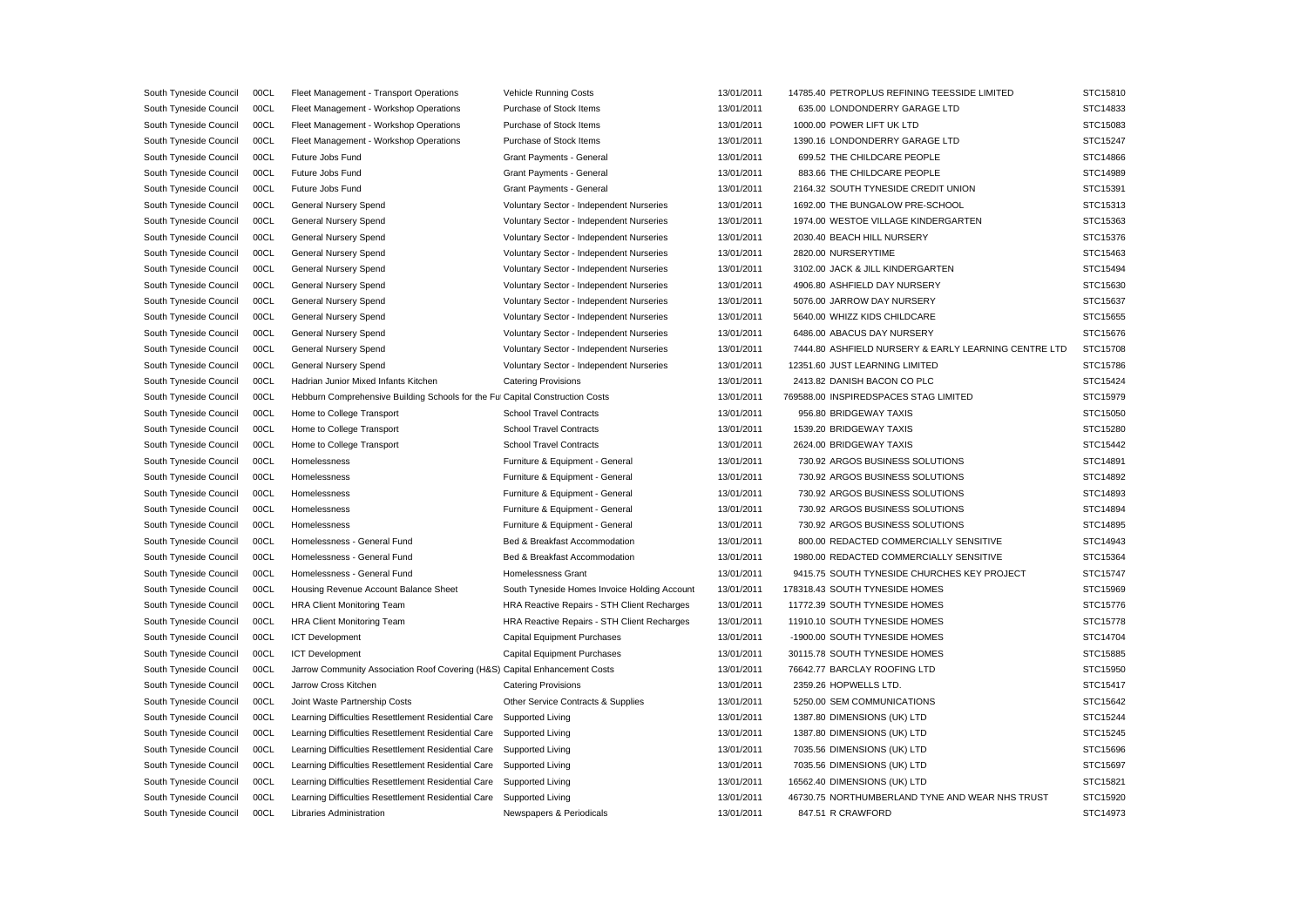| South Tyneside Council | 00CL | Lottery Development Fund                                                                        | Capital Funding from Government Grants   | 13/01/2011 | 3500.00 CULTURAL PARTNERSHIPS LIMITED                 | STC15536 |
|------------------------|------|-------------------------------------------------------------------------------------------------|------------------------------------------|------------|-------------------------------------------------------|----------|
| South Tyneside Council | 00CL | Manufacturing Forum                                                                             | Grant Payments - General                 | 13/01/2011 | 2917.00 SOUTH TYNESIDE MANUFACTURING FORUM            | STC15477 |
| South Tyneside Council | 00CL | Neighbourhood Crime & Justice Coordination                                                      | Other Service Contracts & Supplies       | 13/01/2011 | 20000.00 SOUTH TYNESIDE COUNCIL FOR VOLUNTARY SERVICE | STC15836 |
| South Tyneside Council | 00CL | Older People Commissioned Home Care                                                             | Home Support                             | 13/01/2011 | 4987.50 ALLIED HEALTHCARE GROUP LTD                   | STC15632 |
| South Tyneside Council | 00CL | Older People Commissioned Residential Care                                                      | Residential Care Out Borough             | 13/01/2011 | 7153.84 DAVID LEWIS CENTRE                            | STC15702 |
| South Tyneside Council | 00CL | Children's Services Out of Area Placements                                                      | Voluntary Sector - Boarded Out Children  | 13/01/2011 | 12000.00 EVOLUTION CHILDREN SERVICES                  | STC15782 |
| South Tyneside Council | 00CL | Children's Services Out of Area Placements                                                      | Voluntary Sector - Boarded Out Children  | 13/01/2011 | 39588.25 NORTH EAST AUTISM SOCIETY                    | STC15908 |
| South Tyneside Council | 00CL | Out of Schools Clubs                                                                            | Staff & Members Training                 | 13/01/2011 | 1855.86 MORTIMER COMMUNITY ASSOCIATION                | STC15344 |
| South Tyneside Council | 00CL | Physical Disability & Sensory Service                                                           | Client Travel & Subsistence              | 13/01/2011 | 560.00 REDACTED COMMERCIALLY SENSITIVE                | STC14759 |
| South Tyneside Council | 00CL | Physical Disability Home Care                                                                   | Home Care                                | 13/01/2011 | 15726.74 LS CARE LIMITED                              | STC15813 |
| South Tyneside Council | 00CL | Playground Inspection & Maintenance                                                             | Property Reactive/General Repairs        | 13/01/2011 | 4547.40 DCM PROJECTS LTD                              | STC15609 |
| South Tyneside Council | 00CL | Media and Marketing                                                                             | Other Statutory Fees & Charges           | 13/01/2011 | 1781.00 THE NEWSPAPER LICENSING AGENCY LIMITED        | STC15327 |
| South Tyneside Council | 00CL | Primary Buy Back                                                                                | Staff & Members Training                 | 13/01/2011 | 739.79 BUSY BEE STUDIO                                | STC14905 |
| South Tyneside Council | 00CL | Primary Buy Back                                                                                | Staff & Members Training                 | 13/01/2011 | 800.00 DOUG GREEN (EDUCATIONAL CONSULTANT0 LTD        | STC14944 |
| South Tyneside Council | 00CL | Primary Buy Back                                                                                | Staff & Members Training                 | 13/01/2011 | 1200.00 DOUG GREEN (EDUCATIONAL CONSULTANT0 LTD       | STC15177 |
| South Tyneside Council | 00CL | Design and Print Team                                                                           | Printing & Stationery Consumables        | 13/01/2011 | 693.90 ANTALIS MCNAUGHTON LTD                         | STC14862 |
| South Tyneside Council | 00CL | Repairs & Maintenance 16 Barrington Street                                                      | Property Planned Maintenance             | 13/01/2011 | 2016.33 OTIS LIMITED                                  | STC15372 |
| South Tyneside Council | 00CL | Repairs & Maintenance Ashley Primary School                                                     | Property Reactive/General Repairs        | 13/01/2011 | 6721.00 J T ROOFING & BUILDING MAINTENANCE LTD        | STC15684 |
| South Tyneside Council | 00CL | Repairs & Maintenance Ocean Road Children's Cent Schools Maintenance Non-Buyback                |                                          | 13/01/2011 | 1308.00 CORAL WASHROOMS                               | STC15220 |
| South Tyneside Council | 00CL | Repairs & Maintenance Ocean Road Children's Cent Schools Maintenance Non-Buyback                |                                          | 13/01/2011 | 10355.00 CORAL WASHROOMS                              | STC15766 |
| South Tyneside Council | 00CL | Repairs & Maintenance Perth Green Children's Cent Schools Maintenance Non-Buyback               |                                          | 13/01/2011 | 1252.21 NE & C WINDOWS & DOORS LTD                    | STC15203 |
| South Tyneside Council | 00CL | Repairs & Maintenance Perth Green House                                                         | Property Reactive/General Repairs        | 13/01/2011 | 920.00 P & N ASSOCIATES LTD.                          | STC15027 |
| South Tyneside Council | 00CL | Repairs & Maintenance Primrose Children's Centre Property Reactive/General Repairs              |                                          | 13/01/2011 | 628.75 THE PIPE SURGEON                               | STC14829 |
| South Tyneside Council | 00CL | Repairs & Maintenance Ridgeway Primary                                                          | Property Reactive/General Repairs        | 13/01/2011 | 590.49 G.T. CONTRACTS LTD                             | STC14785 |
| South Tyneside Council | 00CL | Repairs & Maintenance South Shields Museum                                                      | Property Planned Maintenance             | 13/01/2011 | 1178.38 OTIS LIMITED                                  | STC15158 |
| South Tyneside Council | 00CL | Repairs & Maintenance Stanhope Junior Mixed Infar Property Reactive/General Repairs             |                                          | 13/01/2011 | 938.00 JENSEN CONSTRUCTION LTD                        | STC15037 |
| South Tyneside Council | 00CL | Rechargeable Salaries Boldon Children's Centre                                                  | Letting of Other Premises                | 13/01/2011 | 2837.50 MITIE PFI LTD                                 | STC15465 |
| South Tyneside Council | 00CL | <b>Regeneration Team</b>                                                                        | Private Contractor - General Consultancy | 13/01/2011 | 13513.13 CHARLES GREEN REGENERATION LTD               | STC15798 |
| South Tyneside Council | 00CL | Regeneration Team                                                                               | Private Contractor - General Consultancy | 13/01/2011 | 13513.13 CHARLES GREEN REGENERATION LTD               | STC15799 |
| South Tyneside Council | 00CL | <b>Rents Rates Taxes</b>                                                                        | <b>Furniture Housing Tenancy</b>         | 13/01/2011 | 641.25 NEWCASTLE CITY COUNCIL                         | STC14835 |
| South Tyneside Council | 00CL | Simonside Court and Dean Road                                                                   | Residential Care In Borough              | 13/01/2011 | 97271.48 CREATIVE SUPPORT LTD                         | STC15957 |
| South Tyneside Council | 00CL | South Marine Park                                                                               | <b>Electricity Charges</b>               | 13/01/2011 | 645.61 SWALEC                                         | STC14840 |
| South Tyneside Council | 00CL | South Shields Crematorium                                                                       | Property Reactive/General Repairs        | 13/01/2011 | 924.00 FACULTATIEVE TECHNOLOGIES LTD                  | STC15030 |
| South Tyneside Council | 00CL | Special Educational Needs Transport                                                             | <b>School Travel Contracts</b>           | 13/01/2011 | 512.00 BRIDGEWAY TAXIS                                | STC14718 |
| South Tyneside Council | 00CL | Special Educational Needs Transport                                                             | <b>School Travel Contracts</b>           | 13/01/2011 | 644.80 BRIDGEWAY TAXIS                                | STC14839 |
| South Tyneside Council | 00CL | Special Educational Needs Transport                                                             | <b>School Travel Contracts</b>           | 13/01/2011 | 665.60 BRIDGEWAY TAXIS                                | STC14847 |
| South Tyneside Council | 00CL | Special Educational Needs Transport                                                             | <b>School Travel Contracts</b>           | 13/01/2011 | 790.40 BRIDGEWAY TAXIS                                | STC14939 |
| South Tyneside Council | 00CL | St Oswald's RC Junior Mixed Infant School Kitchen                                               | <b>Catering Provisions</b>               | 13/01/2011 | 1691.85 HOPWELLS LTD.                                 | STC15312 |
| South Tyneside Council | 00CL | St Wilfrid's RC College Building Schools for the Futur Capital Computer Software Intangible Cos |                                          | 13/01/2011 | 626526.00 INSPIREDSPACES STAG LIMITED                 | STC15978 |
| South Tyneside Council | 00CL | <b>Street Lighting Administration</b>                                                           | <b>Electricity Charges</b>               | 13/01/2011 | 72310.93 EDF ENERGY                                   | STC15946 |
| South Tyneside Council | 00CL | <b>Street Lighting Administration</b>                                                           | PFI Unitary Charge                       | 13/01/2011 | 369784.79 CONNECT ROADS SOUTH TYNESIDE LTD            | STC15977 |
| South Tyneside Council | 00CL | Temple Memorial Park                                                                            | Property Reactive/General Repairs        | 13/01/2011 | 617.88 BALFOUR BEATTY INFRASTRUCTURE SERVICES LTD     | STC14805 |
| South Tyneside Council | 00CL | Warden Costs                                                                                    | Postage Charges                          | 13/01/2011 | 1690.00 OGILVIE COMMUNICATIONS                        | STC15311 |
| South Tyneside Council | 00CL | Warm Zone South Tyneside                                                                        | Capital Enhancement non Council Property | 13/01/2011 | 45370.74 DYSON INSULATIONS LTD                        | STC15915 |
| South Tyneside Council | 00CL | <b>Waste Disposal</b>                                                                           | Property Reactive/General Repairs        | 13/01/2011 | 1248.00 E J S FABRICATIONS LTD                        | STC15198 |
| South Tyneside Council | 00CL | Westoe Crown Kitchen                                                                            | Catering Provisions                      | 13/01/2011 | 2407.63 DANISH BACON CO PLC                           | STC15423 |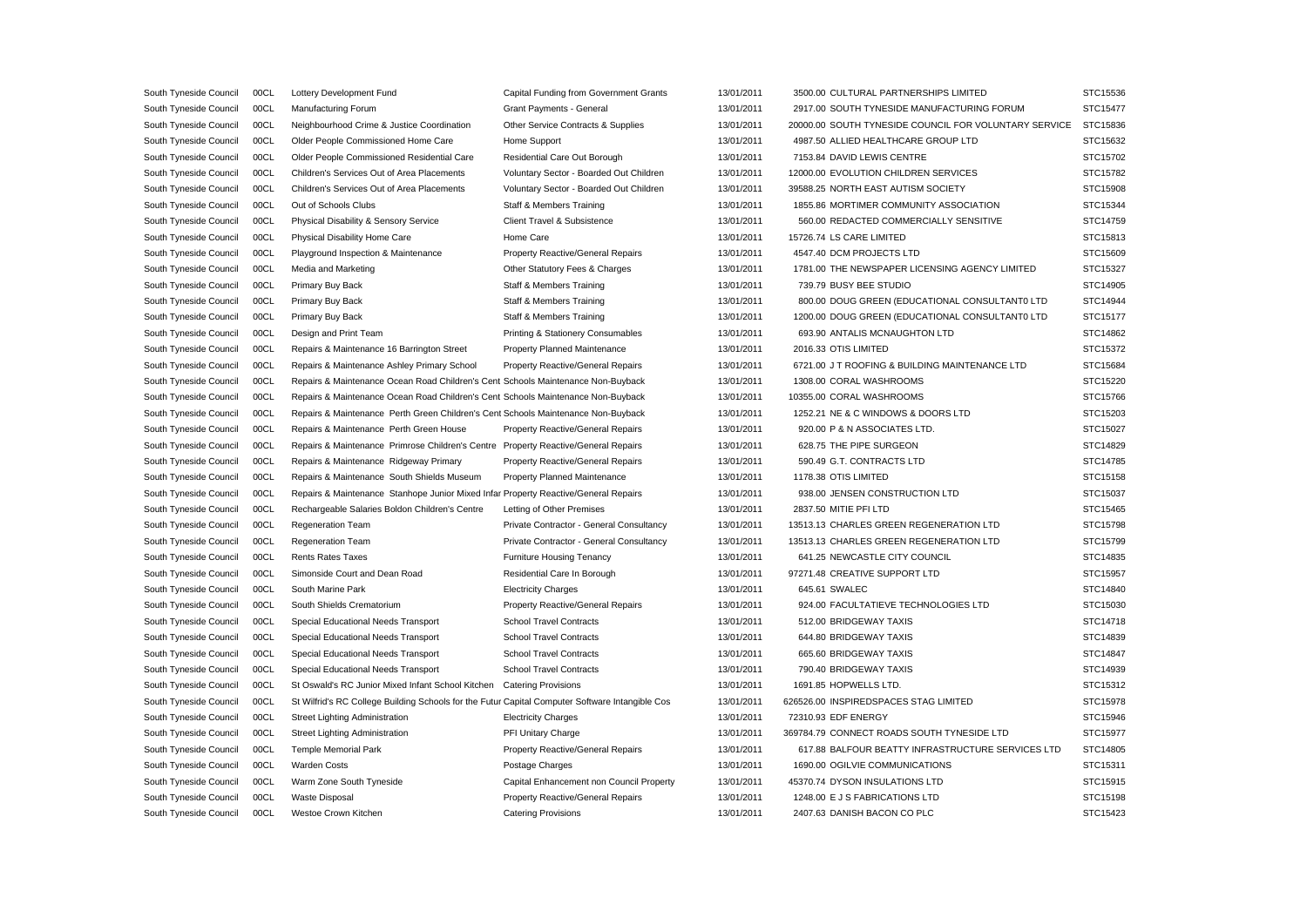| South Tyneside Council | 00CL | Youth Service General                                                            | Subscriptions                                              | 13/01/2011 | 660.00 UNIVERSITY OF SUNDERLAND                    | STC14845 |
|------------------------|------|----------------------------------------------------------------------------------|------------------------------------------------------------|------------|----------------------------------------------------|----------|
| South Tyneside Council | 00CL | Animal Warden Team                                                               | <b>Environmental Services</b>                              | 14/01/2011 | 2244.85 WEST HALL BOARDING KENNELS AND LIVERY YARD | STC15401 |
| South Tyneside Council | 00CL | Area Based Grant Youth Diversionary Activities                                   | Grant Payments - Community Area Forum, Hebburn 14/01/2011  |            | 1595.00 UK MEDIATION LTD                           | STC15291 |
| South Tyneside Council | 00CL | Borough Wide Special Repairs                                                     | Housing Revenue Account Planned Maintenance - 1 14/01/2011 |            | 690.00 GO-FLOW DRAINAGE                            | STC14860 |
| South Tyneside Council | 00CL | <b>Bramble Court Extra Care</b>                                                  | Extra Care Sheltered Accommodation                         | 14/01/2011 | 800.12 CARE UK HOMECARE                            | STC14946 |
| South Tyneside Council | 00CL | <b>Bramble Court Extra Care</b>                                                  | Extra Care Sheltered Accommodation                         | 14/01/2011 | 2638.02 CARE UK HOMECARE                           | STC15444 |
| South Tyneside Council | 00CL | Brinkburn Comprehensive School Kitchen                                           | <b>Catering Provisions</b>                                 | 14/01/2011 | 1184.70 R MANNERS AND SONS LTD                     | STC15160 |
| South Tyneside Council | 00CL | BT Unitary Charge Recharges                                                      | <b>BTST Limited Unitary Charge</b>                         | 14/01/2011 | 1198122.68 BT GLOBAL SERVICES                      | STC15980 |
| South Tyneside Council | 00CL | Cleadon Junior Mixed Infants School Kitchen                                      | Vending Machine Stock                                      | 14/01/2011 | 778.40 GM PACKAGING (UK) LIMITED                   | STC14932 |
| South Tyneside Council | 00CL | <b>Community Equipment Service</b>                                               | Purchase of Stock Items                                    | 14/01/2011 | 1038.21 MANGAR                                     | STC15102 |
| South Tyneside Council | 00CL | Connexions Children & Young People                                               | Payments to Local Authorities - General                    | 14/01/2011 | 15787.00 CITY OF SUNDERLAND                        | STC15815 |
| South Tyneside Council | 00CL | <b>Festive Events</b>                                                            | <b>Contracted Travel</b>                                   | 14/01/2011 | 540.00 STANLEYTRAVEL                               | STC14744 |
| South Tyneside Council | 00CL | Fleet Management - Workshop Operations                                           | Purchase of Stock Items                                    | 14/01/2011 | 3629.36 DAWSON RENTALS SWEEPERS                    | STC15546 |
| South Tyneside Council | 00CL | Hebburn Town Centre Regeneration                                                 | <b>Capital Enhancement Costs</b>                           | 14/01/2011 | 1414.70 NORTHERN GAS NETWORKS LIMITED              | STC15259 |
| South Tyneside Council | 00CL | Homelessness - General Fund                                                      | Bed & Breakfast Accommodation                              | 14/01/2011 | 575.00 REDACTED COMMERCIALLY SENSITIVE             | STC14772 |
| South Tyneside Council | 00CL | Learning Difficulties Commissioned Residential Care Residential Care Out Borough |                                                            | 14/01/2011 | 8191.08 DENE HALL- FOUR SEASONS HEALTHCARE         | STC15722 |
| South Tyneside Council | 00CL | Legal Services - Support                                                         | <b>Legal Advisors</b>                                      | 14/01/2011 | 1000.00 CHARLES MCCAIN                             | STC15084 |
| South Tyneside Council | 00CL | Lukes Lane Junior School Kitchen                                                 | Furniture & Equipment - General                            | 14/01/2011 | 643.00 EXCEL REFRIGERATION                         | STC14837 |
| South Tyneside Council | 00CL | <b>Bridges and Structures</b>                                                    | <b>Capital Enhancement Costs</b>                           | 14/01/2011 | 1620.00 ST ASTIER LTD                              | STC15300 |
| South Tyneside Council | 00CL | Other Classified Roads Maintenance                                               | Roads Planned Maintenance                                  | 14/01/2011 | 609.08 NORTHUMBRIAN ROADS LTD                      | STC14800 |
| South Tyneside Council | 00CL | Provision of Milk                                                                | School Milk                                                | 14/01/2011 | 32713.52 ROCK FARM DAIRY LTD                       | STC15895 |
| South Tyneside Council | 00CL | Repairs & Maintenance Central Library                                            | <b>Property Planned Maintenance</b>                        | 14/01/2011 | 1297.64 NOVAR SYSTEMS LTD                          | STC15211 |
| South Tyneside Council | 00CL | Repairs & Maintenance Mortimer Primary                                           | Property Reactive/General Repairs                          | 14/01/2011 | 846.00 SPRINGS ROOFING LTD                         | STC14971 |
| South Tyneside Council | 00CL | Repairs & Maintenance South Shields Community S Schools Maintenance Non-Buyback  |                                                            | 14/01/2011 | 564.00 NE & C WINDOWS & DOORS LTD                  | STC14764 |
| South Tyneside Council | 00CL | Repairs & Maintenance South Shields Town Hall                                    | <b>Property Planned Maintenance</b>                        | 14/01/2011 | 2219.46 NOVAR SYSTEMS LTD                          | STC15399 |
| South Tyneside Council | 00CL | Repairs & Maintenance Temple Park Leisure Centre Property Planned Maintenance    |                                                            | 14/01/2011 | 1194.34 NOVAR SYSTEMS LTD                          | STC15164 |
| South Tyneside Council | 00CL | Regeneration and Transformation Fund                                             | Capital Advisors & Consultants Fees                        | 14/01/2011 | 1600.00 WSP BUILDINGS LTD                          | STC15293 |
| South Tyneside Council | 00CL | <b>Registration Service</b>                                                      | Routine Contract Ground Maintenance                        | 14/01/2011 | 1122.06 CASTLESIDE HORTICULTURAL SERVICES LTD      | STC15142 |
| South Tyneside Council | 00CL | <b>Safeguarding Adults</b>                                                       | Staff & Members Training                                   | 14/01/2011 | 550.00 C HARBOTTLE                                 | STC14752 |
| South Tyneside Council | 00CL | <b>Special Events</b>                                                            | Furniture & Equipment - General                            | 14/01/2011 | 2923.79 HILIGHTS THEATRE SERVICES                  | STC15479 |
| South Tyneside Council | 00CL | Supporting People into Work (Headway)                                            | Grant Payments - General                                   | 14/01/2011 | 2856.77 CREST                                      | STC15468 |
| South Tyneside Council | 00CL | St Oswald's RC Junior Mixed Infants School Kitchen                               | <b>Catering Provisions</b>                                 | 14/01/2011 | 879.87 R MANNERS AND SONS LTD                      | STC14985 |
| South Tyneside Council | 00CL | St Wilfrid's RC Comprehensive School Kitchen                                     | <b>Catering Provisions</b>                                 | 14/01/2011 | 827.30 PASTA KING (UK) LTD                         | STC14965 |
| South Tyneside Council | 00CL | <b>Temple Park Centre</b>                                                        | Furniture & Equipment - General                            | 14/01/2011 | 632.19 PULSE FITNESS                               | STC14830 |
| South Tyneside Council | 00CL | <b>Tyne Gateway</b>                                                              | Capital Advisors & Consultants Fees                        | 14/01/2011 | 1078.79 TURNER & TOWNSEND                          | STC15119 |
| South Tyneside Council | 00CL | <b>Tyne Gateway</b>                                                              | Capital Advisors & Consultants Fees                        | 14/01/2011 | 2200.00 TURNER & TOWNSEND                          | STC15396 |
| South Tyneside Council | 00CL | <b>Tyne Gateway</b>                                                              | Capital Advisors & Consultants Fees                        | 14/01/2011 | 2620.00 TURNER & TOWNSEND                          | STC15441 |
| South Tyneside Council | 00CL | <b>Tyne Gateway</b>                                                              | Capital Advisors & Consultants Fees                        | 14/01/2011 | 3570.55 TURNER & TOWNSEND                          | STC15542 |
| South Tyneside Council | 00CL | Welfare Rights Voluntary Organisations                                           | Voluntary Sector - General                                 | 14/01/2011 | 18438.50 HEBBURN NEIGHBOURHOOD ADVICE CENTRE       | STC15830 |
| South Tyneside Council | 00CL | Older People Commissioned Nursing Care                                           | Nursing Care Out Borough                                   | 15/01/2011 | 939.80 DONWELL HOUSE NURSING HOME                  | STC15038 |
| South Tyneside Council | 00CL | Older People Commissioned Residential Care                                       | Residential Care In Borough                                | 16/01/2011 | 28006.59 DOSON LTD                                 | STC15879 |
| South Tyneside Council | 00CL | Assistive Technologies                                                           | Furniture & Equipment - General                            | 17/01/2011 | 786.00 CHUBB SYSTEMS                               | STC14934 |
| South Tyneside Council | 00CL | Boldon Nursery Kitchen                                                           | <b>Catering Provisions</b>                                 | 17/01/2011 | 1662.97 J R HOLLAND                                | STC15303 |
| South Tyneside Council | 00CL | <b>Catering Contract General</b>                                                 | Vending Machine Stock                                      | 17/01/2011 | 574.25 GM PACKAGING (UK) LIMITED                   | STC14771 |
| South Tyneside Council | 00CL | Community Learning Disability Team                                               | Client Travel & Subsistence                                | 17/01/2011 | 755.60 SOUTH TYNESIDE TAXIS AGENCY                 | STC14921 |
| South Tyneside Council | 00CL | <b>Community Equipment Service</b>                                               | Purchase of Stock Items                                    | 17/01/2011 | 2772.39 SEATING MATTERS                            | STC15458 |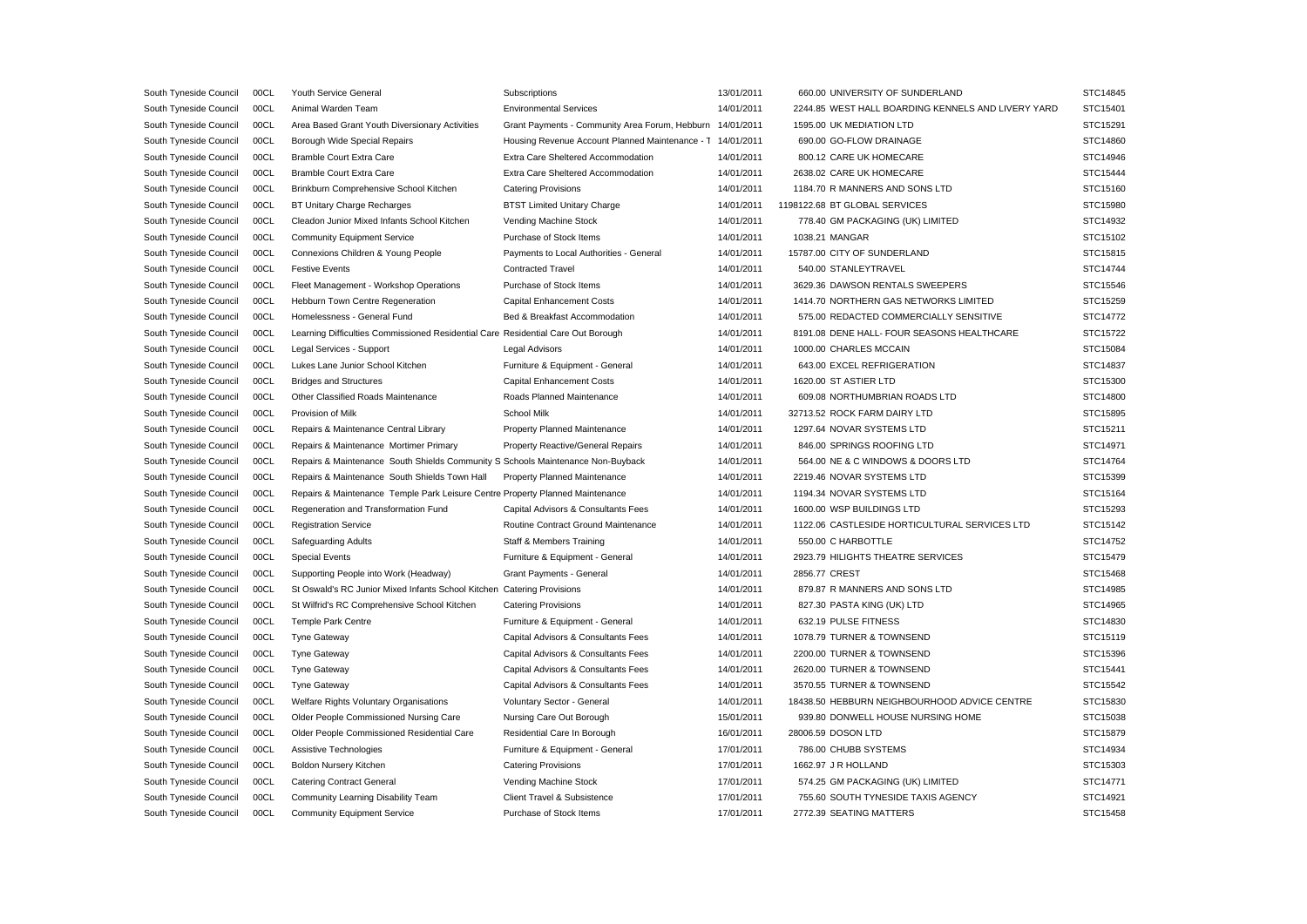| South Tyneside Council | 00CL | <b>Community Equipment Service</b>                                                  | Purchase of Stock Items                  | 17/01/2011 | 3405.16 SEATING MATTERS                      | STC15520 |
|------------------------|------|-------------------------------------------------------------------------------------|------------------------------------------|------------|----------------------------------------------|----------|
| South Tyneside Council | 00CL | <b>Connolly House</b>                                                               | <b>Catering Provisions</b>               | 17/01/2011 | 588.50 DANISH BACON CO PLC                   | STC14783 |
| South Tyneside Council | 00CL | Early Years Development and Childcare Partnership Furniture & Equipment - General   |                                          | 17/01/2011 | 948.87 THE DANWOOD GROUP LTD                 | STC15043 |
| South Tyneside Council | 00CL | Fleet Management - Transport Operations                                             | Hire of Non Council Vehicles             | 17/01/2011 | 700.00 PREMIER TRUCK HIRE LTD.               | STC14869 |
| South Tyneside Council | 00CL | Foreshore Pool                                                                      | Capital Advisors & Consultants Fees      | 17/01/2011 | 83925.00 LA ARCHITECTS LTD                   | STC15953 |
| South Tyneside Council | 00CL | Father James Walsh Centre                                                           | Client Travel & Subsistence              | 17/01/2011 | 653.35 SOUTH TYNESIDE TAXIS AGENCY           | STC14843 |
| South Tyneside Council | 00CL | Hampden Street Day Care                                                             | Client Travel & Subsistence              | 17/01/2011 | 736.60 SOUTH TYNESIDE TAXIS AGENCY           | STC14902 |
| South Tyneside Council | 00CL | <b>Children's Services</b>                                                          | Schools Buy Back - ICT Services          | 17/01/2011 | 31444.50 SOUTH TYNESIDE PRIMARY CARE TRUST   | STC15889 |
| South Tyneside Council | 00CL | <b>Children's Services</b>                                                          | Schools Buy Back - ICT Services          | 17/01/2011 | 31444.50 SOUTH TYNESIDE PRIMARY CARE TRUST   | STC15890 |
| South Tyneside Council | 00CL | Hedworthfield Junior Mixed Infants Kitchen                                          | <b>Catering Provisions</b>               | 17/01/2011 | 1138.56 J R HOLLAND                          | STC15144 |
| South Tyneside Council | 00CL | Home to College Transport                                                           | <b>School Travel Contracts</b>           | 17/01/2011 | 725.00 SOUTH TYNESIDE TAXIS AGENCY           | STC14887 |
| South Tyneside Council | 00CL | Home to College Transport                                                           | <b>School Travel Contracts</b>           | 17/01/2011 | 1460.00 SOUTH TYNESIDE TAXIS AGENCY          | STC15268 |
| South Tyneside Council | 00CL | Information Team                                                                    | Library & Other Books Maps etc.          | 17/01/2011 | 9675.00 FLUENT TECHNOLOGY                    | STC15750 |
| South Tyneside Council | 00CL | Jarrow Community Association Roof Covering (H&S) Capital Enhancement Costs          |                                          | 17/01/2011 | 9893.10 BARCLAY ROOFING LTD                  | STC15756 |
| South Tyneside Council | 00CL | John Wright Centre                                                                  | Client Travel & Subsistence              | 17/01/2011 | 587.90 SOUTH TYNESIDE TAXIS AGENCY           | STC14779 |
| South Tyneside Council | 00CL | <b>Leaving Care Service</b>                                                         | Client Travel & Subsistence              | 17/01/2011 | 1031.64 PLACES FOR PEOPLE INDIVIDUAL SUPPORT | STC15100 |
| South Tyneside Council | 00CL | Legionnaires Water Management                                                       | <b>Capital Enhancement Costs</b>         | 17/01/2011 | 10800.00 RENTOKIL PEST CONTROL UK            | STC15767 |
| South Tyneside Council | 00CL | Libraries Administration                                                            | Library & Other Books Maps etc.          | 17/01/2011 | 577.75 ASKEWS LIBRARY SERVICES LTD           | STC14774 |
| South Tyneside Council | 00CL | <b>Market Dock</b>                                                                  | Market Dock Water Feature                | 17/01/2011 | 514.33 CAPTUS PRO NET                        | STC14722 |
| South Tyneside Council | 00CL | <b>Democratic Services</b>                                                          | <b>Telephone Charges</b>                 | 17/01/2011 | 4980.92 VODAFONE CORPORATE LTD               | STC15631 |
| South Tyneside Council | 00CL | Older People Commissioned Residential Care                                          | Residential Care Out Borough             | 17/01/2011 | 1185.64 DOVECOTE CARE HOME                   | STC15162 |
| South Tyneside Council | 00CL | Design and Print Team                                                               | <b>External Printing Contractors</b>     | 17/01/2011 | 520.50 HARLOW PRINTING LIMITED               | STC14729 |
| South Tyneside Council | 00CL | Repairs & Maintenance Biddick Hall Juniors Mixed In Schools Maintenance Non-Buyback |                                          | 17/01/2011 | 7594.00 JENSEN CONSTRUCTION LTD              | STC15713 |
| South Tyneside Council | 00CL | Repairs & Maintenance Perth Green House                                             | Property Reactive/General Repairs        | 17/01/2011 | 1923.18 AIKEN FLOORING CONTRACTS LTD         | STC15356 |
| South Tyneside Council | 00CL | Repairs & Maintenance West Community Mental He Property Reactive/General Repairs    |                                          | 17/01/2011 | 529.50 THE PIPE SURGEON                      | STC14735 |
| South Tyneside Council | 00CL | Repairs & Maintenance Whitburn Village Primary                                      | Property Planned Maintenance             | 17/01/2011 | 595.80 SWIFT FIRE AND SECURITY               | STC14791 |
| South Tyneside Council | 00CL | South Shields Crematorium                                                           | Non Contract Maintenance of Land         | 17/01/2011 | 515.00 THE COLUMBARIA COMPANY                | STC14723 |
| South Tyneside Council | 00CL | South Shields Town Hall                                                             | <b>Private Contractors Catering</b>      | 17/01/2011 | 706.91 DANISH BACON CO PLC                   | STC14880 |
| South Tyneside Council | 00CL | Special Educational Needs Transport                                                 | <b>School Travel Contracts</b>           | 17/01/2011 | 512.25 SOUTH TYNESIDE TAXIS AGENCY           | STC14719 |
| South Tyneside Council | 00CL | Special Educational Needs Transport                                                 | <b>School Travel Contracts</b>           | 17/01/2011 | 734.00 SOUTH TYNESIDE TAXIS AGENCY           | STC14897 |
| South Tyneside Council | 00CL | Special Educational Needs Transport                                                 | <b>School Travel Contracts</b>           | 17/01/2011 | 757.20 SOUTH TYNESIDE TAXIS AGENCY           | STC14923 |
| South Tyneside Council | 00CL | Special Educational Needs Transport                                                 | <b>School Travel Contracts</b>           | 17/01/2011 | 1896.90 SOUTH TYNESIDE TAXIS AGENCY          | STC15350 |
| South Tyneside Council | 00CL | Special Educational Needs Transport                                                 | <b>School Travel Contracts</b>           | 17/01/2011 | 3402.10 SOUTH TYNESIDE TAXIS AGENCY          | STC15518 |
| South Tyneside Council | 00CL | St Bede's RC Junior Mixed Infants Kitchen South Shi Catering Provisions             |                                          | 17/01/2011 | 1236.89 J R HOLLAND                          | STC15195 |
| South Tyneside Council | 00CL | St Oswald's RC Junior Mixed Infant School Kitchen                                   | <b>Catering Provisions</b>               | 17/01/2011 | 2176.98 J R HOLLAND                          | STC15393 |
| South Tyneside Council | 00CL | <b>Star Centre Shared Costs</b>                                                     | Printing & Stationery Consumables        | 17/01/2011 | 563.02 CANON (UK) LTD                        | STC14763 |
| South Tyneside Council | 00CL | <b>Streetscape Training</b>                                                         | Staff & Members Training                 | 17/01/2011 | 530.00 DEVELOP TRAINING FINANCE SECTION      | STC14736 |
| South Tyneside Council | 00CL | <b>Tyne Gateway</b>                                                                 | Capital Advisors & Consultants Fees      | 17/01/2011 | 22887.45 TURNER & TOWNSEND                   | STC15859 |
| South Tyneside Council | 00CL | Warm Zone South Tyneside                                                            | Capital Enhancement non Council Property | 17/01/2011 | 23329.50 KNW LIMITED                         | STC15863 |
| South Tyneside Council | 00CL | Fleet Management - Workshop Operations                                              | Purchase of Stock Items                  | 18/01/2011 | 1742.70 TYRESERVICES GB LTD                  | STC15322 |
| South Tyneside Council | 00CL | Learning Difficulties Commissioned Residential Care Residential Care Out Borough    |                                          | 18/01/2011 | 5344.60 DURHAM CARELINE LTD                  | STC15647 |
| South Tyneside Council | 00CL | Learning Disabilities Management                                                    | Payments to Carers                       | 18/01/2011 | 2170.96 D PATTERSON                          | STC15392 |
| South Tyneside Council | 00CL | Libraries Administration                                                            | Library & Other Books Maps etc.          | 18/01/2011 | 3237.66 NORTHERN CHILDREN'S BOOK FESTIVAL    | STC15505 |
| South Tyneside Council | 00CL | Mental Health Commissioned Residential Care                                         | Residential Care Respite In Borough      | 18/01/2011 | 2375.00 EXECUTIVE CARE GROUP                 | STC15419 |
| South Tyneside Council | 00CL | Repairs & Maintenance Beech Street House                                            | Property Reactive/General Repairs        | 18/01/2011 | 1248.00 BRITISH GAS BUSINESS                 | STC15199 |
| South Tyneside Council | 00CL | Repairs & Maintenance Gerald Street                                                 | Property Reactive/General Repairs        | 18/01/2011 | 1248.00 BRITISH GAS BUSINESS                 | STC15200 |
|                        |      |                                                                                     |                                          |            |                                              |          |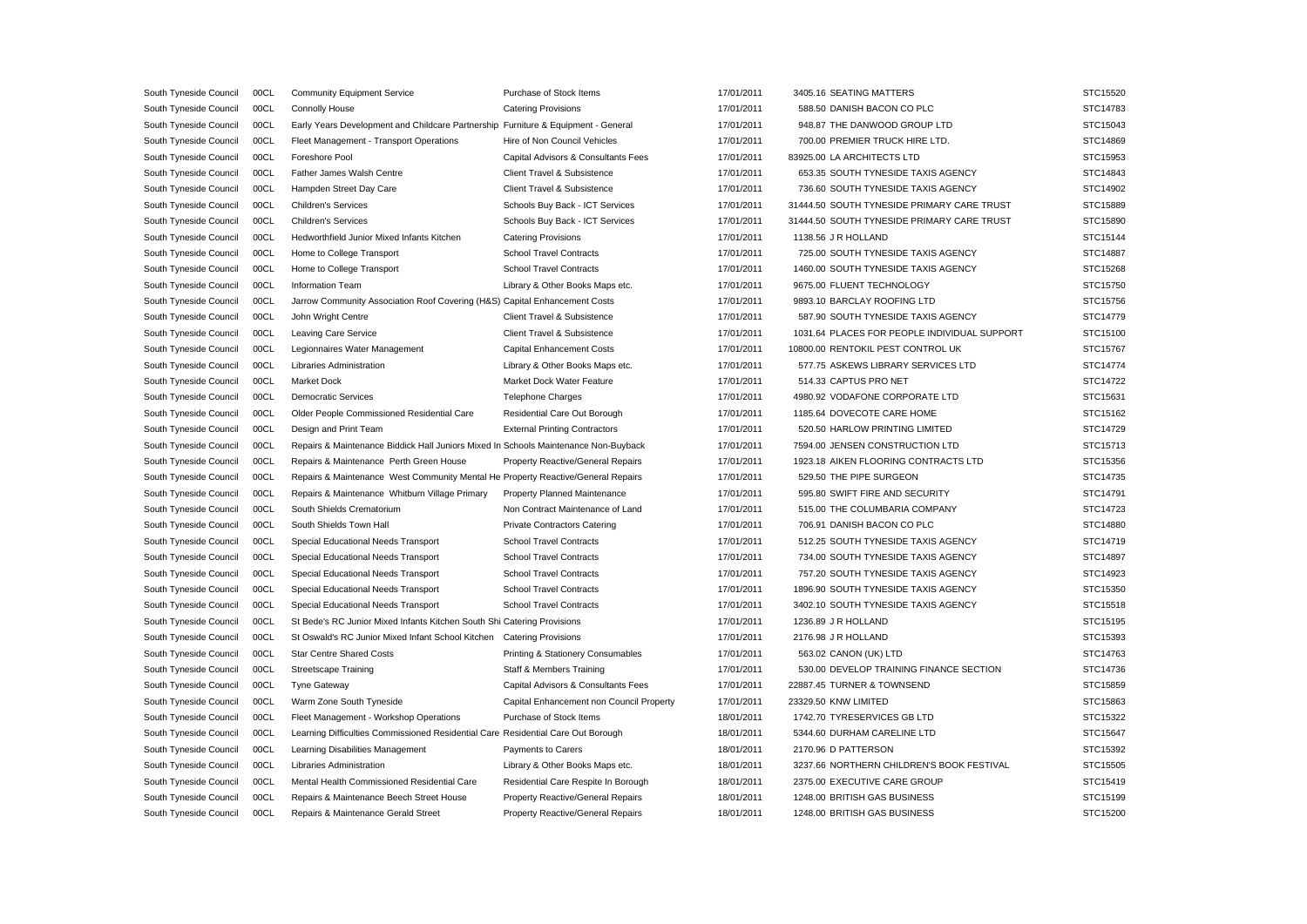| South Tyneside Council | 00CL | School Improvement Partners                    | <b>Staff Travel Expenses</b>                                                                                | 18/01/2011 | 2895.95 J PRESTON                                   | STC15475          |
|------------------------|------|------------------------------------------------|-------------------------------------------------------------------------------------------------------------|------------|-----------------------------------------------------|-------------------|
| South Tyneside Council | 00CL | South Shields Business Factory                 | Property Planned Maintenance                                                                                | 18/01/2011 | 788.75 THE PIPE SURGEON                             | STC14936          |
| South Tyneside Council | 00CL | South Shields Town Hall                        | Property Reactive/General Repairs                                                                           | 18/01/2011 | 564.73 COOL BREEZE LTD                              | STC14766          |
| South Tyneside Council | 00CL | All Services                                   | Travel & Subsistence Total                                                                                  | 18/01/2011 | 118049.47 N/A                                       | STC <sub>10</sub> |
| South Tyneside Council | 00CL | Decent Homes Asbestos Type 3 Surveys           | Enhancement HRA Capital - Asbestos Removal                                                                  | 19/01/2011 | -1480.25 SOUTH TYNESIDE HOMES                       | STC14705          |
| South Tyneside Council | 00CL | Adult, Community Learning Group Central Costs  | Grant Payments - General                                                                                    | 19/01/2011 | 5538.26 NORTHERN LEARNING TRUST                     | STC15654          |
| South Tyneside Council | 00CL | Adults' Duty Team                              | <b>Mortuary Services</b>                                                                                    | 19/01/2011 | 1096.50 DIGNITY FUNERALS R S JOHNSON AND SONS       | STC15134          |
| South Tyneside Council | 00CL | Alternative Education Service - Administration | Staff & Members Training                                                                                    | 19/01/2011 | 5090.00 DELL COMPUTER CORPORATION LTD               | STC15638          |
| South Tyneside Council | 00CL | Animal Warden Team                             | <b>Environmental Services</b>                                                                               | 19/01/2011 | 1699.15 WEST HALL BOARDING KENNELS AND LIVERY YARD  | STC15315          |
| South Tyneside Council | 00CL | <b>Asbestos Surveys</b>                        | Capital Advisors & Consultants Fees                                                                         | 19/01/2011 | 1000.00 ASSOCIATED OCCUPATIONAL HYGIENE CONSULTANTS | STC15085          |
| South Tyneside Council | 00CL | Asylum Seeker-Families                         | <b>Electricity Charges</b>                                                                                  | 19/01/2011 | 881.88 BRITISH GAS                                  | STC14988          |
| South Tyneside Council | 00CL | Asylum Seeker-Families                         | Furniture & Equipment - General                                                                             | 19/01/2011 | 1420.50 THE FURNISHING SERVICE LIMITED              | STC15261          |
| South Tyneside Council | 00CL | <b>Bisley Drive Short Breaks</b>               | Residential Care Respite In Borough                                                                         | 19/01/2011 | 29942.36 REAL LIFE OPTIONS                          | STC15884          |
| South Tyneside Council | 00CL | Boldon Nursery Kitchen                         | <b>Catering Provisions</b>                                                                                  | 19/01/2011 | 740.06 R MANNERS AND SONS LTD                       | STC14909          |
| South Tyneside Council | 00CL | Campbell Court Extra Care                      | Extra Care Sheltered Accommodation                                                                          | 19/01/2011 | 7862.24 PLACES FOR PEOPLE INDIVIDUAL SUPPORT        | STC15718          |
| South Tyneside Council | 00CL | Campbell Court Extra Care                      | Extra Care Sheltered Accommodation                                                                          | 19/01/2011 | 21257.19 PLACES FOR PEOPLE INDIVIDUAL SUPPORT       | STC15846          |
| South Tyneside Council | 00CL | Children with Disability Team                  | Client Travel & Subsistence                                                                                 | 19/01/2011 | 3124.00 C D PASSENGER SERVICES                      | STC15496          |
| South Tyneside Council | 00CL | Children with Disability Team                  | Client Travel & Subsistence                                                                                 | 19/01/2011 | 7008.00 C D PASSENGER SERVICES                      | STC15695          |
| South Tyneside Council | 00CL | <b>Civic Duties</b>                            | <b>Private Contractors Catering</b>                                                                         | 19/01/2011 | 576.00 CHEF DE PARTIE                               | STC14773          |
| South Tyneside Council | 00CL | <b>Community Equipment Service</b>             | Purchase of Stock Items                                                                                     | 19/01/2011 | 676.60 THE CHAIR SHOP                               | STC14855          |
| South Tyneside Council | 00CL | <b>Community Equipment Service</b>             | Purchase of Stock Items                                                                                     | 19/01/2011 | 835.00 THE CHAIR SHOP                               | STC14968          |
| South Tyneside Council | 00CL | <b>Community Learning Champions</b>            | Grant Payments - General                                                                                    | 19/01/2011 | 950.00 LOW SIMONSIDE COMMUNITY ASSOCIATION          | STC15046          |
| South Tyneside Council | 00CL | <b>Customer Service Centre Jarrow</b>          | <b>Capital Enhancement Costs</b>                                                                            | 19/01/2011 | 904.00 JENSEN CONSTRUCTION LTD                      | STC15016          |
| South Tyneside Council | 00CL |                                                | Decent Homes Refurbishment Curran House Mews & Enhancement HRA Capital - Electrical Installations           | 19/01/2011 | 687.50 TUNSTALL HEALTHCARE (UK) LTD                 | STC14859          |
| South Tyneside Council | 00CL |                                                | Decent Homes Refurbishment Non Traditionals - Bid Enhancement HRA Capital - South Tyneside Homes            | 19/01/2011 | 274764.78 SOUTH TYNESIDE HOMES                      | STC15975          |
| South Tyneside Council | 00CL |                                                | Decent Homes Refurbishment Non Traditionals - We: Enhancement HRA Capital - South Tyneside Homes 19/01/2011 |            | 265018.62 SOUTH TYNESIDE HOMES                      | STC15973          |
| South Tyneside Council | 00CL | Design Team                                    | Subscriptions                                                                                               | 19/01/2011 | 11935.00 RIBA ENTERPRISES                           | STC15779          |
| South Tyneside Council | 00CL | Disabled Facilities Grant 96 Act               | Capital Grants to Third Parties                                                                             | 19/01/2011 | 540.00 TOTAL HYGIENE LTD                            | STC14745          |
| South Tyneside Council | 00CL | Disabled Facilities Grant 96 Act               | Capital Grants to Third Parties                                                                             | 19/01/2011 | 2709.30 D R BUILDERS                                | STC15449          |
| South Tyneside Council | 00CL | Disabled Facilities Grant 96 Act               | <b>Capital Grants to Third Parties</b>                                                                      | 19/01/2011 | 3201.28 EASIBATHE                                   | STC15504          |
| South Tyneside Council | 00CL | Disabled Facilities Grant 96 Act               | <b>Capital Grants to Third Parties</b>                                                                      | 19/01/2011 | 20916.58 D LINCOLN                                  | STC15843          |
| South Tyneside Council | 00CL | Decent Homes Refurbishment Work                | Enhancement HRA Capital - South TynesideHomes                                                               | 19/01/2011 | 1749.29 SOUTH TYNESIDE HOMES                        | STC15324          |
| South Tyneside Council | 00CL | Economic Regeneration Balance Sheet            | Debtors - Zurich Claims Handling Account                                                                    | 19/01/2011 | 35000.00 ZURICH INSURANCE COMPANY                   | STC15899          |
| South Tyneside Council | 00CL | <b>Education Asset Management</b>              | Security of Assets/Alarms Mainten                                                                           | 19/01/2011 | 3536.02 BRITISH TELECOM PLC                         | STC15539          |
| South Tyneside Council | 00CL | <b>Energy Recharges</b>                        | <b>Electricity Charges</b>                                                                                  | 19/01/2011 | 934.46 BRITISH GAS                                  | STC15035          |
| South Tyneside Council | 00CL | <b>Energy Recharges</b>                        | <b>Electricity Charges</b>                                                                                  | 19/01/2011 | 1390.79 BRITISH GAS                                 | STC15248          |
| South Tyneside Council | 00CL | <b>Energy Recharges</b>                        | <b>Electricity Charges</b>                                                                                  | 19/01/2011 | 2472.22 BRITISH GAS                                 | STC15431          |
| South Tyneside Council | 00CL | <b>Energy Recharges</b>                        | <b>Electricity Charges</b>                                                                                  | 19/01/2011 | 4847.56 BRITISH GAS                                 | STC15624          |
| South Tyneside Council | 00CL | <b>Energy Recharges</b>                        | <b>Electricity Charges</b>                                                                                  | 19/01/2011 | 6147.53 BRITISH GAS                                 | STC15665          |
| South Tyneside Council | 00CL | <b>Energy Recharges</b>                        | <b>Electricity Charges</b>                                                                                  | 19/01/2011 | 6376.44 BRITISH GAS                                 | STC15672          |
| South Tyneside Council | 00CL | <b>Energy Recharges</b>                        | <b>Electricity Charges</b>                                                                                  | 19/01/2011 | 38629.96 BRITISH GAS                                | STC15905          |
| South Tyneside Council | 00CL | Fleet Management - Transport Operations        | Hire of Plant                                                                                               | 19/01/2011 | 620.00 WERNICK HIRE LIMITED                         | STC14825          |
| South Tyneside Council | 00CL | Fleet Management - Transport Operations        | Hire of Non Operated Vehicles                                                                               | 19/01/2011 | 1150.00 GULLIVERS TRUCK HIRE LTD                    | STC15148          |
| South Tyneside Council | 00CL | Fleet Management - Transport Operations        | Vehicle Running Costs                                                                                       | 19/01/2011 | 1710.00 BRETT FUELS                                 | STC15319          |
| South Tyneside Council | 00CL | Fleet Management - Transport Operations        | Vehicle Running Costs                                                                                       | 19/01/2011 | 23315.60 PETROPLUS REFINING TEESSIDE LIMITED        | STC15862          |
| South Tyneside Council | 00CL | Decent Homes Refurbishment Work                | Enhancement HRA Capital - South TynesideHomes                                                               | 19/01/2011 | -25925.59 SOUTH TYNESIDE HOMES                      | STC14695          |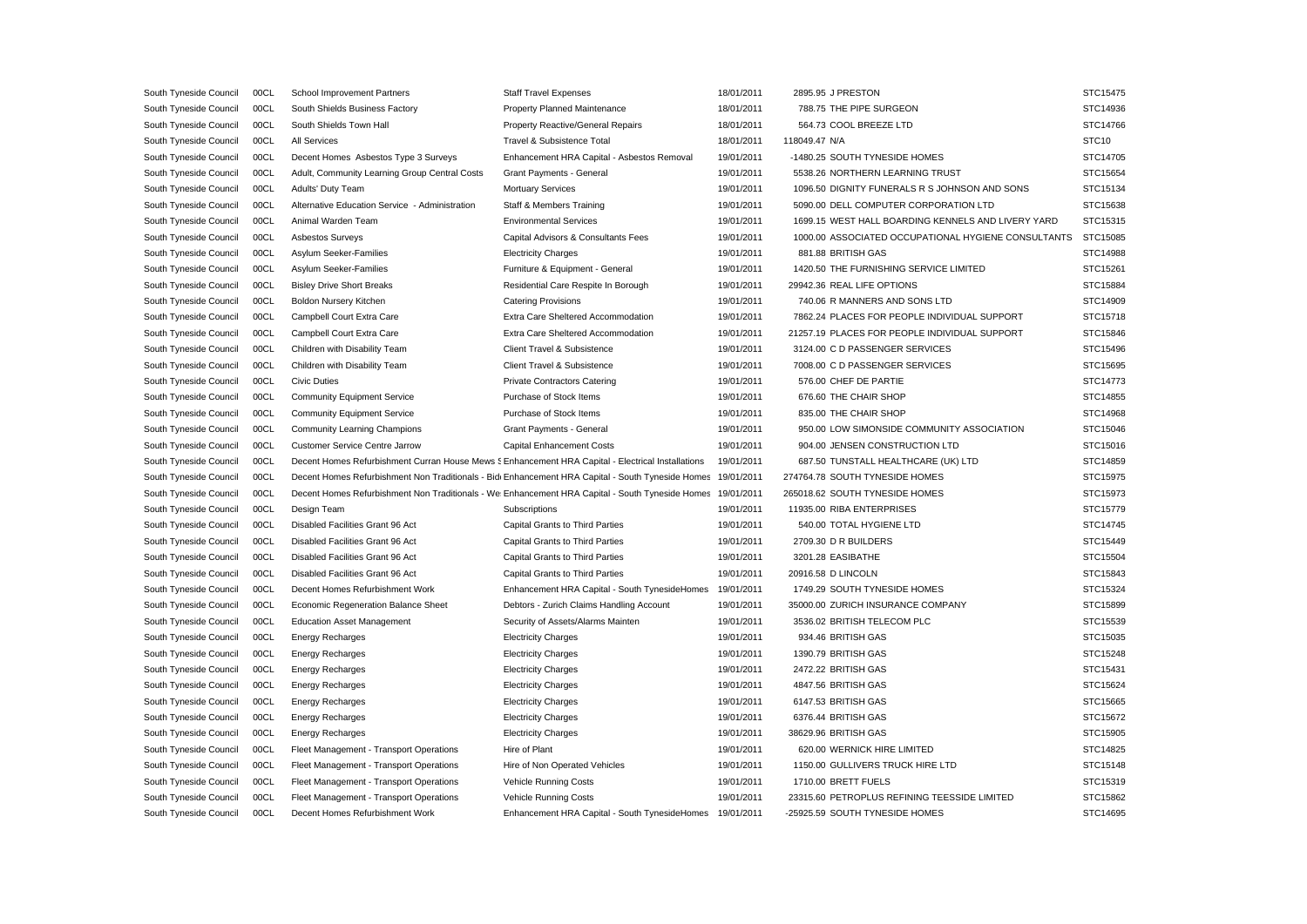| South Tyneside Council | 00CL | Decent Homes Refurbishment Work                                                  | Enhancement HRA Capital - South TynesideHomes | 19/01/2011 | -7697.95 SOUTH TYNESIDE HOMES                       | STC14700 |
|------------------------|------|----------------------------------------------------------------------------------|-----------------------------------------------|------------|-----------------------------------------------------|----------|
| South Tyneside Council | 00CL | Decent Homes Refurbishment Work                                                  | Enhancement HRA Capital - South TynesideHomes | 19/01/2011 | -109196.41 SOUTH TYNESIDE HOMES                     | STC14694 |
| South Tyneside Council | 00CL | Decent Homes Refurbishment Work                                                  | Enhancement HRA Capital - South TynesideHomes | 19/01/2011 | 114951.77 SOUTH TYNESIDE HOMES                      | STC15960 |
| South Tyneside Council | 00CL | Future Jobs Fund                                                                 | Grant Payments - General                      | 19/01/2011 | 2367.45 APNA GHAR                                   | STC15418 |
| South Tyneside Council | 00CL | Future Jobs Fund                                                                 | Grant Payments - General                      | 19/01/2011 | 2396.60 APNA GHAR                                   | STC15422 |
| South Tyneside Council | 00CL | <b>Gatehouse Security</b>                                                        | Security of Assets/Alarms Maintenance         | 19/01/2011 | 927.68 DELTA ONE SECURITY LTD                       | STC15032 |
| South Tyneside Council | 00CL | <b>Gatehouse Security</b>                                                        | Security of Assets/Alarms Maintenance         | 19/01/2011 | 942.64 DELTA ONE SECURITY LTD                       | STC15039 |
| South Tyneside Council | 00CL | Gatehouse Security                                                               | Security of Assets/Alarms Maintenance         | 19/01/2011 | 976.84 DELTA ONE SECURITY LTD                       | STC15054 |
| South Tyneside Council | 00CL | Decent Homes Refurbishment Work                                                  | Enhancement HRA Capital - South TynesideHomes | 19/01/2011 | 27382.67 SOUTH TYNESIDE HOMES                       | STC15877 |
| South Tyneside Council | 00CL | Decent Homes Refurbishment Work                                                  | Enhancement HRA Capital - South TynesideHomes | 19/01/2011 | 349878.99 SOUTH TYNESIDE HOMES                      | STC15976 |
| South Tyneside Council | 00CL | Hebburn Comprehensive Kitchen                                                    | <b>Catering Provisions</b>                    | 19/01/2011 | 681.45 JW RAE BAKER & CONFECTIONER                  | STC14857 |
| South Tyneside Council | 00CL | Hebburn Town Centre Regeneration                                                 | <b>Capital Enhancement Costs</b>              | 19/01/2011 | 1904.24 NEDL                                        | STC15352 |
| South Tyneside Council | 00CL | Asbestos in Civic Buildings                                                      | <b>Capital Enhancement Costs</b>              | 19/01/2011 | 1300.00 ASSOCIATED OCCUPATIONAL HYGIENE CONSULTANTS | STC15214 |
| South Tyneside Council | 00CL | Housing Revenue Account Balance Sheet                                            | South Tyneside Homes Invoice Holding Account  | 19/01/2011 | 242936.46 SOUTH TYNESIDE HOMES                      | STC15972 |
| South Tyneside Council | 00CL | Intermediate Care & Rehabilitation Team                                          | <b>Telephone Charges</b>                      | 19/01/2011 | 614.39 VIRGIN MEDIA PAYMENTS LTD                    | STC14803 |
| South Tyneside Council | 00CL | Jarrow School Building Schools for the Future                                    | Capital Computer Software Intangible Costs    | 19/01/2011 | 102935.00 INSPIREDSPACES STAG LIMITED               | STC15959 |
| South Tyneside Council | 00CL | Learning Difficulties Commissioned Day Care                                      | Day Care                                      | 19/01/2011 | 598.24 MENCAP                                       | STC14792 |
| South Tyneside Council | 00CL | Learning Difficulties Commissioned Day Care                                      | Day Care                                      | 19/01/2011 | 754.08 KEY ENTERPRISES                              | STC14920 |
| South Tyneside Council | 00CL | Learning Difficulties Commissioned Day Care                                      | Day Care                                      | 19/01/2011 | 816.92 KEY ENTERPRISES                              | STC14953 |
| South Tyneside Council | 00CL | Learning Difficulties Commissioned Day Care                                      | Day Care                                      | 19/01/2011 | 1169.28 UNITED RESPONSE                             | STC15153 |
| South Tyneside Council | 00CL | Learning Difficulties Commissioned Day Care                                      | Day Care                                      | 19/01/2011 | 1169.28 UNITED RESPONSE                             | STC15154 |
| South Tyneside Council | 00CL | Learning Difficulties Commissioned Day Care                                      | Supported Living                              | 19/01/2011 | 1918.96 MENCAP                                      | STC15354 |
| South Tyneside Council | 00CL | Learning Difficulties Commissioned Day Care                                      | Day Care                                      | 19/01/2011 | 2451.42 NORTH EAST AUTISM SOCIETY                   | STC15429 |
| South Tyneside Council | 00CL | Learning Difficulties Commissioned Day Care                                      | Day Care                                      | 19/01/2011 | 2451.42 NORTH EAST AUTISM SOCIETY                   | STC15430 |
| South Tyneside Council | 00CL | Learning Difficulties Commissioned Day Care                                      | Day Care                                      | 19/01/2011 | 6217.08 UNITED RESPONSE                             | STC15667 |
| South Tyneside Council | 00CL | Learning Difficulties Commissioned Home Care                                     | Home Care                                     | 19/01/2011 | 531.36 COMMUNITY INTEGRATED CARE                    | STC14739 |
| South Tyneside Council | 00CL | Learning Difficulties Commissioned Home Care                                     | Home Care                                     | 19/01/2011 | 588.40 KAY CARE SERVICES LTD                        | STC14781 |
| South Tyneside Council | 00CL | Learning Difficulties Commissioned Home Care                                     | Client Travel & Subsistence                   | 19/01/2011 | 1297.22 CARE UK LEARNING DISABILITIES SERVICES LTD  | STC15210 |
| South Tyneside Council | 00CL | Learning Difficulties Commissioned Home Care                                     | Home Care                                     | 19/01/2011 | 3917.95 CARE UK LEARNING DISABILITIES SERVICES LTD  | STC15586 |
| South Tyneside Council | 00CL | Learning Difficulties Commissioned Home Care                                     | Home Care                                     | 19/01/2011 | 9823.30 KAY CARE SERVICES LTD                       | STC15754 |
| South Tyneside Council | 00CL | Learning Difficulties Commissioned Home Care                                     | Home Care                                     | 19/01/2011 | 19770.24 KAY CARE SERVICES LTD                      | STC15833 |
| South Tyneside Council | 00CL | Learning Difficulties Commissioned Nursing Care                                  | Nursing Care Respite Out Borough              | 19/01/2011 | 535.71 CARELINE LIFESTYLES LTD                      | STC14742 |
| South Tyneside Council | 00CL | Learning Difficulties Commissioned Residential Care Residential Care Out Borough |                                               | 19/01/2011 | 2782.00 EASTCLIFFE RESIDENTIAL                      | STC15461 |
| South Tyneside Council | 00CL | Learning Difficulties Commissioned Residential Care Voluntary Sector - General   |                                               | 19/01/2011 | 9587.02 YOUR VOICE COUNTS                           | STC15749 |
| South Tyneside Council | 00CL | Learning Difficulties Commissioned Residential Care Voluntary Sector - General   |                                               | 19/01/2011 | 9770.08 YOUR VOICE COUNTS                           | STC15752 |
| South Tyneside Council | 00CL | Learning Difficulties Resettlement Residential Care Supported Living             |                                               | 19/01/2011 | 544.00 MENCAP                                       | STC14747 |
| South Tyneside Council | 00CL | Learning Difficulties Resettlement Residential Care                              | Supported Living                              | 19/01/2011 | 581.72 DIMENSIONS (UK) LTD                          | STC14777 |
| South Tyneside Council | 00CL | Learning Difficulties Resettlement Residential Care                              | Supported Living                              | 19/01/2011 | 761.60 MENCAP                                       | STC14927 |
| South Tyneside Council | 00CL | Learning Difficulties Resettlement Residential Care                              | Supported Living                              | 19/01/2011 | 986.04 SAINT JOHN OF GOD CARE SERVICES              | STC15060 |
| South Tyneside Council | 00CL | Learning Difficulties Resettlement Residential Care                              | Supported Living                              | 19/01/2011 | 986.04 SAINT JOHN OF GOD CARE SERVICES              | STC15061 |
| South Tyneside Council | 00CL | Learning Difficulties Resettlement Residential Care                              | Supported Living                              | 19/01/2011 | 986.04 SAINT JOHN OF GOD CARE SERVICES              | STC15062 |
| South Tyneside Council | 00CL | Learning Difficulties Resettlement Residential Care                              | Supported Living                              | 19/01/2011 | 986.04 SAINT JOHN OF GOD CARE SERVICES              | STC15063 |
| South Tyneside Council | 00CL | Learning Difficulties Resettlement Residential Care                              | Supported Living                              | 19/01/2011 | 986.04 SAINT JOHN OF GOD CARE SERVICES              | STC15064 |
| South Tyneside Council | 00CL | Learning Difficulties Resettlement Residential Care                              | Supported Living                              | 19/01/2011 | 986.04 SAINT JOHN OF GOD CARE SERVICES              | STC15065 |
| South Tyneside Council | 00CL | Learning Difficulties Resettlement Residential Care                              | Supported Living                              | 19/01/2011 | 986.04 SAINT JOHN OF GOD CARE SERVICES              | STC15066 |
| South Tyneside Council | 00CL | Learning Difficulties Resettlement Residential Care                              | Supported Living                              | 19/01/2011 | 986.04 SAINT JOHN OF GOD CARE SERVICES              | STC15067 |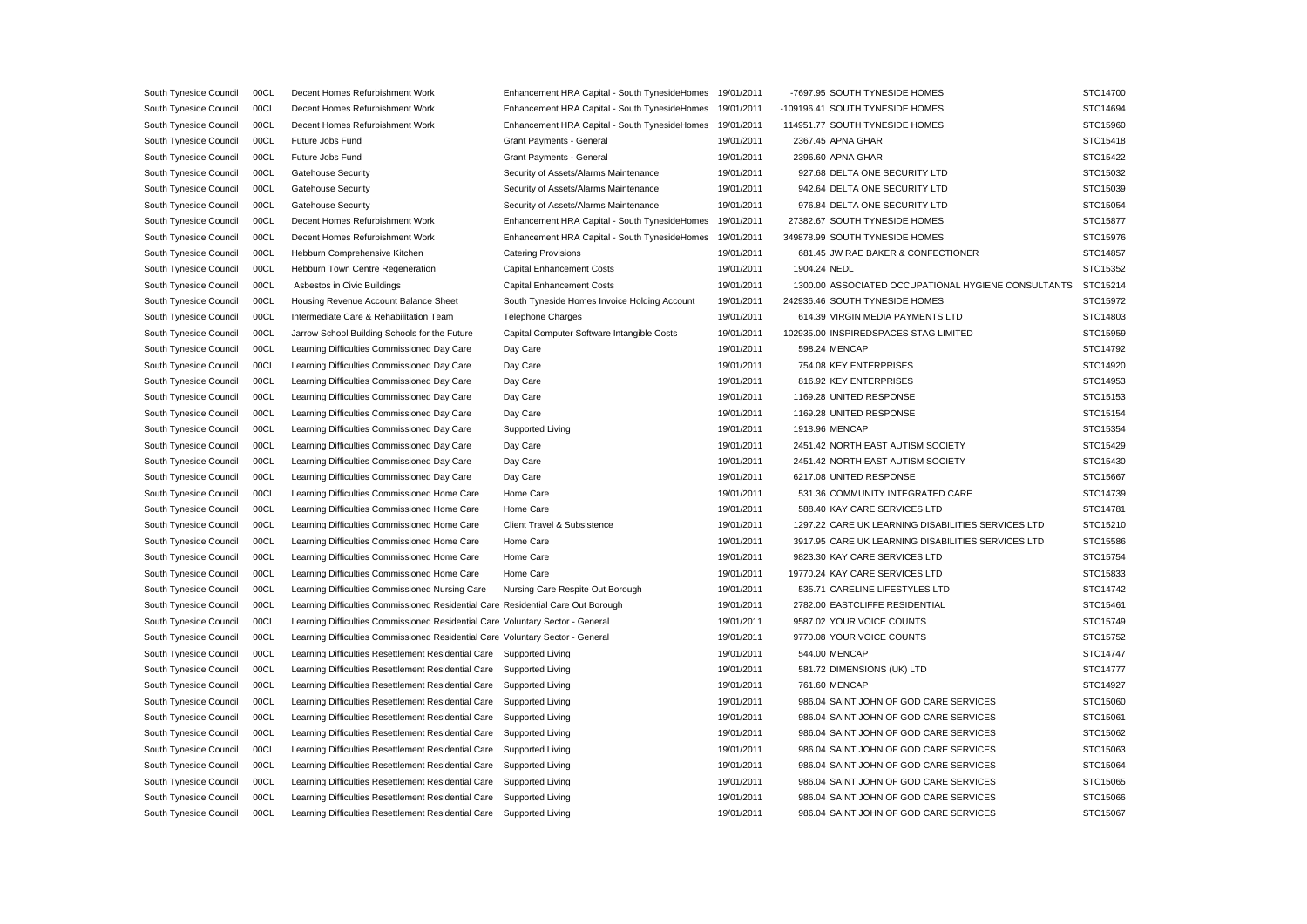| South Tyneside Council | 00CL | Learning Difficulties Resettlement Residential Care                         | Supported Living                     | 19/01/2011 | 986.04 SAINT JOHN OF GOD CARE SERVICES | STC15068 |
|------------------------|------|-----------------------------------------------------------------------------|--------------------------------------|------------|----------------------------------------|----------|
| South Tyneside Council | 00CL | Learning Difficulties Resettlement Residential Care                         | Supported Living                     | 19/01/2011 | 986.04 SAINT JOHN OF GOD CARE SERVICES | STC15069 |
| South Tyneside Council | 00CL | Learning Difficulties Resettlement Residential Care                         | Supported Living                     | 19/01/2011 | 986.04 SAINT JOHN OF GOD CARE SERVICES | STC15070 |
| South Tyneside Council | 00CL | Learning Difficulties Resettlement Residential Care                         | Supported Living                     | 19/01/2011 | 986.04 SAINT JOHN OF GOD CARE SERVICES | STC15071 |
| South Tyneside Council | 00CL | Learning Difficulties Resettlement Residential Care                         | Supported Living                     | 19/01/2011 | 986.04 SAINT JOHN OF GOD CARE SERVICES | STC15072 |
| South Tyneside Council | 00CL | Learning Difficulties Resettlement Residential Care                         | Supported Living                     | 19/01/2011 | 986.04 SAINT JOHN OF GOD CARE SERVICES | STC15073 |
| South Tyneside Council | 00CL | Learning Difficulties Resettlement Residential Care                         | Supported Living                     | 19/01/2011 | 986.04 SAINT JOHN OF GOD CARE SERVICES | STC15074 |
| South Tyneside Council | 00CL | Learning Difficulties Resettlement Residential Care                         | Supported Living                     | 19/01/2011 | 1073.76 MENCAP                         | STC15109 |
| South Tyneside Council | 00CL | Learning Difficulties Resettlement Residential Care                         | Supported Living                     | 19/01/2011 | 1073.76 MENCAP                         | STC15110 |
| South Tyneside Council | 00CL | Learning Difficulties Resettlement Residential Care                         | Supported Living                     | 19/01/2011 | 1073.76 MENCAP                         | STC15111 |
| South Tyneside Council | 00CL | Learning Difficulties Resettlement Residential Care                         | Supported Living                     | 19/01/2011 | 1073.76 MENCAP                         | STC15112 |
| South Tyneside Council | 00CL | Learning Difficulties Resettlement Residential Care                         | Supported Living                     | 19/01/2011 | 1074.72 MENCAP                         | STC15118 |
| South Tyneside Council | 00CL | Learning Difficulties Resettlement Residential Care                         | Supported Living                     | 19/01/2011 | 1197.84 MENCAP                         | STC15166 |
| South Tyneside Council | 00CL | Learning Difficulties Resettlement Residential Care                         | Supported Living                     | 19/01/2011 | 1197.84 MENCAP                         | STC15167 |
| South Tyneside Council | 00CL | Learning Difficulties Resettlement Residential Care                         | Supported Living                     | 19/01/2011 | 1197.84 MENCAP                         | STC15168 |
| South Tyneside Council | 00CL | Learning Difficulties Resettlement Residential Care                         | Supported Living                     | 19/01/2011 | 1197.84 MENCAP                         | STC15169 |
| South Tyneside Council | 00CL | Learning Difficulties Resettlement Residential Care                         | Supported Living                     | 19/01/2011 | 1197.84 MENCAP                         | STC15170 |
| South Tyneside Council | 00CL | Learning Difficulties Resettlement Residential Care                         | Supported Living                     | 19/01/2011 | 1297.66 MENCAP                         | STC15212 |
| South Tyneside Council | 00CL | Learning Difficulties Resettlement Residential Care                         | Supported Living                     | 19/01/2011 | 1398.32 MENCAP                         | STC15251 |
| South Tyneside Council | 00CL | Learning Difficulties Resettlement Residential Care                         | Supported Living                     | 19/01/2011 | 1398.32 MENCAP                         | STC15252 |
| South Tyneside Council | 00CL | Learning Difficulties Resettlement Residential Care                         | Supported Living                     | 19/01/2011 | 1398.32 MENCAP                         | STC15253 |
| South Tyneside Council | 00CL | Learning Difficulties Resettlement Residential Care                         | Supported Living                     | 19/01/2011 | 1604.08 MENCAP                         | STC15294 |
| South Tyneside Council | 00CL | Learning Difficulties Resettlement Residential Care                         | Supported Living                     | 19/01/2011 | 2257.60 LIFEWAYS COMMUNITY CARE LTD    | STC15405 |
| South Tyneside Council | 00CL | Learning Difficulties Resettlement Residential Care                         | Supported Living                     | 19/01/2011 | 2339.40 MENCAP                         | STC15415 |
| South Tyneside Council | 00CL | Learning Difficulties Resettlement Residential Care                         | Supported Living                     | 19/01/2011 | 5927.04 LIFEWAYS COMMUNITY CARE LTD    | STC15662 |
| South Tyneside Council | 00CL | Learning Difficulties Resettlement Residential Care                         |                                      | 19/01/2011 | 6446.70 LIFEWAYS COMMUNITY CARE LTD    | STC15675 |
| South Tyneside Council | 00CL | Learning Difficulties Resettlement Residential Care                         | Supported Living<br>Supported Living | 19/01/2011 | 6921.00 LIFEWAYS COMMUNITY CARE LTD    | STC15688 |
|                        |      |                                                                             |                                      |            |                                        |          |
| South Tyneside Council | 00CL | Learning Difficulties Resettlement Residential Care                         | Supported Living                     | 19/01/2011 | 6960.60 LIFEWAYS COMMUNITY CARE LTD    | STC15689 |
| South Tyneside Council | 00CL | Learning Difficulties Resettlement Residential Care                         | Supported Living                     | 19/01/2011 | 6971.70 LIFEWAYS COMMUNITY CARE LTD    | STC15690 |
| South Tyneside Council | 00CL | Learning Difficulties Resettlement Residential Care                         | Supported Living                     | 19/01/2011 | 6971.70 LIFEWAYS COMMUNITY CARE LTD    | STC15691 |
| South Tyneside Council | 00CL | Learning Difficulties Resettlement Residential Care                         | Supported Living                     | 19/01/2011 | 6971.70 LIFEWAYS COMMUNITY CARE LTD    | STC15692 |
| South Tyneside Council | 00CL | Learning Difficulties Resettlement Residential Care                         | Supported Living                     | 19/01/2011 | 7127.70 LIFEWAYS COMMUNITY CARE LTD    | STC15700 |
| South Tyneside Council | 00CL | Learning Difficulties Resettlement Residential Care                         | Supported Living                     | 19/01/2011 | 9741.90 LIFEWAYS COMMUNITY CARE LTD    | STC15751 |
| South Tyneside Council | 00CL | Learning Difficulties Resettlement Residential Care                         | Supported Living                     | 19/01/2011 | 12169.68 UNITED RESPONSE               | STC15783 |
| South Tyneside Council | 00CL | Learning Difficulties Resettlement Residential Care                         | Supported Living                     | 19/01/2011 | 31814.28 UNITED RESPONSE               | STC15892 |
| South Tyneside Council | 00CL | Learning Difficulties Resettlement Residential Care                         | Supported Living                     | 19/01/2011 | 39392.72 MENCAP                        | STC15907 |
| South Tyneside Council | 00CL | Legal Services - Support                                                    | Library & Other Books Maps etc.      | 19/01/2011 | 6542.00 SWEET AND MAXWELL              | STC15678 |
| South Tyneside Council | 00CL | Leisure & Recreation Administration                                         | <b>Specialist Consultants</b>        | 19/01/2011 | 852.00 N CAMPBELL COUNSELLING SERVICES | STC14974 |
| South Tyneside Council | 00CL | Local Development Framework                                                 | Other Service Contracts & Supplies   | 19/01/2011 | 5326.00 JMP CONSULTANTS LTD            | STC15645 |
| South Tyneside Council | 00CL | <b>Mental Health Capacity Grant</b>                                         | <b>Advocacy Support</b>              | 19/01/2011 | 6338.50 YOUR VOICE COUNTS              | STC15671 |
| South Tyneside Council | 00CL | Mental Health Grants To Voluntary Organisations                             | Voluntary Sector - General           | 19/01/2011 | 5438.75 NECA (SERVICES) LTD            | STC15649 |
| South Tyneside Council | 00CL | Mental Health Grants To Voluntary Organisations                             | Voluntary Sector - General           | 19/01/2011 | 27607.00 NECA (SERVICES) LTD           | STC15878 |
| South Tyneside Council | 00CL | Mental Health Independent Support Team Carer Sup Voluntary Sector - General |                                      | 19/01/2011 | 35000.00 MENTAL HEALTH CONCERN         | STC15900 |
| South Tyneside Council | 00CL | Moment 2                                                                    | <b>Instructors Fees</b>              | 19/01/2011 | 2000.00 ENGLISH VOLLEYBALL ASSOC LTD   | STC15369 |
| South Tyneside Council | 00CL | Momenta 1                                                                   | <b>Instructors Fees</b>              | 19/01/2011 | 2000.00 ENGLISH VOLLEYBALL ASSOC LTD   | STC15368 |
| South Tyneside Council | 00CL | Monkton Stadium                                                             | Property Reactive/General Repairs    | 19/01/2011 | 887.04 YCS CONSTRUCTION LTD            | STC14992 |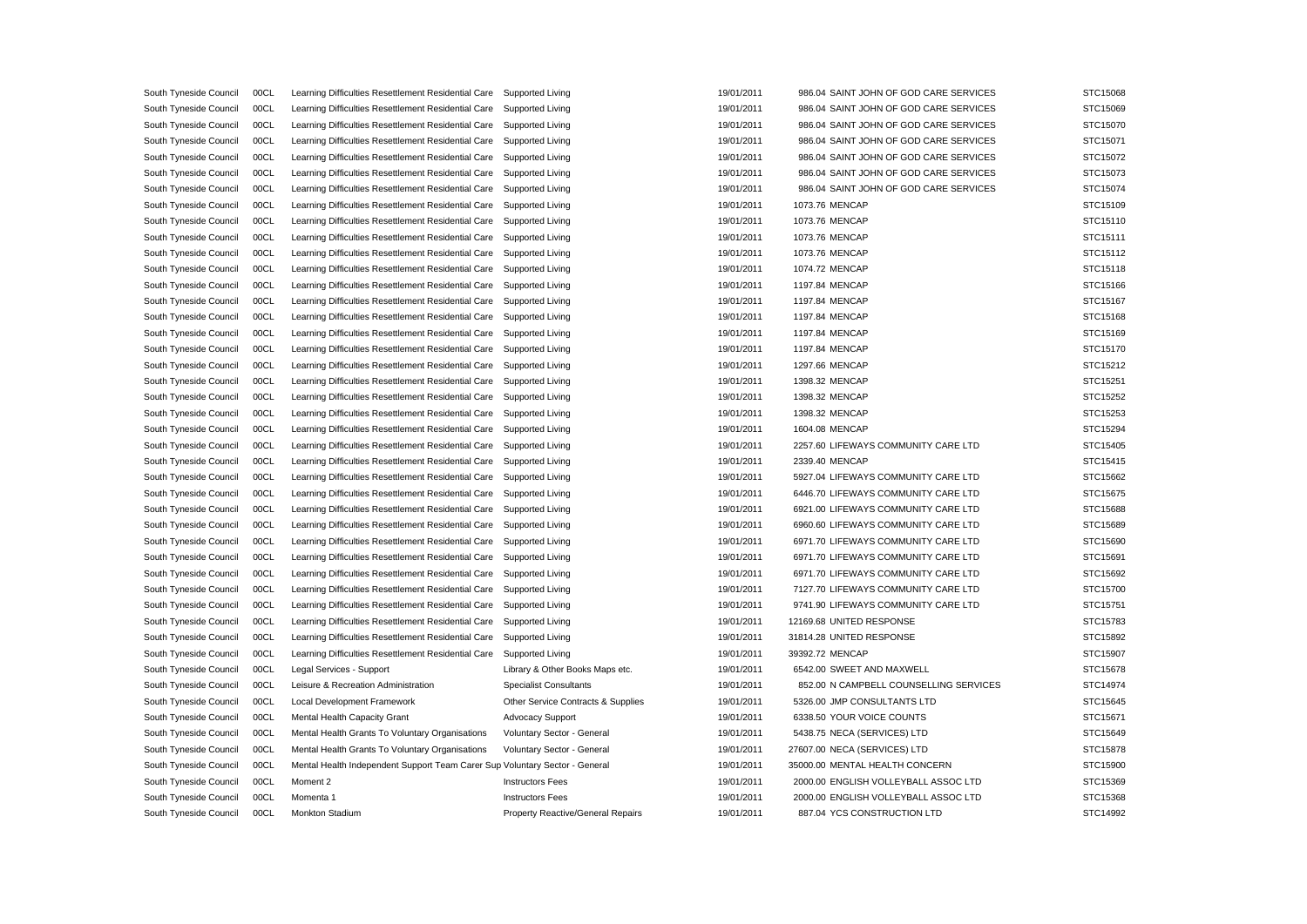| South Tyneside Council | 00CL | Neighbourhood Services Admin. Support                                                    | Postage Charges                                    | 19/01/2011 | 987.89 ROYAL MAIL                                     | STC15075 |
|------------------------|------|------------------------------------------------------------------------------------------|----------------------------------------------------|------------|-------------------------------------------------------|----------|
| South Tyneside Council | 00CL | Neighbourhood Services Admin. Support                                                    | Postage Charges                                    | 19/01/2011 | 2443.16 ROYAL MAIL                                    | STC15428 |
| South Tyneside Council | 00CL | NLDA Skills for Jobs                                                                     | Grant Payments - General                           | 19/01/2011 | 962.50 SKILLSENSE                                     | STC15052 |
| South Tyneside Council | 00CL | <b>NLDC Revenue Support</b>                                                              | Grant Payments - General                           | 19/01/2011 | 900.00 WOMENS HEALTH IN SOUTH TYNESIDE                | STC14997 |
| South Tyneside Council | 00CL | Older People Commissioned Home Care                                                      | Home Support                                       | 19/01/2011 | 1701.76 CARE UK HOMECARE                              | STC15317 |
| South Tyneside Council | 00CL | Older People Commissioned Home Care                                                      | Home Care                                          | 19/01/2011 | 54863.98 SUNDERLAND HOME CARE ASSOCIATES              | STC15932 |
| South Tyneside Council | 00CL | Older People Commissioned Nursing Care                                                   | Nursing Care Dementia In Borough                   | 19/01/2011 | 1419.27 HEBBURN COURT NURSING HOME                    | STC15260 |
| South Tyneside Council | 00CL | Older People Commissioned Nursing Care                                                   | Nursing Care Dementia In Borough                   | 19/01/2011 | 2214.91 WINDSOR NURSING HOME                          | STC15398 |
| South Tyneside Council | 00CL | Older People Commissioned Nursing Care                                                   | Nursing Care Dementia In Borough                   | 19/01/2011 | 2744.85 HEBBURN COURT NURSING HOME                    | STC15456 |
| South Tyneside Council | 00CL | Older People Commissioned Nursing Care                                                   | Nursing Care Out Borough                           | 19/01/2011 | 4400.04 CLAREMOUNT CARE HOME                          | STC15604 |
| South Tyneside Council | 00CL | Older People Commissioned Nursing Care                                                   | Nursing Care Dementia In Borough                   | 19/01/2011 | 5905.39 FOUR SEASONS HEALTH CARE                      | STC15661 |
| South Tyneside Council | 00CL | Older People Commissioned Residential Care                                               | Residential Care Respite In Borough                | 19/01/2011 | 1653.50 THE LODGE RESIDENTIAL CARE HOME               | STC15302 |
| South Tyneside Council | 00CL | Older People Commissioned Residential Care                                               | Residential Care Dementia In Borough               | 19/01/2011 | 1874.70 FOUR SEASONS HEALTH CARE                      | STC15348 |
| South Tyneside Council | 00CL | Older People Commissioned Residential Care                                               | Residential Care In Borough                        | 19/01/2011 | 2302.10 FOUR SEASONS HEALTH CARE                      | STC15411 |
| South Tyneside Council | 00CL | Older People Commissioned Residential Care                                               | Residential Care Dementia In Borough               | 19/01/2011 | 3030.22 SOUTHERN CROSS HEALTHCARE GROUP PLC           | STC15488 |
| South Tyneside Council | 00CL | Older People Commissioned Residential Care                                               | Residential Care In Borough                        | 19/01/2011 | 3099.17 THE LODGE RESIDENTIAL CARE HOME               | STC15493 |
| South Tyneside Council | 00CL | Older People Commissioned Residential Care                                               | Residential Care Respite In Borough                | 19/01/2011 | 3606.67 GARDEN HILL CARE HOME                         | STC15544 |
| South Tyneside Council | 00CL | Older People Commissioned Residential Care                                               | Residential Care Dementia Out Borough              | 19/01/2011 | 3808.92 FOUR SEASONS HEALTHCARE                       | STC15577 |
| South Tyneside Council | 00CL | Older People Commissioned Residential Care                                               | Residential Care In Borough                        | 19/01/2011 | 5486.40 HAWTHORN COURT CARE HOME                      | STC15650 |
| South Tyneside Council | 00CL | Older People Commissioned Residential Care                                               | Residential Care In Borough                        | 19/01/2011 | 9532.57 ST THOMAS - K HAMODI                          | STC15748 |
| South Tyneside Council | 00CL | Older People Commissioned Residential Care                                               | Residential Care Respite In Borough                | 19/01/2011 | 641.40 ASHBOURNE PLC                                  | STC14836 |
| South Tyneside Council | 00CL | Older People Commissioned Residential Care                                               | Residential Care Respite In Borough                | 19/01/2011 | 692.26 THE LODGE RESIDENTIAL CARE HOME                | STC14861 |
| South Tyneside Council | 00CL | Other Grants                                                                             | Grant Payments - South Tyneside Council for Volunt | 19/01/2011 | 16965.00 SOUTH TYNESIDE COUNCIL FOR VOLUNTARY SERVICE | STC15825 |
| South Tyneside Council | 00CL | Out of Area Placements                                                                   | Voluntary Sector - Boarded Out Children            | 19/01/2011 | 13058.66 NORTH EAST AUTISM SOCIETY                    | STC15792 |
| South Tyneside Council | 00CL | Out of Area Placements                                                                   | Voluntary Sector - Boarded Out Children            | 19/01/2011 | 13058.67 NORTH EAST AUTISM SOCIETY                    | STC15793 |
| South Tyneside Council | 00CL | Out of Area Placements                                                                   | Voluntary Sector - Boarded Out Children            | 19/01/2011 | 46569.25 NORTH EAST AUTISM SOCIETY                    | STC15919 |
| South Tyneside Council | 00CL | Physical Disabilities Commissioned Residential Care Residential Care Respite Out Borough |                                                    | 19/01/2011 | 2380.32 DONNA CLAIRE VENTURE                          | STC15420 |
| South Tyneside Council | 00CL | Physical Disability Home Care                                                            | Home Care                                          | 19/01/2011 | 789.35 MOMENTUM                                       | STC14937 |
| South Tyneside Council | 00CL | <b>Physical Disabilities Grant</b>                                                       | Other Service Contracts & Supplies                 | 19/01/2011 | 852.60 NORTHERN SIGN INTERPRETING LTD                 | STC14975 |
| South Tyneside Council | 00CL | Repairs & Maintenance All Saints Children's Centre Property Planned Maintenance          |                                                    | 19/01/2011 | 3036.83 PROMANEX                                      | STC15489 |
| South Tyneside Council | 00CL | Repairs & Maintenance All Saints Children's Centre                                       | <b>Property Planned Maintenance</b>                | 19/01/2011 | 3036.83 PROMANEX                                      | STC15490 |
| South Tyneside Council | 00CL | Repairs & Maintenance All Saints Children's Centre Property Planned Maintenance          |                                                    | 19/01/2011 | 3036.83 PROMANEX                                      | STC15491 |
| South Tyneside Council | 00CL | Repairs & Maintenance Hebburn Children's Centre                                          | Schools Maintenance Non-Buyback                    | 19/01/2011 | 892.00 RING READY 2007 LTD                            | STC14993 |
| South Tyneside Council | 00CL | Repairs & Maintenance Lord Blyton Primary                                                | Schools Maintenance Non-Buyback                    | 19/01/2011 | 5508.50 JENSEN CONSTRUCTION LTD                       | STC15652 |
| South Tyneside Council | 00CL | Repairs & Maintenance Murtagh Diamond House                                              | Property Reactive/General Repairs                  | 19/01/2011 | 696.83 DELTA ONE SECURITY LTD                         | STC14863 |
| South Tyneside Council | 00CL | Regeneration and Transformation Fund                                                     | Capital Advisors & Consultants Fees                | 19/01/2011 | 20064.00 PRICEWATERHOUSE COOPERS LLP                  | STC15838 |
| South Tyneside Council | 00CL | <b>Rents Rates Taxes</b>                                                                 | Furniture Housing Tenancy                          | 19/01/2011 | 603.76 NEWCASTLE CITY COUNCIL                         | STC14797 |
| South Tyneside Council | 00CL | <b>Rents Rates Taxes</b>                                                                 | <b>Accommodation Charges</b>                       | 19/01/2011 | 1506.75 MARSDEN INN                                   | STC15275 |
| South Tyneside Council | 00CL | Replacement Vehicles and Plant Hire                                                      | <b>Capital Equipment Purchases</b>                 | 19/01/2011 | 50780.00 CHATFIELDS-TYNE TEES                         | STC15925 |
| South Tyneside Council | 00CL | Replacement Vehicles and Plant Hire                                                      | Capital Equipment Purchases                        | 19/01/2011 | 59982.50 CHATFIELDS-TYNE TEES                         | STC15936 |
| South Tyneside Council | 00CL | Scheme under £10k Miscellaneous                                                          | <b>Capital Enhancement Costs</b>                   | 19/01/2011 | 5954.15 YOTTA LIMITED                                 | STC15663 |
| South Tyneside Council | 00CL | School Improvement Partners                                                              | Private Contractor - General Consultancy           | 19/01/2011 | 962.29 GATESHEAD MBC                                  | STC15051 |
| South Tyneside Council | 00CL | South Tyneside Get Active                                                                | Other Service Contracts & Supplies                 | 19/01/2011 | 875.00 MITIE PFI LTD                                  | STC14982 |
| South Tyneside Council | 00CL | St Mary's RC Junior Mixed Infants School Kitchen                                         | <b>Catering Provisions</b>                         | 19/01/2011 | 568.01 JW RAE BAKER & CONFECTIONER                    | STC14768 |
| South Tyneside Council | 00CL | St Oswald's RC Primary School                                                            | Agency Staff - Teachers                            | 19/01/2011 | 675.00 HAYS ACCOUNTANCY AND FINANCE                   | STC14852 |
| South Tyneside Council | 00CL | St Oswald's RC Primary School                                                            | Agency Staff - Teachers                            | 19/01/2011 | 675.00 HAYS ACCOUNTANCY AND FINANCE                   | STC14853 |
|                        |      |                                                                                          |                                                    |            |                                                       |          |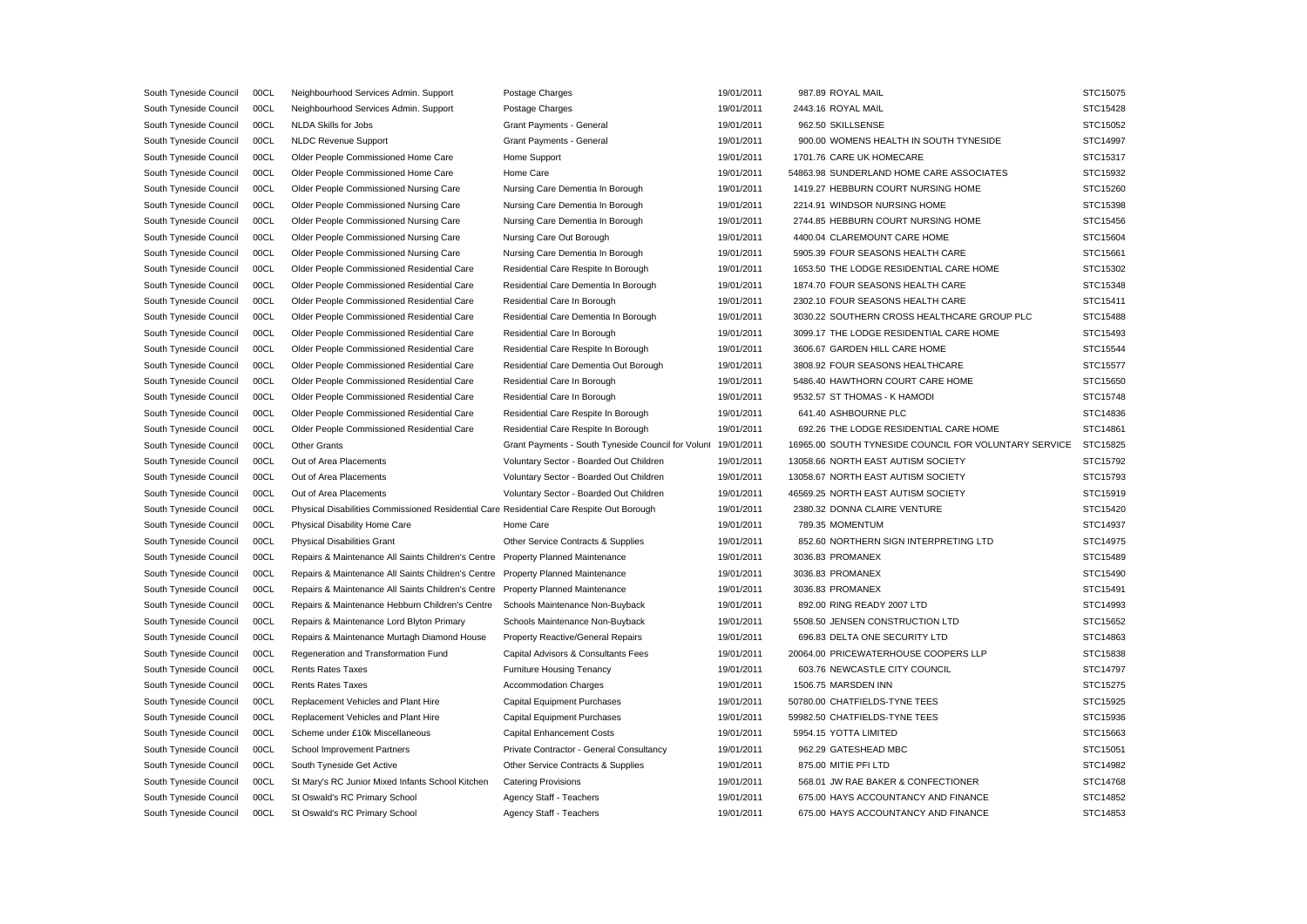| South Tyneside Council | 00CL         | St Oswald's RC Primary School                   | Agency Staff - Teachers                  | 19/01/2011 | 675.00 HAYS ACCOUNTANCY AND FINANCE          | STC14854             |
|------------------------|--------------|-------------------------------------------------|------------------------------------------|------------|----------------------------------------------|----------------------|
| South Tyneside Council | 00CL         | St Oswald's RC Primary School                   | Agency Staff - Teachers                  | 19/01/2011 | 750.00 PROTOCOL EDUCATION LTD                | STC14915             |
| South Tyneside Council | 00CL         | St Oswald's RC Primary School                   | Agency Staff - Teachers                  | 19/01/2011 | 750.00 PROTOCOL EDUCATION LTD                | STC14916             |
| South Tyneside Council | 00CL         | Strategic Management - Children & Young People  | <b>Promotional Activities</b>            | 19/01/2011 | 2000.00 NORTHEASTERN FILMS                   | STC15370             |
| South Tyneside Council | 00CL         | <b>Targeted Mental Health Services</b>          | Printing & Stationery Consumables        | 19/01/2011 | 997.50 JAG PRODUCTIONS                       | STC15079             |
| South Tyneside Council | 00CL         | <b>Targeted Mental Health Services</b>          | Printing & Stationery Consumables        | 19/01/2011 | 3184.40 JAG PRODUCTIONS                      | STC15503             |
| South Tyneside Council | 00CL         | The Place                                       | Other Service Contracts & Supplies       | 19/01/2011 | 906.23 SUPPLIES TEAM SOLUTIONS               | STC15017             |
| South Tyneside Council | 00CL         | The Place                                       | Other Service Contracts & Supplies       | 19/01/2011 | 4875.00 SUPPLIES TEAM SOLUTIONS              | STC15628             |
| South Tyneside Council | 00CL         | Valley View Junior Mixed Infants School         | <b>Catering Provisions</b>               | 19/01/2011 | 859.78 HOPWELLS LTD.                         | STC14978             |
| South Tyneside Council | 00CL         | Voluntary Sector Funding                        | Voluntary Sector - General               | 19/01/2011 | 3779.25 APNA GHAR                            | STC15573             |
| South Tyneside Council | 00CL         | <b>Voluntary Sector Funding</b>                 | Voluntary Sector - General               | 19/01/2011 | 8188.00 MENTAL HEALTH MATTERS                | STC15721             |
| South Tyneside Council | 00CL         | <b>Voluntary Sector Funding</b>                 | Voluntary Sector - General               | 19/01/2011 | 12501.00 BLISS-ABILITY                       | STC15788             |
| South Tyneside Council | 00CL         | Older People Commissioned Residential Care      | Residential Care Out Borough             | 20/01/2011 | 2558.28 EIGHTON LODGE REST HOME              | STC15438             |
| South Tyneside Council | 00CL         | Physical Disability Home Care                   | Home Care                                | 20/01/2011 | 7228.92 D H HOME CARE                        | STC15706             |
| South Tyneside Council | 00CL         | Assistive Technologies                          | Furniture & Equipment - General          | 21/01/2011 | 2440.00 TUNSTALL HEALTHCARE (UK) LTD         | STC15426             |
| South Tyneside Council | 00CL         | <b>Boldon Children's Centre</b>                 | Gas Charges                              | 21/01/2011 | 4752.24 BRITISH GAS                          | STC15613             |
| South Tyneside Council | 00CL         | <b>Bramble Court Extra Care</b>                 | Extra Care Sheltered Accommodation       | 21/01/2011 | 25359.90 CARE UK HOMECARE                    | STC15871             |
| South Tyneside Council | 00CL         | <b>Central Services Administration</b>          | Telephone Charges                        | 21/01/2011 | 1173.91 VIRGIN MEDIA PAYMENTS LTD            | STC15157             |
| South Tyneside Council | 00CL         | <b>Coroners Service</b>                         | <b>Coroners Services</b>                 | 21/01/2011 | 16839.64 TERENCE CARNEY SOLICITORS           | STC15824             |
| South Tyneside Council | 00CL         | Cycling Improvements - South Tyneside           | <b>Capital Construction Costs</b>        | 21/01/2011 | 750.00 SUSTRANS LIMITED                      | STC14917             |
| South Tyneside Council | 00CL         | Engineering Works, Highways                     | Traded Services Equipment & Materials    | 21/01/2011 | 1056.00 HUGH LOGAN ENGINEERING               | STC15106             |
| South Tyneside Council | 00CL         | Further Education 16-18 Apprenticeships         | Grant Payments - General                 | 21/01/2011 | 7470.00 GATESHEAD COLLEGE                    | STC15709             |
| South Tyneside Council | 00CL         | Graduate Leader Fund                            | Grant Payments - General                 | 21/01/2011 | 3750.00 JACK & JILL KINDERGARTEN             | STC15562             |
| South Tyneside Council | 00CL         | Graduate Leader Fund                            | Grant Payments - General                 | 21/01/2011 | 4250.00 WESTOE VILLAGE KINDERGARTEN          | STC15596             |
| South Tyneside Council | 00CL         | Graduate Leader Fund                            | Grant Payments - General                 | 21/01/2011 | 5400.00 JARROW DAY NURSERY                   | STC15648             |
| South Tyneside Council | 00CL         | Grounds Maintenance Control Account             | Payments to Tree Maintenance Contractor  | 21/01/2011 | 44999.27 GLENDALE MANAGED SERVICES LTD       | STC15914             |
| South Tyneside Council | 00CL         | Homelessness - General Fund                     | Bed & Breakfast Accommodation            | 21/01/2011 | 2738.24 PLACES FOR PEOPLE INDIVIDUAL SUPPORT | STC15454             |
| South Tyneside Council | 00CL         | Homelessness - General Fund                     | Bed & Breakfast Accommodation            | 21/01/2011 | 2738.24 PLACES FOR PEOPLE INDIVIDUAL SUPPORT | STC15455             |
| South Tyneside Council | 00CL         | Key Stage 3 Strategy Central Co-ordination      | Private Contractor - General Consultancy | 21/01/2011 | 600.00 GATESHEAD MBC                         | STC14793             |
| South Tyneside Council | 00CL         | Learning Difficulties Commissioned Day Care     | Day Care                                 | 21/01/2011 | 832.56 CHESSHIRE HOPE LTD                    | STC14967             |
| South Tyneside Council | 00CL         | Learning Difficulties Commissioned Day Care     | Day Care                                 | 21/01/2011 | 25598.85 CHESSHIRE HOPE LTD                  | STC15874             |
| South Tyneside Council | 00CL         | Libraries Administration                        | Library & Other Books Maps etc.          | 21/01/2011 | 804.00 THE READING AGENCY SHOP               | STC14948             |
| South Tyneside Council | 00CL         | <b>NLDA Skills for Jobs</b>                     | Grant Payments - General                 | 21/01/2011 | 1347.50 SKILLSENSE                           | STC15228             |
| South Tyneside Council | 00CL         | Older People Commissioned Home Care             | Home Care                                | 21/01/2011 | 62577.17 CARELINE HOMECARE LTD               | STC15939             |
| South Tyneside Council | 00CL         | Physical Disabilities Commissioned Nursing Care | Nursing Care Out Borough                 | 21/01/2011 | 5641.88 ELSWICK HALL NEURODISABILITY CENTRE  | STC15656             |
| South Tyneside Council | 00CL         | Primary School Buy Back                         | Staff & Members Training                 | 21/01/2011 | 739.79 BUSY BEE STUDIO                       | STC14906             |
| South Tyneside Council | 00CL         | Repairs & Maintenance Laygate                   | Property Reactive/General Repairs        | 21/01/2011 | 550.00 YCS CONSTRUCTION LTD                  | STC14753             |
| South Tyneside Council | 00CL         | Repairs & Maintenance Sea View                  | Property Reactive/General Repairs        | 21/01/2011 | 504.00 GENTOO GROUP LIMITED                  | STC14711             |
|                        |              |                                                 |                                          | 21/01/2011 | 31265.71 GENTOO GROUP LIMITED                |                      |
| South Tyneside Council | 00CL<br>00CL | Repairs & Maintenance South Shields Town Hall   | Property Planned Maintenance             | 21/01/2011 | 620.00 ROYAL MAIL                            | STC15888<br>STC14826 |
| South Tyneside Council |              | <b>Register of Electors</b>                     | Postage Charges                          |            |                                              |                      |
| South Tyneside Council | 00CL         | South Shields Town Hall Fire Alarms             | <b>Capital Enhancement Costs</b>         | 21/01/2011 | 29124.00 RING READY 2007 LTD                 | STC15881             |
| South Tyneside Council | 00CL         | Safer & Stronger Communities                    | News from your Neighbourhood Publication | 21/01/2011 | 3000.00 NORTHUMBRIA POLICE AUTHORITY         | STC15485             |
| South Tyneside Council | 00CL         | Safer & Stronger Communities                    | <b>Community Safety Survey</b>           | 21/01/2011 | 7000.00 NORTHUMBRIA POLICE AUTHORITY         | STC15693             |
| South Tyneside Council | 00CL         | South Shields Crematorium                       | <b>Electricity Charges</b>               | 21/01/2011 | 571.52 EDF ENERGY                            | STC14769             |
| South Tyneside Council | 00CL         | South Tyneside Council Balance Sheet            | <b>Creditors Income Refunded</b>         | 21/01/2011 | 500.00 JARROW COMMUNITY ASSOCIATION          | STC14708             |
| South Tyneside Council | 00CL         | South Tyneside Council Balance Sheet            | Creditors Income Refunded                | 21/01/2011 | 25000.00 NORTHUMBRIA POLICE AUTHORITY        | STC15869             |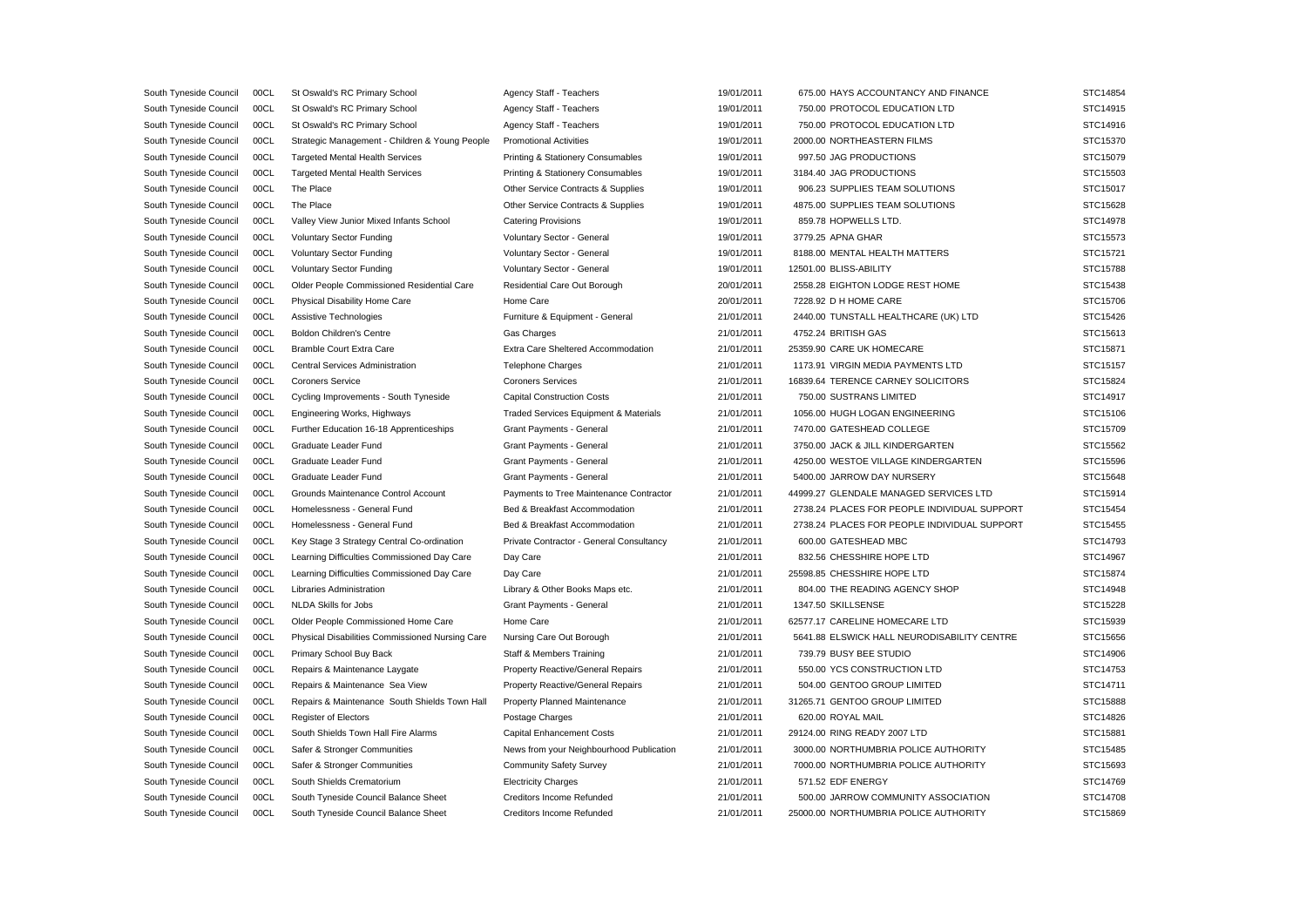| South Tyneside Council | 00CL | <b>Transport Partnership Funding</b>                                             | <b>School Travel Contracts</b>              | 21/01/2011 | 19810.00 NORTH TYNESIDE MBC                         | STC15835 |
|------------------------|------|----------------------------------------------------------------------------------|---------------------------------------------|------------|-----------------------------------------------------|----------|
| South Tyneside Council | 00CL | Learning Difficulties Commissioned Residential Care Residential Care Out Borough |                                             | 22/01/2011 | 6586.04 ESPA LTD                                    | STC15679 |
| South Tyneside Council | 00CL | <b>Boldon Children's Centre</b>                                                  | Gas Charges                                 | 24/01/2011 | 4805.21 BRITISH GAS                                 | STC15623 |
| South Tyneside Council | 00CL | <b>Boldon Children's Centre</b>                                                  | Gas Charges                                 | 24/01/2011 | -12629.03 BRITISH GAS                               | STC14699 |
| South Tyneside Council | 00CL | Children with Disability Team                                                    | Agency Staff - Non-Teachers                 | 24/01/2011 | 46234.92 COMENSURA LTD                              | STC15917 |
| South Tyneside Council | 00CL | Chuter Ede Education Centre                                                      | Printing & Stationery Consumables           | 24/01/2011 | 520.00 COMMUNICATION CABLE INSTALLATIONS            | STC14727 |
| South Tyneside Council | 00CL | Community Learning Disability Team                                               | Client Travel & Subsistence                 | 24/01/2011 | 755.60 SOUTH TYNESIDE TAXIS AGENCY                  | STC14922 |
| South Tyneside Council | 00CL | <b>Emergency Planning</b>                                                        | <b>Equipment Maintenance</b>                | 24/01/2011 | 721.47 HEPPLE ENGINEERING SERVICES LTD              | STC14886 |
| South Tyneside Council | 00CL | Engineering Works, Highways                                                      | <b>Traded Services Subcontractors</b>       | 24/01/2011 | 1249.71 NORTHUMBRIAN ROADS LTD                      | STC15201 |
| South Tyneside Council | 00CL | Engineering Works, Highways                                                      | <b>Traded Services Subcontractors</b>       | 24/01/2011 | 1770.73 NORTHUMBRIAN ROADS LTD                      | STC15326 |
| South Tyneside Council | 00CL | Father James Walsh Centre                                                        | Client Travel & Subsistence                 | 24/01/2011 | 653.35 SOUTH TYNESIDE TAXIS AGENCY                  | STC14844 |
| South Tyneside Council | 00CL | Future Jobs Fund                                                                 | Grant Payments - General                    | 24/01/2011 | 1200.00 SPEC SAVERS (SOUTH SHIELDS)                 | STC15178 |
| South Tyneside Council | 00CL | Future Jobs Fund                                                                 | Grant Payments - General                    | 24/01/2011 | 41844.03 GROUNDWORK SOUTH TYNESIDE AND NEWCASTLE    | STC15912 |
| South Tyneside Council | 00CL | Hampden Street Day Care                                                          | Client Travel & Subsistence                 | 24/01/2011 | 736.60 SOUTH TYNESIDE TAXIS AGENCY                  | STC14903 |
| South Tyneside Council | 00CL | Harton Infants General                                                           | Gas Charges                                 | 24/01/2011 | 932.43 BRITISH GAS                                  | STC15034 |
| South Tyneside Council | 00CL | <b>Harton Juniors General</b>                                                    | Gas Charges                                 | 24/01/2011 | 4401.76 BRITISH GAS                                 | STC15605 |
| South Tyneside Council | 00CL | Hebburn Baths                                                                    | Property Reactive/General Repairs           | 24/01/2011 | 623.75 WINDOOR SERVICES                             | STC14828 |
| South Tyneside Council | 00CL | Home to College Transport                                                        | <b>School Travel Contracts</b>              | 24/01/2011 | 725.00 SOUTH TYNESIDE TAXIS AGENCY                  | STC14888 |
| South Tyneside Council | 00CL | Home to College Transport                                                        | <b>School Travel Contracts</b>              | 24/01/2011 | 1460.00 SOUTH TYNESIDE TAXIS AGENCY                 | STC15269 |
| South Tyneside Council | 00CL | <b>Civic Duties</b>                                                              | <b>International Links</b>                  | 24/01/2011 | 1255.44 EPINAY BUSINESS AND ENTERPRISE SCHOOL       | STC15206 |
| South Tyneside Council | 00CL | John Wright Centre                                                               | Client Travel & Subsistence                 | 24/01/2011 | 587.90 SOUTH TYNESIDE TAXIS AGENCY                  | STC14780 |
| South Tyneside Council | 00CL | Middlefield's Depot                                                              | <b>Telephone Charges</b>                    | 24/01/2011 | 5068.66 BRITISH TELECOM PLC                         | STC15636 |
| South Tyneside Council | 00CL | <b>NLDA Skills for Jobs</b>                                                      | Grant Payments - General                    | 24/01/2011 | 1250.22 NEWSKILLS NORTH EAST                        | STC15202 |
| South Tyneside Council | 00CL | Older People Commissioned Home Care                                              | Home Care                                   | 24/01/2011 | 1792.78 KAY CARE SERVICES LTD                       | STC15329 |
| South Tyneside Council | 00CL | Personal Community Development Learning                                          | Grant Payments - General                    | 24/01/2011 | 953.60 MORTIMER COMMUNITY ASSOCIATION               | STC15048 |
| South Tyneside Council | 00CL | Repairs & Maintenance Mortimer Primary                                           | Property Reactive/General Repairs           | 24/01/2011 | 670.59 ORA PROPERTY SERVICES LTD                    | STC14848 |
| South Tyneside Council | 00CL | Repairs & Maintenance Oakleigh Gardens School                                    | Property Planned Maintenance                | 24/01/2011 | 707.00 CONTROLLED DETECTION SERVICES (CDS SECURITY) | STC14881 |
| South Tyneside Council | 00CL | Repairs & Maintenance Ridgeway Primary                                           | Property Reactive/General Repairs           | 24/01/2011 | 703.02 WINDOOR SERVICES                             | STC14879 |
| South Tyneside Council | 00CL | Special Educational Needs Transport                                              | <b>School Travel Contracts</b>              | 24/01/2011 | 512.25 SOUTH TYNESIDE TAXIS AGENCY                  | STC14720 |
| South Tyneside Council | 00CL | Special Educational Needs Transport                                              | <b>School Travel Contracts</b>              | 24/01/2011 | 734.00 SOUTH TYNESIDE TAXIS AGENCY                  | STC14898 |
| South Tyneside Council | 00CL | Special Educational Needs Transport                                              | <b>School Travel Contracts</b>              | 24/01/2011 | 757.20 SOUTH TYNESIDE TAXIS AGENCY                  | STC14924 |
| South Tyneside Council | 00CL | Special Educational Needs Transport                                              | <b>School Travel Contracts</b>              | 24/01/2011 | 1896.90 SOUTH TYNESIDE TAXIS AGENCY                 | STC15351 |
| South Tyneside Council | 00CL | Special Educational Needs Transport                                              | <b>School Travel Contracts</b>              | 24/01/2011 | 3402.10 SOUTH TYNESIDE TAXIS AGENCY                 | STC15519 |
| South Tyneside Council | 00CL | St Wilfrid's RC Comprehensive School Kitchen                                     | <b>Catering Provisions</b>                  | 24/01/2011 | 649.63 G & J CAMPBELL                               | STC14841 |
| South Tyneside Council | 00CL | Temple Park Centre                                                               | Gas Charges                                 | 24/01/2011 | -20137.50 BRITISH GAS                               | STC14696 |
| South Tyneside Council | 00CL | <b>Temple Park Centre</b>                                                        | Gas Charges                                 | 24/01/2011 | -14525.98 BRITISH GAS                               | STC14697 |
| South Tyneside Council | 00CL | Temple Park Centre                                                               | Gas Charges                                 | 24/01/2011 | -13020.81 BRITISH GAS                               | STC14698 |
| South Tyneside Council | 00CL | <b>Temple Park Centre</b>                                                        | Gas Charges                                 | 24/01/2011 | -3326.73 BRITISH GAS                                | STC14701 |
| South Tyneside Council | 00CL | Temple Park Centre                                                               | Gas Charges                                 | 24/01/2011 | 14525.98 BRITISH GAS                                | STC15806 |
| South Tyneside Council | 00CL | <b>Temple Park Centre</b>                                                        | Gas Charges                                 | 24/01/2011 | 14567.50 BRITISH GAS                                | STC15807 |
| South Tyneside Council | 00CL | Temple Park Centre                                                               | Gas Charges                                 | 24/01/2011 | 20137.50 BRITISH GAS                                | STC15840 |
| South Tyneside Council | 00CL | Temple Park Centre                                                               | Gas Charges                                 | 24/01/2011 | 21388.59 BRITISH GAS                                | STC15848 |
| South Tyneside Council | 00CL | <b>Temple Park Centre</b>                                                        | <b>Gas Charges</b>                          | 24/01/2011 | 24198.99 BRITISH GAS                                | STC15865 |
| South Tyneside Council | 00CL | Aiming High for Disabled Children                                                | Private Contractors - Independent Nurseries | 25/01/2011 | 899.04 ST CUTHBERTS CARE                            | STC14996 |
| South Tyneside Council | 00CL | <b>Central Services Administration</b>                                           | Postage Charges                             | 25/01/2011 | 814.75 NEOPOST FINANCE LIMITED                      | STC14952 |
| South Tyneside Council | 00CL | <b>Coroners Service</b>                                                          | <b>Coroners Services</b>                    | 25/01/2011 | 1155.00 NEWCASTLE UPON TYNE HOSPITALS NHS TRUST     | STC15151 |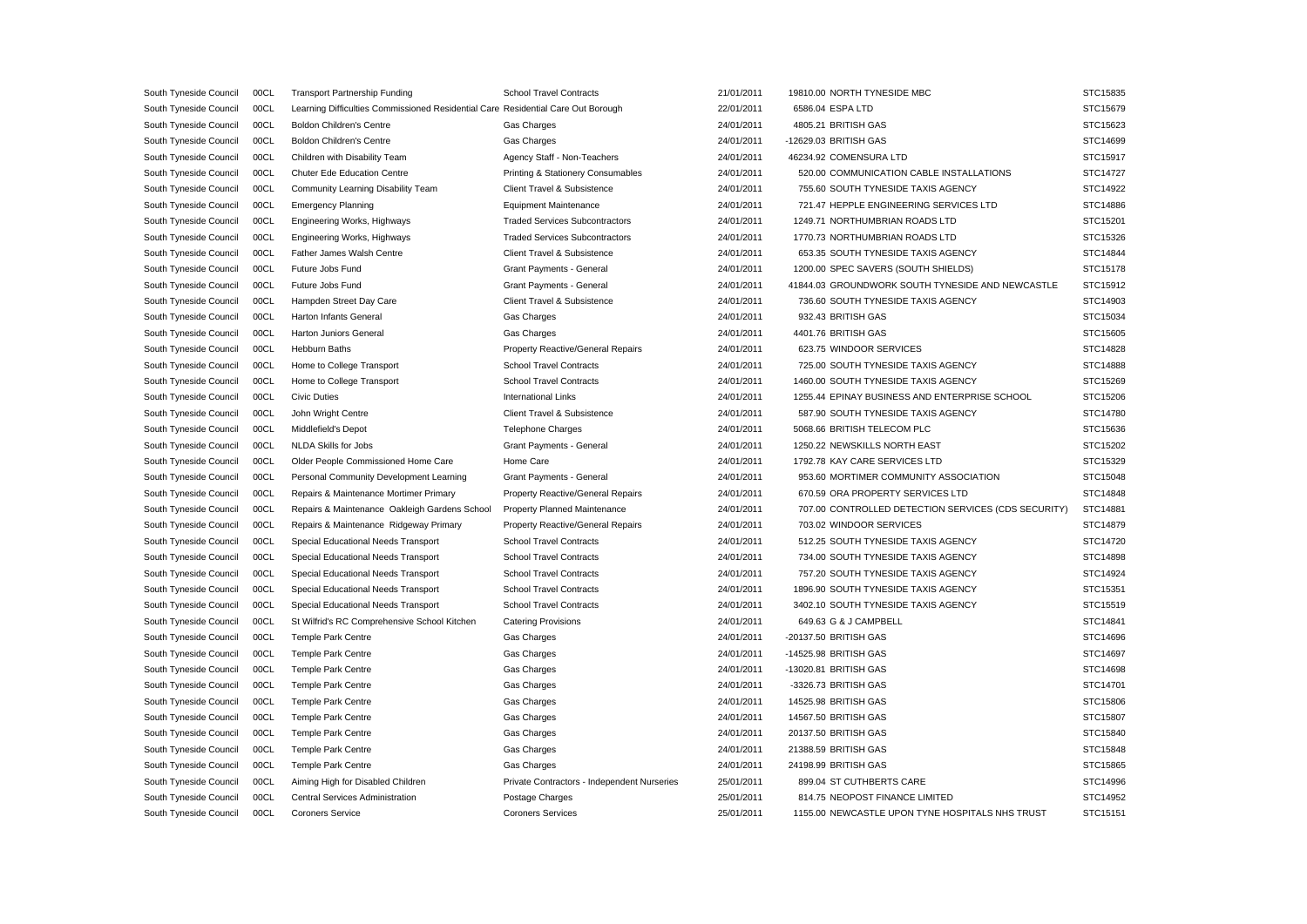| South Tyneside Council | 00CL | <b>Coroners Service</b>                                                               | <b>Specialist Consultants</b>                  | 25/01/2011 | 4385.46 UNIVERSITY OF NEWCASTLE UPON TYNE    | STC15603 |
|------------------------|------|---------------------------------------------------------------------------------------|------------------------------------------------|------------|----------------------------------------------|----------|
| South Tyneside Council | 00CL | <b>Coroners Service</b>                                                               | <b>Coroners Services</b>                       | 25/01/2011 | 7091.95 SOUTH TYNESIDE NHS FOUNDATION TRUST  | STC15699 |
| South Tyneside Council | 00CL | Coroners Service                                                                      | <b>Coroners Services</b>                       | 25/01/2011 | 9892.00 GATESHEAD HEALTH NHS TRUST           | STC15755 |
| South Tyneside Council | 00CL | Crematorium Mercury Abatement Pre Work                                                | <b>Capital Enhancement Costs</b>               | 25/01/2011 | 12963.99 INTERSERVE PROJECT SERVICES LTD     | STC15791 |
| South Tyneside Council | 00CL | Foreshores                                                                            | Property Reactive/General Repairs              | 25/01/2011 | 968.00 YCS CONSTRUCTION LTD                  | STC15053 |
| South Tyneside Council | 00CL | Future Jobs Fund                                                                      | <b>Grant Payments - General</b>                | 25/01/2011 | 2310.40 CREST                                | STC15412 |
| South Tyneside Council | 00CL | Jarrow Community Association Roof Covering (H&S) Capital Enhancement Costs            |                                                | 25/01/2011 | 1393.10 WINDOOR SERVICES                     | STC15249 |
| South Tyneside Council | 00CL | Leaving Care Service                                                                  | Client Travel & Subsistence                    | 25/01/2011 | -814.00 SWIIS FOSTER CARE LTD                | STC14706 |
| South Tyneside Council | 00CL | <b>Leaving Care Service</b>                                                           | Client Travel & Subsistence                    | 25/01/2011 | 911.00 SWIIS FOSTER CARE LTD                 | STC15022 |
| South Tyneside Council | 00CL | Out of Area Placements                                                                | Voluntary Sector - Boarded Out Children        | 25/01/2011 | 39588.25 NORTH EAST AUTISM SOCIETY           | STC15909 |
| South Tyneside Council | 00CL | Out of Area Placements                                                                | Voluntary Sector - Boarded Out Children        | 25/01/2011 | 90327.13 PERCY HEDLEY FOUNDATION             | STC15956 |
| South Tyneside Council | 00CL | Design and Print Team                                                                 | <b>External Printing Contractors</b>           | 25/01/2011 | 1608.00 HARLOW PRINTING LIMITED              | STC15296 |
| South Tyneside Council | 00CL | Repairs & Maintenance Zone 18 - Simonside Estate Property Reactive/General Repairs    |                                                | 25/01/2011 | 6431.00 SAFE ESTATES SERVICES LTD            | STC15674 |
| South Tyneside Council | 00CL | <b>Small Abatement Works</b>                                                          | <b>Capital Construction Costs</b>              | 25/01/2011 | 1896.00 MILBURN SERVICES LTD                 | STC15349 |
| South Tyneside Council | 00CL | Temple Park Centre                                                                    | Furniture & Equipment - General                | 25/01/2011 | 1462.50 SOUTH TYNESIDE GYM CLUB              | STC15270 |
| South Tyneside Council | 00CL | Whitburn Junior School Kitchen                                                        | <b>Catering Provisions</b>                     | 25/01/2011 | 847.16 JW RAE BAKER & CONFECTIONER           | STC14972 |
| South Tyneside Council | 00CL | Youth Offending Service                                                               | Other Service Contracts & Supplies             | 25/01/2011 | 10857.25 NECA (SERVICES) LTD                 | STC15768 |
| South Tyneside Council | 00CL | 14-16 Engagement Programme                                                            | <b>Grant Payments - General</b>                | 26/01/2011 | 2933.33 SOUTH TYNESIDE COLLEGE               | STC15481 |
| South Tyneside Council | 00CL | Alternative Education Service - Administration                                        | Schools Maintenance Non-Buyback                | 26/01/2011 | 885.00 JC MAINTENANCE SERVICES LTD           | STC14990 |
| South Tyneside Council | 00CL | Assistive Technologies                                                                | Furniture & Equipment - General                | 26/01/2011 | 2250.00 STUART HIRST LTD                     | STC15402 |
| South Tyneside Council | 00CL | <b>Building Services</b>                                                              | Rents Paid - General                           | 26/01/2011 | 2870.41 PORTAKABIN LIMITED                   | STC15470 |
| South Tyneside Council | 00CL | Repairs & Maintenance Zone 16 - Biddick Hall Estate Property Reactive/General Repairs |                                                | 26/01/2011 | 936.00 HARKERS REMOVERS AND STORERS LTD      | STC15036 |
| South Tyneside Council | 00CL | <b>Commissioned Fostering</b>                                                         | Voluntary Sector - Boarded Out Children        | 26/01/2011 | 1276.00 SWIIS FOSTER CARE LTD                | STC15209 |
| South Tyneside Council | 00CL | <b>Community Equipment Service</b>                                                    | Purchase of Stock Items                        | 26/01/2011 | 855.00 CARE-ABILITY                          | STC14976 |
| South Tyneside Council | 00CL | <b>Community Equipment Service</b>                                                    | Purchase of Stock Items                        | 26/01/2011 | 1094.30 NOTTINGHAM REHAB SUPPLIES            | STC15133 |
| South Tyneside Council | 00CL | Decent Homes Refurbishment Decant Costs                                               | Property Reactive/General Repairs              | 26/01/2011 | 605.00 NEWLIFE CLEANING SYSTEMS LTD          | STC14798 |
| South Tyneside Council | 00CL | Decent Homes Refurbishment Decant Costs                                               | Property Reactive/General Repairs              | 26/01/2011 | 1320.00 NEWLIFE CLEANING SYSTEMS LTD         | STC15225 |
| South Tyneside Council | 00CL | Economic Regeneration Balance Sheet                                                   | Creditors South Tyneside Credit Union          | 26/01/2011 | 13474.00 SOUTH TYNESIDE CREDIT UNION         | STC15797 |
| South Tyneside Council | 00CL | Economic Regeneration Balance Sheet                                                   | Debtors - Gallagher Basset Claims Handling     | 26/01/2011 | 75000.00 GALLAGHER BASSETT INTERNATIONAL LTD | STC15948 |
| South Tyneside Council | 00CL | Environmental Health Management                                                       | Other Service Contracts & Supplies             | 26/01/2011 | 600.00 SANDIE MALIA                          | STC14794 |
| South Tyneside Council | 00CL | Fleet Management - Transport Operations                                               | Hire of Non Council Vehicles                   | 26/01/2011 | 520.00 TRANS LINC LTD                        | STC14728 |
| South Tyneside Council | 00CL | Fleet Management - Transport Operations                                               | Hire of Non Operated Vehicles                  | 26/01/2011 | 595.00 TRANS LINC LTD                        | STC14787 |
| South Tyneside Council | 00CL | Fleet Management - Transport Operations                                               | Hire of Non Operated Vehicles                  | 26/01/2011 | 595.30 TRANS LINC LTD                        | STC14789 |
| South Tyneside Council | 00CL | Fleet Management - Transport Operations                                               | Hire of Plant                                  | 26/01/2011 | 595.30 TRANS LINC LTD                        | STC14790 |
| South Tyneside Council | 00CL | Fleet Management - Transport Operations                                               | Hire of Non Operated Vehicles                  | 26/01/2011 | 739.94 TRANS LINC LTD                        | STC14908 |
| South Tyneside Council | 00CL | Fleet Management - Transport Operations                                               | Hire of Non Operated Vehicles                  | 26/01/2011 | 747.00 TRANS LINC LTD                        | STC14914 |
| South Tyneside Council | 00CL | Fleet Management - Transport Operations                                               | Hire of Non Council Vehicles                   | 26/01/2011 | 800.00 RYDER PLC                             | STC14945 |
| South Tyneside Council | 00CL | Fleet Management - Transport Operations                                               | Hire of Non Council Vehicles                   | 26/01/2011 | 825.00 TRANS LINC LTD                        | STC14961 |
| South Tyneside Council | 00CL | Fleet Management - Transport Operations                                               | Hire of Non Council Vehicles                   | 26/01/2011 | 825.00 TRANS LINC LTD                        | STC14962 |
| South Tyneside Council | 00CL | Fleet Management - Transport Operations                                               | Hire of Non Operated Vehicles                  | 26/01/2011 | 1150.00 GULLIVERS TRUCK HIRE LTD             | STC15149 |
| South Tyneside Council | 00CL | Fleet Management - Workshop Operations                                                | Purchase of Stock Items                        | 26/01/2011 | 800.26 AUTO ELECTRICAL SOLUTIONS LTD         | STC14947 |
| South Tyneside Council | 00CL | Decent Homes Refurbishment Work                                                       | Enhancement HRA Capital - South Tyneside Homes | 26/01/2011 | -2004.62 SOUTH TYNESIDE HOMES                | STC14703 |
| South Tyneside Council | 00CL | Decent Homes Refurbishment Work                                                       | Enhancement HRA Capital - South Tyneside Homes | 26/01/2011 | -501.55 SOUTH TYNESIDE HOMES                 | STC14707 |
| South Tyneside Council | 00CL | Decent Homes Refurbishment Work                                                       | Enhancement HRA Capital - South Tyneside Homes | 26/01/2011 | 3163.86 SOUTH TYNESIDE HOMES                 | STC15502 |
| South Tyneside Council | 00CL | Asbestos in Civic Buildings                                                           | <b>Capital Construction Costs</b>              | 26/01/2011 | 4048.00 MILBURN SERVICES LTD                 | STC15590 |
| South Tyneside Council | 00CL | Homelessness                                                                          | Bed & Breakfast Accommodation                  | 26/01/2011 | 525.00 REDACTED COMMERCIALLY SENSITIVE       | STC14732 |
|                        |      |                                                                                       |                                                |            |                                              |          |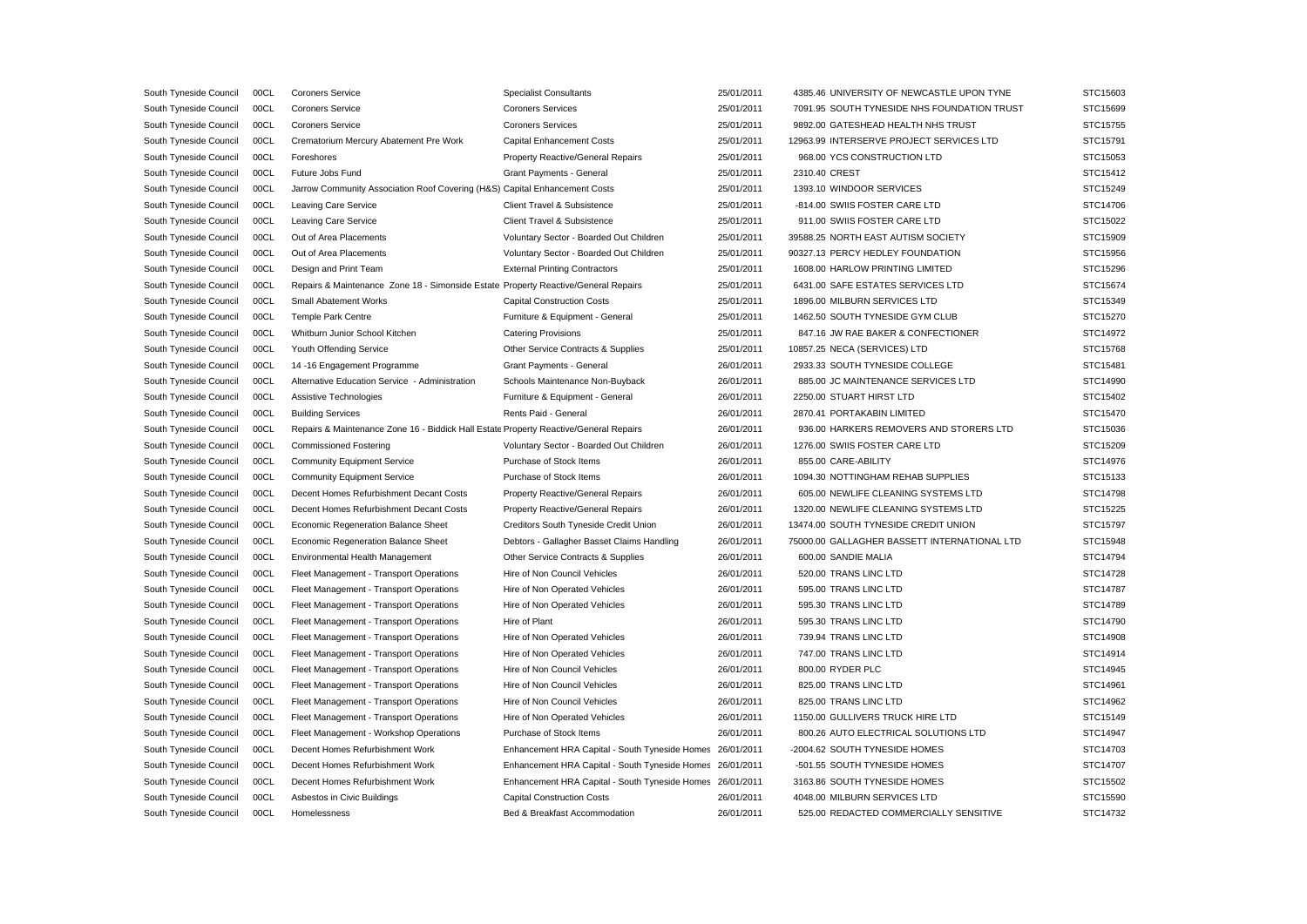| South Tyneside Council | 00CL | Homelessness - General Fund                                                              | Bed & Breakfast Accommodation            | 26/01/2011 | 525.00 REDACTED COMMERCIALLY SENSITIVE       | STC14733 |
|------------------------|------|------------------------------------------------------------------------------------------|------------------------------------------|------------|----------------------------------------------|----------|
| South Tyneside Council | 00CL | Housing Leasehold Management                                                             | <b>Legal Advisors</b>                    | 26/01/2011 | 7776.59 SOUTH TYNESIDE HOMES                 | STC15715 |
| South Tyneside Council | 00CL | Learning Difficulties Commissioned Residential Care Residential Care Respite Out Borough |                                          | 26/01/2011 | 2920.00 ST CUTHBERTS CARE                    | STC15478 |
| South Tyneside Council | 00CL | Older People Commissioned Home Care                                                      | Home Care                                | 26/01/2011 | 150873.66 ALLIED HEALTHCARE GROUP LTD        | STC15962 |
| South Tyneside Council | 00CL | Older People Commissioned Home Care                                                      | Home Care                                | 26/01/2011 | 152723.98 THOMPSON PARK HOMECARE SERVICES    | STC15963 |
| South Tyneside Council | 00CL | Older People Commissioned Residential Care                                               | Residential Care In Borough              | 26/01/2011 | 809.98 WINNIE CARE ASHLEA MEWS               | STC14949 |
| South Tyneside Council | 00CL | Older People Commissioned Residential Care                                               | Residential Care Respite In Borough      | 26/01/2011 | 845.23 HARTON GRANGE RESIDENTIAL CARE HOME   | STC14970 |
| South Tyneside Council | 00CL | Private, Voluntary and Independent Providers                                             | Furniture & Equipment - General          | 26/01/2011 | 511.40 FINDEL EDUCATION LTD                  | STC14717 |
| South Tyneside Council | 00CL | Repairs & Maintenance East Boldon Infants                                                | Schools Maintenance Non-Buyback          | 26/01/2011 | 1794.00 JENSEN CONSTRUCTION LTD              | STC15331 |
| South Tyneside Council | 00CL | Repairs & Maintenance Jarrow Cross                                                       | <b>Property Reactive/General Repairs</b> | 26/01/2011 | 534.03 RING READY 2007 LTD                   | STC14741 |
| South Tyneside Council | 00CL | Repairs & Maintenance Non Factory Units-Misc                                             | Property Planned Maintenance             | 26/01/2011 | 6229.00 ROYAL HASKONING                      | STC15668 |
| South Tyneside Council | 00CL | Scheme under £10k Miscellaneous                                                          | <b>Capital Enhancement Costs</b>         | 26/01/2011 | 22215.32 NORTHUMBRIAN ROADS LTD              | STC15856 |
| South Tyneside Council | 00CL | Secondary Non Delegated                                                                  | <b>Early Retirement Payments</b>         | 26/01/2011 | 34503.12 TEACHERS PENSIONS                   | STC15898 |
| South Tyneside Council | 00CL | Pension Fund                                                                             | Pension Fund Payments                    | 26/01/2011 | -3282.73 TYNE AND WEAR PENSION FUND          | STC14702 |
| South Tyneside Council | 00CL | Pension Fund                                                                             | Pension Fund Payments                    | 26/01/2011 | 6041.69 TYNE AND WEAR PENSION FUND           | STC15664 |
| South Tyneside Council | 00CL | <b>Supporting People External</b>                                                        | Grant Payments - General                 | 26/01/2011 | 3715.00 MENCAP                               | STC15558 |
| South Tyneside Council | 00CL | <b>Supporting People External</b>                                                        | Grant Payments - General                 | 26/01/2011 | 3715.00 MENCAP                               | STC15559 |
| South Tyneside Council | 00CL | <b>Traffic Management</b>                                                                | Non-Staff Advertising                    | 26/01/2011 | 531.69 JOHNSTON PUBLISHING (NORTH)           | STC14740 |
| South Tyneside Council | 00CL | Waste Disposal                                                                           | Property Reactive/General Repairs        | 26/01/2011 | 3128.91 RING READY 2007 LTD                  | STC15497 |
| South Tyneside Council | 00CL | Wouldhave House                                                                          | Security of Assets/Alarms Maintenance    | 26/01/2011 | 1846.80 DELTA ONE SECURITY LTD               | STC15339 |
| South Tyneside Council | 00CL | Youth Service General                                                                    | Other Service Contracts & Supplies       | 26/01/2011 | 600.00 SANDIE MALIA                          | STC14795 |
| South Tyneside Council | 00CL | Youth Work Apprentices                                                                   | Grant Payments - General                 | 26/01/2011 | 11835.81 CITY OF SUNDERLAND                  | STC15777 |
| South Tyneside Council | 00CL | <b>Commissioned Fostering</b>                                                            | Voluntary Sector - Boarded Out Children  | 27/01/2011 | 2886.80 FOSTER CARE ASSOCIATES LIMITED       | STC15473 |
| South Tyneside Council | 00CL | <b>Commissioned Fostering</b>                                                            | Voluntary Sector - Boarded Out Children  | 27/01/2011 | 2886.80 FOSTER CARE ASSOCIATES LIMITED       | STC15474 |
| South Tyneside Council | 00CL | <b>Commissioned Fostering</b>                                                            | Voluntary Sector - Boarded Out Children  | 27/01/2011 | 3679.76 FOSTER CARE ASSOCIATES LIMITED       | STC15554 |
| South Tyneside Council | 00CL | <b>Commissioned Fostering</b>                                                            | Voluntary Sector - Boarded Out Children  | 27/01/2011 | 3679.76 FOSTER CARE ASSOCIATES LIMITED       | STC15555 |
| South Tyneside Council | 00CL | <b>Commissioned Fostering</b>                                                            | Voluntary Sector - Boarded Out Children  | 27/01/2011 | 3757.32 FOSTER CARE ASSOCIATES LIMITED       | STC15563 |
| South Tyneside Council | 00CL | <b>Commissioned Fostering</b>                                                            | Voluntary Sector - Boarded Out Children  | 27/01/2011 | 3757.32 FOSTER CARE ASSOCIATES LIMITED       | STC15564 |
| South Tyneside Council | 00CL | <b>Commissioned Fostering</b>                                                            | Voluntary Sector - Boarded Out Children  | 27/01/2011 | 3757.32 FOSTER CARE ASSOCIATES LIMITED       | STC15565 |
| South Tyneside Council | 00CL | <b>Commissioned Fostering</b>                                                            | Voluntary Sector - Boarded Out Children  | 27/01/2011 | 3757.32 FOSTER CARE ASSOCIATES LIMITED       | STC15566 |
| South Tyneside Council | 00CL | <b>Commissioned Fostering</b>                                                            | Voluntary Sector - Boarded Out Children  | 27/01/2011 | 3757.32 FOSTER CARE ASSOCIATES LIMITED       | STC15567 |
| South Tyneside Council | 00CL | <b>Commissioned Fostering</b>                                                            | Voluntary Sector - Boarded Out Children  | 27/01/2011 | 3795.68 FOSTER CARE ASSOCIATES LIMITED       | STC15574 |
| South Tyneside Council | 00CL | <b>Commissioned Fostering</b>                                                            | Voluntary Sector - Boarded Out Children  | 27/01/2011 | 5318.04 FOSTER CARE ASSOCIATES LIMITED       | STC15644 |
| South Tyneside Council | 00CL | <b>Commissioned Fostering</b>                                                            | Voluntary Sector - Boarded Out Children  | 27/01/2011 | 5499.76 FOSTER CARE ASSOCIATES LIMITED       | STC15651 |
| South Tyneside Council | 00CL | <b>Community Equipment Service</b>                                                       | Purchase of Stock Items                  | 27/01/2011 | 551.61 HUNTLEIGH HEALTHCARE                  | STC14756 |
| South Tyneside Council | 00CL | <b>Community Equipment Service</b>                                                       | Purchase of Stock Items                  | 27/01/2011 | 623.60 NOTTINGHAM REHAB SUPPLIES             | STC14827 |
| South Tyneside Council | 00CL | <b>Connolly House</b>                                                                    | <b>Catering Provisions</b>               | 27/01/2011 | 548.08 DANISH BACON CO PLC                   | STC14749 |
| South Tyneside Council | 00CL | Crematorium Mercury Abatement Pre Work                                                   | Capital Enhancement Costs                | 27/01/2011 | 41741.60 FACULTATIEVE TECHNOLOGIES LTD       | STC15911 |
| South Tyneside Council | 00CL | <b>E2E New Project</b>                                                                   | Grant Payments - General                 | 27/01/2011 | 1936.66 SIMONSIDE YOUTH CENTRE               | STC15357 |
| South Tyneside Council | 00CL | Engineering Works, Highways                                                              | Traded Services Equipment & Materials    | 27/01/2011 | 780.00 CONTRACT SIGN SYSTEMS                 | STC14933 |
| South Tyneside Council | 00CL | <b>Festive Events</b>                                                                    | <b>Entertainers Services</b>             | 27/01/2011 | 900.00 TTT ENTS                              | STC14998 |
| South Tyneside Council | 00CL | Fleet Management - Transport Operations                                                  | Hire of Non Operated Vehicles            | 27/01/2011 | 1680.00 DAWSON RENTALS SWEEPERS              | STC15305 |
| South Tyneside Council | 00CL | Fleet Management - Transport Operations                                                  | Vehicle Running Costs                    | 27/01/2011 | 24437.50 PETROPLUS REFINING TEESSIDE LIMITED | STC15867 |
| South Tyneside Council | 00CL | Fleet Management - Workshop Operations                                                   | Purchase of Stock Items                  | 27/01/2011 | 1528.57 TYRESERVICES GB LTD                  | STC15279 |
| South Tyneside Council | 00CL | Fleet Management - Workshop Operations                                                   | Purchase of Stock Items                  | 27/01/2011 | 1697.98 TYRESERVICES GB LTD                  | STC15314 |
| South Tyneside Council | 00CL | Learning Difficulties Commissioned Day Care                                              | Day Care                                 | 27/01/2011 | 632.24 CHESSHIRE HOPE LTD                    | STC14831 |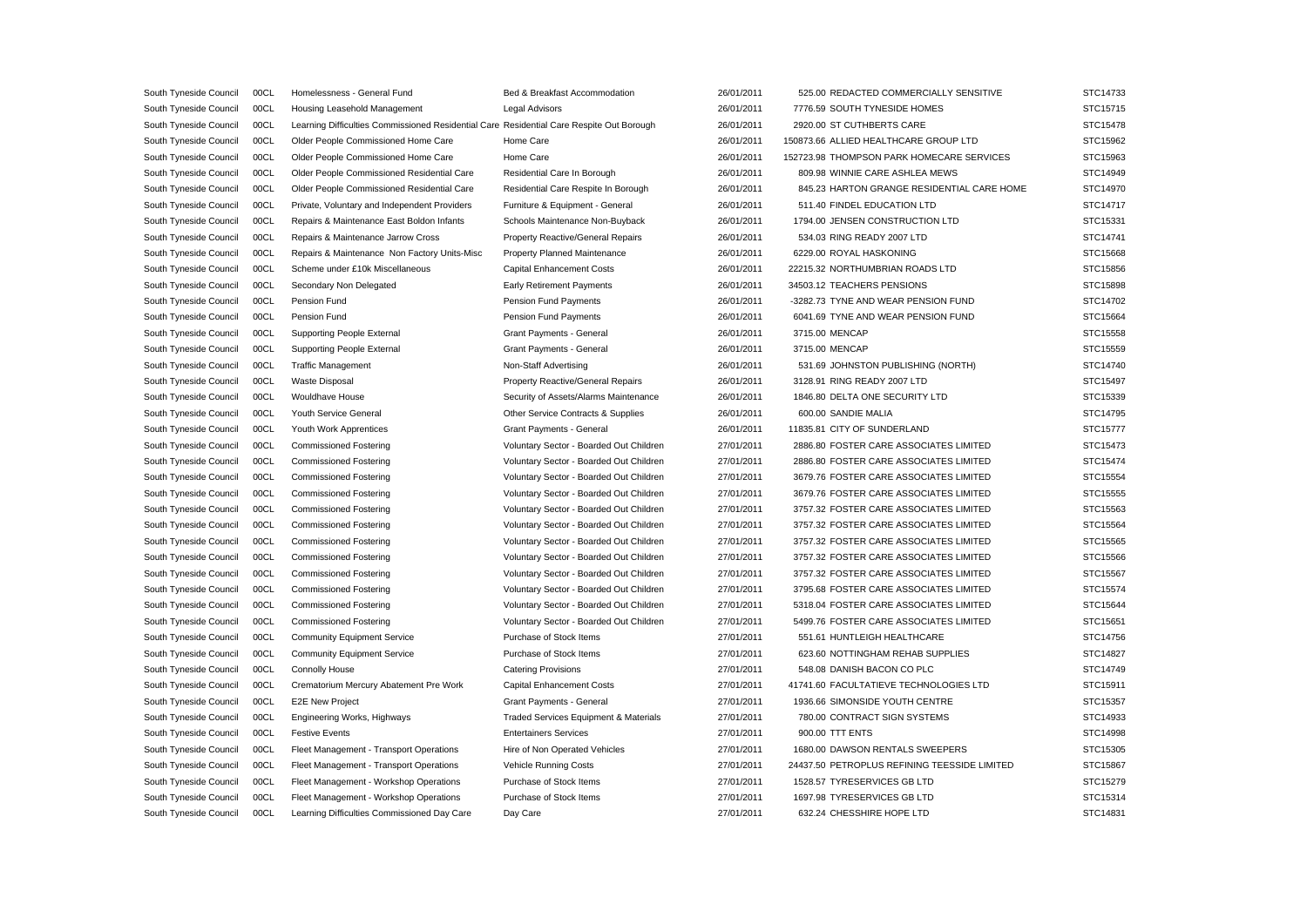| South Tyneside Council | 00CL | Learning Difficulties Commissioned Day Care                                        | Supported Living                        | 27/01/2011 | 1918.96 MENCAP                                     | STC15355 |
|------------------------|------|------------------------------------------------------------------------------------|-----------------------------------------|------------|----------------------------------------------------|----------|
| South Tyneside Council | 00CL | Learning Difficulties Resettlement Residential Care                                | Supported Living                        | 27/01/2011 | 544.00 MENCAP                                      | STC14748 |
| South Tyneside Council | 00CL | Learning Difficulties Resettlement Residential Care                                | Supported Living                        | 27/01/2011 | 761.60 MENCAP                                      | STC14928 |
| South Tyneside Council | 00CL | Learning Difficulties Resettlement Residential Care                                | Supported Living                        | 27/01/2011 | 1073.76 MENCAP                                     | STC15113 |
| South Tyneside Council | 00CL | Learning Difficulties Resettlement Residential Care                                | Supported Living                        | 27/01/2011 | 1073.76 MENCAP                                     | STC15114 |
| South Tyneside Council | 00CL | Learning Difficulties Resettlement Residential Care                                | Supported Living                        | 27/01/2011 | 1073.76 MENCAP                                     | STC15115 |
| South Tyneside Council | 00CL | Learning Difficulties Resettlement Residential Care                                | Supported Living                        | 27/01/2011 | 1073.76 MENCAP                                     | STC15116 |
| South Tyneside Council | 00CL | Learning Difficulties Resettlement Residential Care                                | Supported Living                        | 27/01/2011 | 1197.84 MENCAP                                     | STC15171 |
| South Tyneside Council | 00CL | Learning Difficulties Resettlement Residential Care                                | Supported Living                        | 27/01/2011 | 1197.84 MENCAP                                     | STC15172 |
| South Tyneside Council | 00CL | Learning Difficulties Resettlement Residential Care                                | Supported Living                        | 27/01/2011 | 1197.84 MENCAP                                     | STC15173 |
| South Tyneside Council | 00CL | Learning Difficulties Resettlement Residential Care                                | Supported Living                        | 27/01/2011 | 1197.84 MENCAP                                     | STC15174 |
| South Tyneside Council | 00CL | Learning Difficulties Resettlement Residential Care                                | Supported Living                        | 27/01/2011 | 1197.84 MENCAP                                     | STC15175 |
| South Tyneside Council | 00CL | Learning Difficulties Resettlement Residential Care                                | Supported Living                        | 27/01/2011 | 1398.32 MENCAP                                     | STC15254 |
| South Tyneside Council | 00CL | Learning Difficulties Resettlement Residential Care                                | Supported Living                        | 27/01/2011 | 1398.32 MENCAP                                     | STC15255 |
| South Tyneside Council | 00CL | Learning Difficulties Resettlement Residential Care                                | Supported Living                        | 27/01/2011 | 45918.00 LIFEWAYS COMMUNITY CARE LTD               | STC15916 |
| South Tyneside Council | 00CL | Libraries Administration                                                           | Furniture & Equipment - General         | 27/01/2011 | 2130.00 D-TECH INTERNATIONAL                       | STC15389 |
| South Tyneside Council | 00CL | <b>Local Procurement</b>                                                           | Other Service Contracts & Supplies      | 27/01/2011 | 7500.00 NIMIS LTD                                  | STC15710 |
| South Tyneside Council | 00CL | <b>Physical Disabilities Grant</b>                                                 | Other Service Contracts & Supplies      | 27/01/2011 | 1344.60 NORTHERN SIGN INTERPRETING LTD             | STC15227 |
| South Tyneside Council | 00CL | Repairs & Maintenance Chuter Ede Children's Centre Schools Maintenance Non-Buyback |                                         | 27/01/2011 | 1743.32 AIKEN FLOORING CONTRACTS LTD               | STC15323 |
| South Tyneside Council | 00CL | <b>Recycling Village</b>                                                           | <b>Waste Transfer Station</b>           | 27/01/2011 | 30500.00 PREMIER WASTE MANAGEMENT LTD              | STC15886 |
| South Tyneside Council | 00CL | Recycling Village                                                                  | <b>Waste Transfer Station</b>           | 27/01/2011 | 30500.00 PREMIER WASTE MANAGEMENT LTD              | STC15887 |
| South Tyneside Council | 00CL | Replacement Vehicles and Plant Hire                                                | Capital Equipment Purchases             | 27/01/2011 | 8512.50 CHRYSTAL CONSULTING                        | STC15727 |
| South Tyneside Council | 00CL | Supporting People into Work (Headway)                                              | Grant Payments - General                | 27/01/2011 | 25505.01 DEPARTMENT FOR WORK AND PENSIONS          | STC15873 |
| South Tyneside Council | 00CL | <b>Street Lighting Maintenance</b>                                                 | <b>Capital Enhancement Costs</b>        | 27/01/2011 | 511.00 ROADLITE INSTALLATIONS LTD                  | STC14716 |
| South Tyneside Council | 00CL | Support People Main Grant                                                          | <b>Block Gross Floating Support</b>     | 27/01/2011 | 3711.93 ST ANNES COMMUNITY SERVICES                | STC15557 |
| South Tyneside Council | 00CL | Support People Main Grant                                                          | <b>Block Gross Floating Support</b>     | 27/01/2011 | 21633.04 TYNESIDE CYRENIANS LTD                    | STC15852 |
| South Tyneside Council | 00CL | The Matrix                                                                         | Payments to Health Bodies - General     | 27/01/2011 | 12476.00 NECA (SERVICES) LTD                       | STC15787 |
| South Tyneside Council | 00CL | <b>Warden Costs</b>                                                                | Staff Uniforms and Protective Equipment | 27/01/2011 | 2491.56 DURHAM BUSINESSWEAR LTD                    | STC15433 |
| South Tyneside Council | 00CL | Whitburn Children's Centre                                                         | <b>Capital Enhancement Costs</b>        | 27/01/2011 | 1140.00 NCS GROUP                                  | STC15145 |
| South Tyneside Council | 00CL | Youth Offending Service                                                            | <b>Telephone Charges</b>                | 27/01/2011 | 5252.83 VODAFONE CORPORATE LTD                     | STC15643 |
| South Tyneside Council | 00CL | <b>Accommodation Moves</b>                                                         | <b>Capital Enhancement Costs</b>        | 28/01/2011 | 2726.17 GENTOO GROUP LIMITED                       | STC15452 |
| South Tyneside Council | 00CL | Asset Management                                                                   | Legal Advisors                          | 28/01/2011 | 1000.00 CLAIRE GIBSON                              | STC15086 |
| South Tyneside Council | 00CL | Asylum Seeker-Families                                                             | Gas Charges                             | 28/01/2011 | 3354.28 BRITISH GAS                                | STC15514 |
| South Tyneside Council | 00CL | <b>Boldon Project</b>                                                              | Printing & Stationery Consumables       | 28/01/2011 | 3876.00 SOLUTIONS RECRUITMENT (NORTH EAST) LIMITED | STC15584 |
| South Tyneside Council | 00CL | <b>Bramble Court Extra Care</b>                                                    | Extra Care Sheltered Accommodation      | 28/01/2011 | 6173.34 CARE UK HOMECARE                           | STC15666 |
| South Tyneside Council | 00CL | <b>Commissioned Fostering</b>                                                      | Voluntary Sector - Boarded Out Children | 28/01/2011 | 911.00 SWIIS FOSTER CARE LTD                       | STC15024 |
| South Tyneside Council | 00CL | Campbell Court Extra Care                                                          | Extra Care Sheltered Accommodation      | 28/01/2011 | 7862.24 PLACES FOR PEOPLE INDIVIDUAL SUPPORT       | STC15719 |
| South Tyneside Council | 00CL | Campbell Court Extra Care                                                          | Extra Care Sheltered Accommodation      | 28/01/2011 | 21257.19 PLACES FOR PEOPLE INDIVIDUAL SUPPORT      | STC15847 |
| South Tyneside Council | 00CL | Child Poverty Family Intervention Project                                          | Furniture & Equipment - General         | 28/01/2011 | 618.57 THE FURNISHING SERVICE LIMITED              | STC14806 |
| South Tyneside Council | 00CL | <b>Commissioned Fostering</b>                                                      | Voluntary Sector - Boarded Out Children | 28/01/2011 | 702.00 SWIIS FOSTER CARE LTD                       | STC14877 |
| South Tyneside Council | 00CL | <b>Commissioned Fostering</b>                                                      | Voluntary Sector - Boarded Out Children | 28/01/2011 | 702.00 SWIIS FOSTER CARE LTD                       | STC14878 |
| South Tyneside Council | 00CL | <b>Commissioned Fostering</b>                                                      | Voluntary Sector - Boarded Out Children | 28/01/2011 | 820.00 SWIIS FOSTER CARE LTD                       | STC14956 |
| South Tyneside Council | 00CL | <b>Commissioned Fostering</b>                                                      | Voluntary Sector - Boarded Out Children | 28/01/2011 | 820.00 SWIIS FOSTER CARE LTD                       | STC14957 |
| South Tyneside Council | 00CL | <b>Commissioned Fostering</b>                                                      | Voluntary Sector - Boarded Out Children | 28/01/2011 | 901.00 SWIIS FOSTER CARE LTD                       | STC15008 |
|                        | 00CL |                                                                                    |                                         | 28/01/2011 | 901.00 SWIIS FOSTER CARE LTD                       | STC15009 |
| South Tyneside Council |      | <b>Commissioned Fostering</b>                                                      | Voluntary Sector - Boarded Out Children |            |                                                    |          |
| South Tyneside Council | 00CL | <b>Commissioned Fostering</b>                                                      | Voluntary Sector - Boarded Out Children | 28/01/2011 | 901.00 SWIIS FOSTER CARE LTD                       | STC15010 |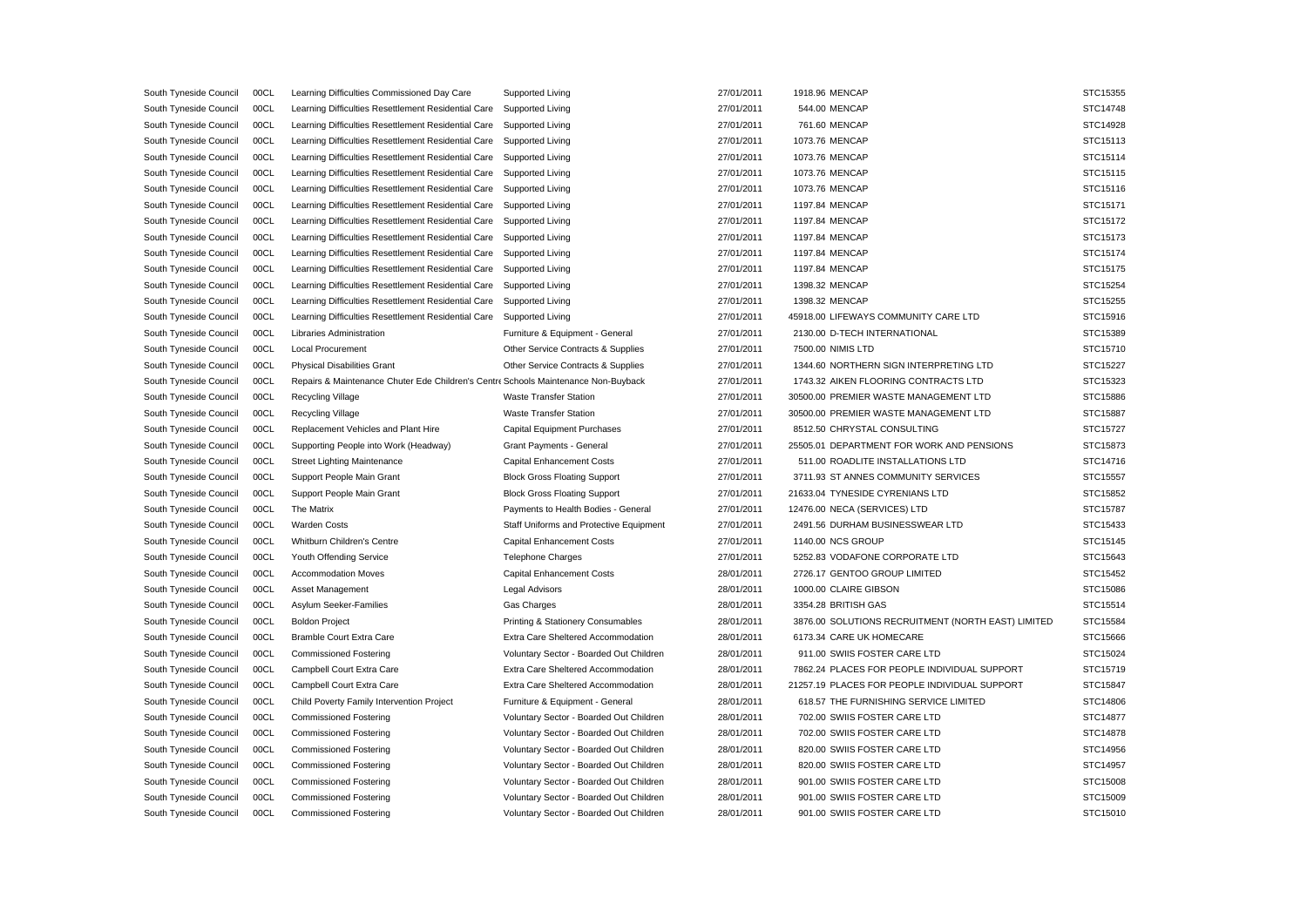| South Tyneside Council | 00CL | <b>Commissioned Fostering</b>               | Voluntary Sector - Boarded Out Children      | 28/01/2011 | 901.00 SWIIS FOSTER CARE LTD         | STC15011 |
|------------------------|------|---------------------------------------------|----------------------------------------------|------------|--------------------------------------|----------|
| South Tyneside Council | 00CL | <b>Commissioned Fostering</b>               | Voluntary Sector - Boarded Out Children      | 28/01/2011 | 901.00 SWIIS FOSTER CARE LTD         | STC15012 |
| South Tyneside Council | 00CL | <b>Commissioned Fostering</b>               | Voluntary Sector - Boarded Out Children      | 28/01/2011 | 901.00 SWIIS FOSTER CARE LTD         | STC15013 |
| South Tyneside Council | 00CL | <b>Commissioned Fostering</b>               | Voluntary Sector - Boarded Out Children      | 28/01/2011 | 901.00 SWIIS FOSTER CARE LTD         | STC15014 |
| South Tyneside Council | 00CL | <b>Commissioned Fostering</b>               | Voluntary Sector - Boarded Out Children      | 28/01/2011 | 901.00 SWIIS FOSTER CARE LTD         | STC15015 |
| South Tyneside Council | 00CL | <b>Commissioned Fostering</b>               | Voluntary Sector - Boarded Out Children      | 28/01/2011 | 911.00 SWIIS FOSTER CARE LTD         | STC15023 |
| South Tyneside Council | 00CL | <b>Commissioned Fostering</b>               | Voluntary Sector - Boarded Out Children      | 28/01/2011 | 991.00 SWIIS FOSTER CARE LTD         | STC15076 |
| South Tyneside Council | 00CL | <b>Commissioned Fostering</b>               | Voluntary Sector - Boarded Out Children      | 28/01/2011 | 1091.00 SWIIS FOSTER CARE LTD        | STC15127 |
| South Tyneside Council | 00CL | <b>Commissioned Fostering</b>               | Voluntary Sector - Boarded Out Children      | 28/01/2011 | 1091.00 SWIIS FOSTER CARE LTD        | STC15128 |
| South Tyneside Council | 00CL | <b>Commissioned Fostering</b>               | Voluntary Sector - Boarded Out Children      | 28/01/2011 | 1091.00 SWIIS FOSTER CARE LTD        | STC15129 |
| South Tyneside Council | 00CL | <b>Commissioned Fostering</b>               | Voluntary Sector - Boarded Out Children      | 28/01/2011 | 1091.00 SWIIS FOSTER CARE LTD        | STC15130 |
| South Tyneside Council | 00CL | <b>Commissioned Fostering</b>               | Voluntary Sector - Boarded Out Children      | 28/01/2011 | 1091.00 SWIIS FOSTER CARE LTD        | STC15131 |
| South Tyneside Council | 00CL | <b>Commissioned Fostering</b>               | Voluntary Sector - Boarded Out Children      | 28/01/2011 | 1091.00 SWIIS FOSTER CARE LTD        | STC15132 |
| South Tyneside Council | 00CL | <b>Commissioned Fostering</b>               | Voluntary Sector - Boarded Out Children      | 28/01/2011 | 1230.00 SWIIS FOSTER CARE LTD        | STC15192 |
| South Tyneside Council | 00CL | <b>Commissioned Fostering</b>               | Voluntary Sector - Boarded Out Children      | 28/01/2011 | 1230.00 SWIIS FOSTER CARE LTD        | STC15193 |
| South Tyneside Council | 00CL | <b>Commissioned Fostering</b>               | Voluntary Sector - Boarded Out Children      | 28/01/2011 | 1369.00 SWIIS FOSTER CARE LTD        | STC15238 |
| South Tyneside Council | 00CL | <b>Commissioned Fostering</b>               | Voluntary Sector - Boarded Out Children      | 28/01/2011 | 1369.00 SWIIS FOSTER CARE LTD        | STC15239 |
| South Tyneside Council | 00CL | <b>Commissioned Fostering</b>               | Voluntary Sector - Boarded Out Children      | 28/01/2011 | 3241.21 TEAM FOSTERING NORTH EAST    | STC15506 |
| South Tyneside Council | 00CL | <b>Commissioned Fostering</b>               | Voluntary Sector - Boarded Out Children      | 28/01/2011 | 3241.21 TEAM FOSTERING NORTH EAST    | STC15507 |
| South Tyneside Council | 00CL | <b>Commissioned Fostering</b>               | Voluntary Sector - Boarded Out Children      | 28/01/2011 | 3241.21 TEAM FOSTERING NORTH EAST    | STC15508 |
| South Tyneside Council | 00CL | <b>Commissioned Fostering</b>               | Voluntary Sector - Boarded Out Children      | 28/01/2011 | 3411.80 TEAM FOSTERING NORTH EAST    | STC15522 |
| South Tyneside Council | 00CL | <b>Commissioned Fostering</b>               | Voluntary Sector - Boarded Out Children      | 28/01/2011 | 3411.80 TEAM FOSTERING NORTH EAST    | STC15523 |
| South Tyneside Council | 00CL | <b>Commissioned Fostering</b>               | Voluntary Sector - Boarded Out Children      | 28/01/2011 | 3411.80 TEAM FOSTERING NORTH EAST    | STC15524 |
| South Tyneside Council | 00CL | <b>Commissioned Fostering</b>               | Voluntary Sector - Boarded Out Children      | 28/01/2011 | 3411.80 TEAM FOSTERING NORTH EAST    | STC15525 |
| South Tyneside Council | 00CL | <b>Commissioned Fostering</b>               | Voluntary Sector - Boarded Out Children      | 28/01/2011 | 3411.80 TEAM FOSTERING NORTH EAST    | STC15526 |
| South Tyneside Council | 00CL | <b>Commissioned Fostering</b>               | Voluntary Sector - Boarded Out Children      | 28/01/2011 | 3411.80 TEAM FOSTERING NORTH EAST    | STC15527 |
| South Tyneside Council | 00CL | <b>Commissioned Fostering</b>               | Voluntary Sector - Boarded Out Children      | 28/01/2011 | 3411.80 TEAM FOSTERING NORTH EAST    | STC15528 |
| South Tyneside Council | 00CL | <b>Commissioned Fostering</b>               | Voluntary Sector - Boarded Out Children      | 28/01/2011 | 3451.85 FOSTERING PEOPLE LTD         | STC15532 |
| South Tyneside Council | 00CL | <b>Commissioned Fostering</b>               | Voluntary Sector - Boarded Out Children      | 28/01/2011 | 3777.35 TEAM FOSTERING NORTH EAST    | STC15569 |
| South Tyneside Council | 00CL | <b>Commissioned Fostering</b>               | Voluntary Sector - Boarded Out Children      | 28/01/2011 | 3777.35 TEAM FOSTERING NORTH EAST    | STC15570 |
| South Tyneside Council | 00CL | <b>Commissioned Fostering</b>               | Voluntary Sector - Boarded Out Children      | 28/01/2011 | 3777.35 TEAM FOSTERING NORTH EAST    | STC15571 |
| South Tyneside Council | 00CL | <b>Commissioned Fostering</b>               | Voluntary Sector - Boarded Out Children      | 28/01/2011 | 3777.35 TEAM FOSTERING NORTH EAST    | STC15572 |
| South Tyneside Council | 00CL | <b>Commissioned Fostering</b>               | Voluntary Sector - Boarded Out Children      | 28/01/2011 | 3798.12 BARNARDOS NORTH EAST         | STC15575 |
| South Tyneside Council | 00CL | <b>Commissioned Fostering</b>               | Voluntary Sector - Boarded Out Children      | 28/01/2011 | 4278.36 BARNARDOS NORTH EAST         | STC15600 |
| South Tyneside Council | 00CL | <b>Commissioned Fostering</b>               | Voluntary Sector - Boarded Out Children      | 28/01/2011 | 4616.52 TEAM FOSTERING NORTH EAST    | STC15611 |
| South Tyneside Council | 00CL | <b>Commissioned Fostering</b>               | Voluntary Sector - Boarded Out Children      | 28/01/2011 | 6311.83 TEAM FOSTERING NORTH EAST    | STC15670 |
| South Tyneside Council | 00CL | <b>Commissioned Fostering</b>               | Voluntary Sector - Boarded Out Children      | 28/01/2011 | 6823.32 TEAM FOSTERING NORTH EAST    | STC15687 |
| South Tyneside Council | 00CL | <b>Commissioned Fostering</b>               | Voluntary Sector - Boarded Out Children      | 28/01/2011 | 7000.00 TEAM FOSTERING NORTH EAST    | STC15694 |
| South Tyneside Council | 00CL | <b>Commissioned Fostering</b>               | Voluntary Sector - Boarded Out Children      | 28/01/2011 | 7554.70 TEAM FOSTERING NORTH EAST    | STC15712 |
| South Tyneside Council | 00CL | <b>Commissioned Fostering</b>               | Voluntary Sector - Boarded Out Children      | 28/01/2011 | 16744.03 TEAM FOSTERING NORTH EAST   | STC15822 |
| South Tyneside Council | 00CL | Disabled Children's Access to Childcare     | Private Contractor - School Holiday Day Care | 28/01/2011 | 3655.50 GREENFIELDS SCHOOL           | STC15547 |
| South Tyneside Council | 00CL | Disabled Children's Access to Childcare     | Private Contractor - School Holiday Day Care | 28/01/2011 | 3655.50 GREENFIELDS SCHOOL           | STC15548 |
| South Tyneside Council | 00CL | Disabled Children's Access to Childcare     | Private Contractor - School Holiday Day Care | 28/01/2011 | 3655.50 GREENFIELDS SCHOOL           | STC15549 |
| South Tyneside Council | 00CL | Druridge Crescent Council Housing New Build | Capital Enhancement Costs                    | 28/01/2011 | 71703.98 FRANK HASLAM MILAN & CO LTD | STC15945 |
| South Tyneside Council | 00CL | <b>Education Asset Management</b>           | Security of Assets/Alarms Maintenance        | 28/01/2011 | 663.08 BRITISH TELECOM PLC           | STC14846 |
| South Tyneside Council | 00CL | <b>Energy Recharges</b>                     | <b>Electricity Charges</b>                   | 28/01/2011 | 3369.74 BRITISH GAS                  | STC15516 |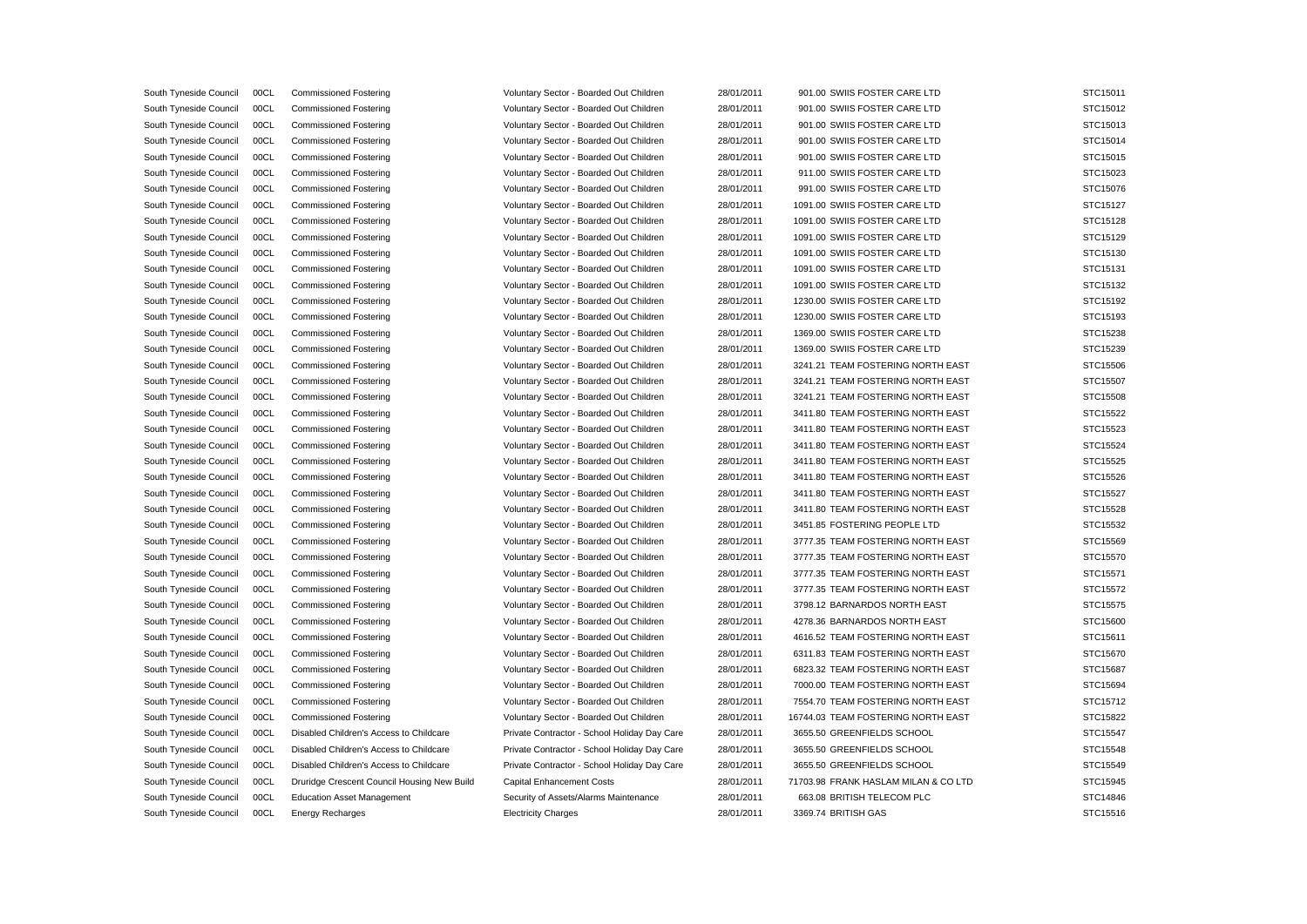| South Tyneside Council                           | 00CL | <b>Energy Recharges</b>                                                                                    | Gas Charges                                 | 28/01/2011 | 3666.22 BRITISH GAS                          | STC15551 |
|--------------------------------------------------|------|------------------------------------------------------------------------------------------------------------|---------------------------------------------|------------|----------------------------------------------|----------|
| South Tyneside Council                           | 00CL | <b>Energy Recharges</b>                                                                                    | <b>Electricity Charges</b>                  | 28/01/2011 | 6489.22 BRITISH GAS                          | STC15677 |
| South Tyneside Council                           | 00CL | <b>Energy Recharges</b>                                                                                    | <b>Electricity Charges</b>                  | 28/01/2011 | 6733.89 BRITISH GAS                          | STC15685 |
| South Tyneside Council                           | 00CL | <b>Energy Recharges</b>                                                                                    | <b>Electricity Charges</b>                  | 28/01/2011 | 14254.65 BRITISH GAS                         | STC15803 |
| South Tyneside Council                           | 00CL | <b>Energy Recharges</b>                                                                                    | Gas Charges                                 | 28/01/2011 | 20268.55 BRITISH GAS                         | STC15841 |
| South Tyneside Council                           | 00CL | <b>Energy Recharges</b>                                                                                    | Gas Charges                                 | 28/01/2011 | 21992.89 BRITISH GAS                         | STC15854 |
| South Tyneside Council                           | 00CL | <b>Energy Recharges</b>                                                                                    | Gas Charges                                 | 28/01/2011 | 24507.67 BRITISH GAS                         | STC15868 |
| South Tyneside Council                           | 00CL | <b>Energy Recharges</b>                                                                                    | Gas Charges                                 | 28/01/2011 | 33752.40 BRITISH GAS                         | STC15897 |
| South Tyneside Council                           | 00CL | <b>Festive Events</b>                                                                                      | <b>Traded Services Subcontractors</b>       | 28/01/2011 | 52045.79 SOUTH TYNESIDE HOMES                | STC15928 |
| South Tyneside Council                           | 00CL | Finance & Administration, Children's & Young People Furniture & Equipment - General                        |                                             | 28/01/2011 | 1594.43 PITNEY BOWES SOFTWARE LTD            | STC15290 |
| South Tyneside Council                           | 00CL | Fleet Management - Transport Operations                                                                    | Vehicle Running Costs                       | 28/01/2011 | 21789.60 PETROPLUS REFINING TEESSIDE LIMITED | STC15853 |
| South Tyneside Council                           | 00CL | Fleet Management - Workshop Operations                                                                     | Purchase of Stock Items                     | 28/01/2011 | 1709.45 TYRESERVICES GB LTD                  | STC15318 |
| South Tyneside Council                           | 00CL | Fleet Management - Workshop Operations                                                                     | Purchase of Stock Items                     | 28/01/2011 | 1732.70 TYRESERVICES GB LTD                  | STC15321 |
| South Tyneside Council                           | 00CL | Fleet Management - Workshop Operations                                                                     | Purchase of Stock Items                     | 28/01/2011 | 57179.40 SOUTH TYNESIDE HOMES                | STC15934 |
| South Tyneside Council                           | 00CL | Harton Comprehensive Kitchen                                                                               | <b>Catering Provisions</b>                  | 28/01/2011 | 1604.70 G & J CAMPBELL                       | STC15295 |
| South Tyneside Council                           | 00CL | <b>Market Dock</b>                                                                                         | Market Dock Water Feature                   | 28/01/2011 | 1565.00 ENTEC UK LIMITED                     | STC15286 |
| South Tyneside Council                           | 00CL | Housing Revenue Account Balance Sheet                                                                      | South TynesideHomes Invoice Holding Account | 28/01/2011 | 176949.83 SOUTH TYNESIDE HOMES               | STC15968 |
| South Tyneside Council                           | 00CL | Jarrow Estate & Communal Areas Cleaning                                                                    | Furniture & Equipment - General             | 28/01/2011 | 564.33 ENER-G SWITCH2 LTD                    | STC14765 |
| South Tyneside Council                           | 00CL | Jarrow Estate & Communal Areas Cleaning                                                                    | Furniture & Equipment - General             | 28/01/2011 | 3415.88 ENER-G SWITCH2 LTD                   | STC15529 |
| South Tyneside Council                           | 00CL | Jarrow/Hebburn Concierge                                                                                   | Property Reactive/General Repairs           | 28/01/2011 | 2394.00 GOLDSHIELD ELECTRONIC SECURITY       | STC15421 |
| South Tyneside Council                           | 00CL | Learning Difficulties Commissioned Day Care                                                                | Day Care                                    | 28/01/2011 | 3130.01 UNITED RESPONSE                      | STC15498 |
| South Tyneside Council                           | 00CL | Learning Difficulties Commissioned Day Care                                                                | Day Care                                    | 28/01/2011 | 33043.00 UNITED RESPONSE                     | STC15896 |
| South Tyneside Council                           | 00CL | Learning Difficulties Commissioned Home Care                                                               | Home Care                                   | 28/01/2011 | 752.72 THE RIVERSIDE GROUP LTD               | STC14918 |
| South Tyneside Council                           | 00CL | Learning Difficulties Commissioned Home Care                                                               | Home Care                                   | 28/01/2011 | 2258.16 THE RIVERSIDE GROUP LTD              | STC15407 |
| South Tyneside Council                           | 00CL | Learning Difficulties Commissioned Residential Care Voluntary Sector - General                             |                                             | 28/01/2011 | 8074.56 UNITED RESPONSE                      | STC15720 |
| South Tyneside Council                           | 00CL | Learning Difficulties Commissioned Residential Care Voluntary Sector - General                             |                                             | 28/01/2011 | 16517.15 UNITED RESPONSE                     | STC15819 |
| South Tyneside Council                           | 00CL | Learning Difficulties Commissioned Residential Care Voluntary Sector - General                             |                                             | 28/01/2011 | 16517.15 UNITED RESPONSE                     | STC15820 |
| South Tyneside Council                           | 00CL | Learning Difficulties Resettlement Residential Care                                                        | Supported Living                            | 28/01/2011 | 738.24 UNITED RESPONSE                       | STC14904 |
| South Tyneside Council                           | 00CL | Learning Difficulties Resettlement Residential Care                                                        | Supported Living                            | 28/01/2011 | 2957.16 DIMENSIONS (UK) LTD                  | STC15482 |
| South Tyneside Council                           | 00CL | Learning Difficulties Resettlement Residential Care                                                        | Supported Living                            | 28/01/2011 | 3450.02 DIMENSIONS (UK) LTD                  | STC15531 |
| South Tyneside Council                           | 00CL | Learning Difficulties Resettlement Residential Care                                                        | Supported Living                            | 28/01/2011 | 3819.64 DIMENSIONS (UK) LTD                  | STC15578 |
| South Tyneside Council                           | 00CL | Learning Difficulties Resettlement Residential Care                                                        | Supported Living                            | 28/01/2011 | 4783.56 DIMENSIONS (UK) LTD                  | STC15614 |
| South Tyneside Council                           | 00CL | Learning Difficulties Resettlement Residential Care                                                        | Supported Living                            | 28/01/2011 | 4783.56 DIMENSIONS (UK) LTD                  | STC15615 |
| South Tyneside Council                           | 00CL | Learning Difficulties Resettlement Residential Care                                                        | Supported Living                            | 28/01/2011 | 4783.56 DIMENSIONS (UK) LTD                  | STC15616 |
| South Tyneside Council                           | 00CL | Learning Difficulties Resettlement Residential Care                                                        | Supported Living                            | 28/01/2011 | 4783.56 DIMENSIONS (UK) LTD                  | STC15617 |
| South Tyneside Council                           | 00CL | Learning Difficulties Resettlement Residential Care                                                        | Supported Living                            | 28/01/2011 | 4783.56 DIMENSIONS (UK) LTD                  | STC15618 |
| South Tyneside Council                           | 00CL | Learning Difficulties Resettlement Residential Care                                                        | Supported Living                            | 28/01/2011 | 4783.56 DIMENSIONS (UK) LTD                  | STC15619 |
| South Tyneside Council                           | 00CL | Learning Difficulties Resettlement Residential Care                                                        | Supported Living                            | 28/01/2011 | 4783.56 DIMENSIONS (UK) LTD                  | STC15620 |
| South Tyneside Council                           | 00CL | Learning Difficulties Resettlement Residential Care                                                        | Supported Living                            | 28/01/2011 | 4783.56 DIMENSIONS (UK) LTD                  | STC15621 |
| South Tyneside Council                           | 00CL | Learning Difficulties Resettlement Residential Care                                                        | Supported Living                            | 28/01/2011 | 6676.40 DIMENSIONS (UK) LTD                  | STC15681 |
| South Tyneside Council                           | 00CL | Learning Difficulties Resettlement Residential Care                                                        | Supported Living                            | 28/01/2011 | 6676.40 DIMENSIONS (UK) LTD                  | STC15682 |
| South Tyneside Council                           | 00CL | Learning Difficulties Resettlement Residential Care                                                        | Supported Living                            | 28/01/2011 | 20919.99 UNITED RESPONSE                     | STC15844 |
|                                                  | 00CL |                                                                                                            | Supported Living                            | 28/01/2011 | 22108.75 UNITED RESPONSE                     | STC15855 |
| South Tyneside Council<br>South Tyneside Council | 00CL | Learning Difficulties Resettlement Residential Care<br>Learning Difficulties Resettlement Residential Care | Supported Living                            | 28/01/2011 | 25200.04 UNITED RESPONSE                     | STC15870 |
|                                                  | 00CL |                                                                                                            |                                             | 28/01/2011 | 61671.61 UNITED RESPONSE                     | STC15938 |
| South Tyneside Council                           |      | Learning Difficulties Resettlement Residential Care                                                        | Supported Living                            |            |                                              |          |
| South Tyneside Council                           | 00CL | Leaving Care Service                                                                                       | <b>Client Travel &amp; Subsistence</b>      | 28/01/2011 | 700.00 SWIIS FOSTER CARE LTD                 | STC14871 |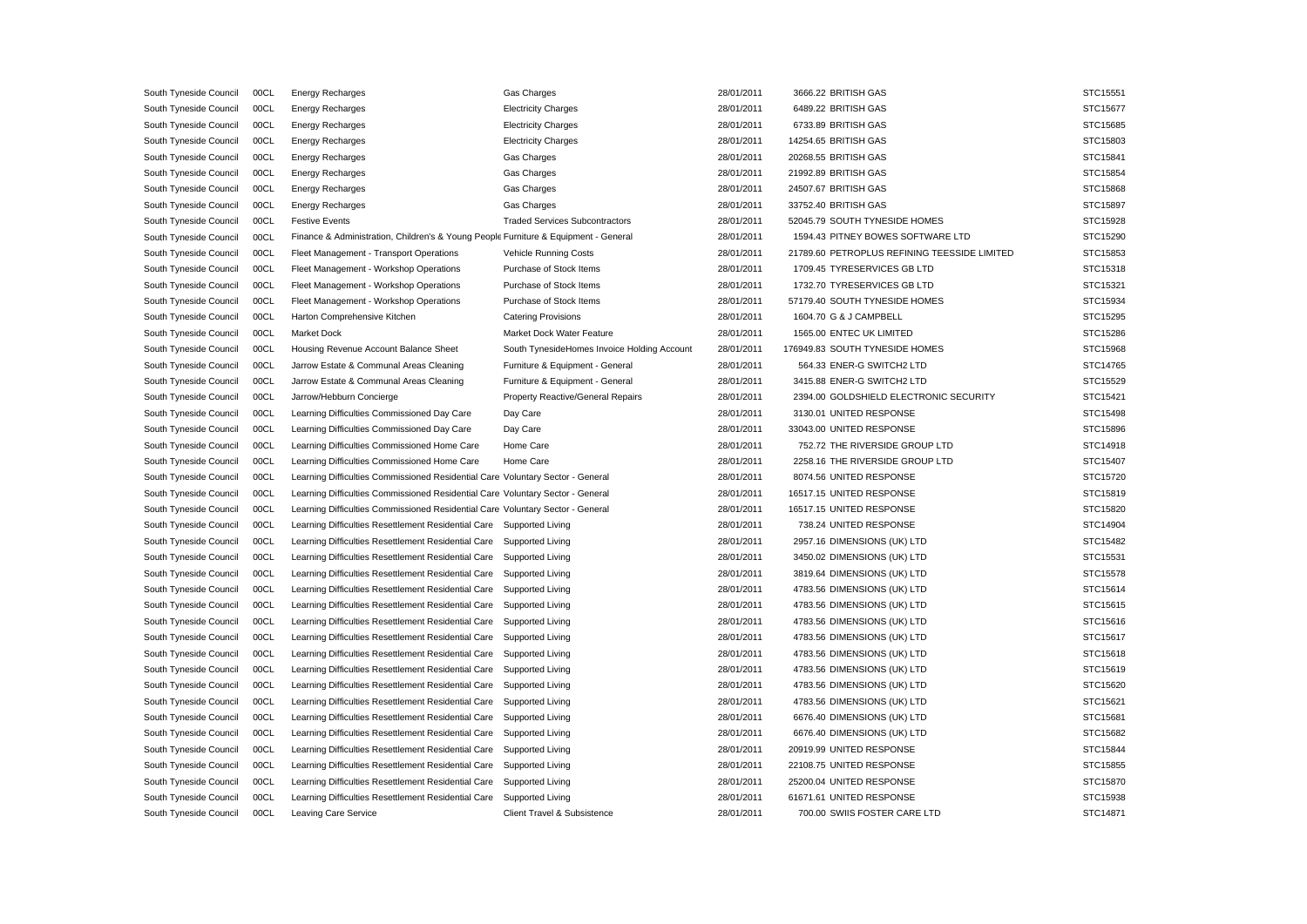| South Tyneside Council | 00CL | <b>Leaving Care Service</b>                                                               | Client Travel & Subsistence                 | 28/01/2011 | 700.00 SWIIS FOSTER CARE LTD                         | STC14872 |
|------------------------|------|-------------------------------------------------------------------------------------------|---------------------------------------------|------------|------------------------------------------------------|----------|
| South Tyneside Council | 00CL | Leaving Care Service                                                                      | Client Travel & Subsistence                 | 28/01/2011 | 700.00 SWIIS FOSTER CARE LTD                         | STC14873 |
| South Tyneside Council | 00CL | Legal Services - Support                                                                  | <b>Legal Advisors</b>                       | 28/01/2011 | 700.00 CLAIRE MIDDLETON                              | STC14870 |
| South Tyneside Council | 00CL | Legal Services - Support                                                                  | <b>Legal Advisors</b>                       | 28/01/2011 | 900.00 CARLY HENLEY                                  | STC14999 |
| South Tyneside Council | 00CL | Legal Services - Support                                                                  | <b>Legal Advisors</b>                       | 28/01/2011 | 950.00 NAFEESA CHOUDHURY                             | STC15047 |
| South Tyneside Council | 00CL | Local Development Framework                                                               | Non-Staff Advertising                       | 28/01/2011 | 561.22 JOHNSTON PUBLISHING (NORTH)                   | STC14761 |
| South Tyneside Council | 00CL | Mental Health Grant Additional                                                            | Voluntary Sector - General                  | 28/01/2011 | 9244.00 MENTAL HEALTH MATTERS                        | STC15742 |
| South Tyneside Council | 00CL | Mental Health Grant Additional                                                            | Voluntary Sector - General                  | 28/01/2011 | 16146.00 MENTAL HEALTH MATTERS                       | STC15817 |
| South Tyneside Council | 00CL | Older People Commissioned Home Care                                                       | Home Care                                   | 28/01/2011 | 85832.34 CARE UK HOMECARE                            | STC15954 |
| South Tyneside Council | 00CL | Physical Disability Home Care                                                             | Home Care                                   | 28/01/2011 | 14594.86 CARE UK HOMECARE                            | STC15809 |
| South Tyneside Council | 00CL | Repairs & Maintenance St Aloysius RC Infants                                              | Schools Maintenance Non-Buyback             | 28/01/2011 | 1200.00 FLOORSAND NORTH EAST                         | STC15179 |
| South Tyneside Council | 00CL | South Tyneside Council Balance Sheet                                                      | South TynesideHomes Invoice Holding Account | 28/01/2011 | 4145.24 SOUTH TYNESIDE HOMES                         | STC15594 |
| South Tyneside Council | 00CL | Strategic and Regulatory Administration                                                   | Postage Charges                             | 28/01/2011 | 3000.00 NEOPOST                                      | STC15486 |
| South Tyneside Council | 00CL | <b>Tyne Gateway</b>                                                                       | Capital Advisors & Consultants Fees         | 28/01/2011 | 3000.00 OPTIMISED ENVIRONMENTS LTD                   | STC15487 |
| South Tyneside Council | 00CL | Libraries                                                                                 | Tyne to Seine                               | 28/01/2011 | 898.40 THE TRAVEL BUREAU                             | STC14995 |
| South Tyneside Council | 00CL | Valley View Junior Mixed Infants School                                                   | Devolved Formula Capital                    | 28/01/2011 | 4078.00 JENSEN CONSTRUCTION LTD                      | STC15592 |
| South Tyneside Council | 00CL | <b>Voluntary Sector Funding</b>                                                           | Voluntary Sector - General                  | 28/01/2011 | 8396.00 WOMENS HEALTH IN SOUTH TYNESIDE              | STC15726 |
| South Tyneside Council | 00CL | Whitburn Junior School Kitchen                                                            | <b>Catering Provisions</b>                  | 28/01/2011 | 1059.95 JW RAE BAKER & CONFECTIONER                  | STC15108 |
| South Tyneside Council | 00CL | Youth Offending Service                                                                   | Other Service Contracts & Supplies          | 28/01/2011 | 510.00 NORTHERN LEARNING TRUST                       | STC14714 |
| South Tyneside Council | 00CL | Youth Offending Service                                                                   | Other Service Contracts & Supplies          | 28/01/2011 | 10900.00 NORTHERN LEARNING TRUST                     | STC15769 |
| South Tyneside Council | 00CL | Alternative Education Service - Administration                                            | Furniture & Equipment - General             | 31/01/2011 | 3315.00 LEAMSIDE SERVICES LTD                        | STC15512 |
| South Tyneside Council | 00CL | Aim Higher                                                                                | Venue Hire                                  | 31/01/2011 | 994.46 SUNDERLAND ASSOCIATION FOOTBALL CLUB LTD      | STC15078 |
| South Tyneside Council | 00CL | <b>Catering Contract General</b>                                                          | <b>Telephone Charges</b>                    | 31/01/2011 | 3858.84 BRITISH TELECOM PLC                          | STC15580 |
| South Tyneside Council | 00CL | Children with Disability Team                                                             | Client Travel & Subsistence                 | 31/01/2011 | 1400.00 C.J. CONTRACT HIRE                           | STC15257 |
| South Tyneside Council | 00CL | Children with Disability Team                                                             | Client Travel & Subsistence                 | 31/01/2011 | 9149.00 C D PASSENGER SERVICES                       | STC15738 |
| South Tyneside Council | 00CL | Community Learning Disability Team                                                        | Client Travel & Subsistence                 | 31/01/2011 | 1200.00 C.J. CONTRACT HIRE                           | STC15180 |
| South Tyneside Council | 00CL | <b>Community Equipment Service</b>                                                        | Furniture & Equipment - General             | 31/01/2011 | 1873.87 SOUTH TYNESIDE HOMES                         | STC15347 |
| South Tyneside Council | 00CL | <b>Coroners Service</b>                                                                   | <b>Mortuary Services</b>                    | 31/01/2011 | 1031.00 COOPERATIVE FUNERAL SERVICE                  | STC15099 |
| South Tyneside Council | 00CL | <b>Coroners Service</b>                                                                   | <b>Coroners Services</b>                    | 31/01/2011 | 9048.35 SOUTH TYNESIDE NHS FOUNDATION TRUST          | STC15734 |
| South Tyneside Council | 00CL | Decent Homes Refurbishment Fernyhough Hall - Sh Enhancement HRA Capital - Heating Renewal |                                             | 31/01/2011 | 2679.85 OTIS LIMITED                                 | STC15448 |
| South Tyneside Council | 00CL | Design and Print Team                                                                     | Library & Other Books Maps etc.             | 31/01/2011 | 1255.00 RICS BUSINESS SERVICES                       | STC15205 |
| South Tyneside Council | 00CL | Disabled Facilities Grant 96 Act                                                          | Capital Grants to Third Parties             | 31/01/2011 | 1729.23 LIFTABLE LIMITED                             | STC15320 |
| South Tyneside Council | 00CL | Disabled Facilities Grant 96 Act                                                          | Capital Grants to Third Parties             | 31/01/2011 | 1948.82 F PEART & CO LTD                             | STC15358 |
| South Tyneside Council | 00CL | Disabled Facilities Grant 96 Act                                                          | Capital Grants to Third Parties             | 31/01/2011 | 2024.79 DOLPHIN STAIRLIFTS (NORTH EAST) LTD          | STC15375 |
| South Tyneside Council | 00CL | Disabled Facilities Grant 96 Act                                                          | Capital Grants to Third Parties             | 31/01/2011 | 4202.49 K CAMPBELL                                   | STC15595 |
| South Tyneside Council | 00CL | Disabled Facilities Grant 96 Act                                                          | Capital Grants to Third Parties             | 31/01/2011 | 4346.17 DOLPHIN STAIRLIFTS (NORTH EAST) LTD          | STC15602 |
| South Tyneside Council | 00CL | Economic Regeneration Balance Sheet                                                       | <b>Expenditure for Reallocation</b>         | 31/01/2011 | 7859.20 VIRGIN MEDIA PAYMENTS LTD                    | STC15717 |
| South Tyneside Council | 00CL | Economic Regeneration Balance Sheet                                                       | <b>Expenditure for Reallocation</b>         | 31/01/2011 | 11250.77 VIRGIN MEDIA PAYMENTS LTD                   | STC15772 |
| South Tyneside Council | 00CL | Engineering Works, Highways                                                               | Traded Services Equipment & Materials       | 31/01/2011 | 1610.10 NORTH EAST CONCRETE LIMITED                  | STC15297 |
| South Tyneside Council | 00CL | F A Trust                                                                                 | <b>Instructors Fees</b>                     | 31/01/2011 | 2000.00 A GIBSON                                     | STC15371 |
| South Tyneside Council | 00CL | Fleet Management - Transport Operations                                                   | Hire of Non Operated Vehicles               | 31/01/2011 | 550.00 PHOENIX VEHICLE HIRE T/A WCR VEHICLE HIRE LTD | STC14754 |
| South Tyneside Council | 00CL | Fleet Management - Transport Operations                                                   | Hire of Non Operated Vehicles               | 31/01/2011 | 1680.00 DAWSON RENTALS SWEEPERS                      | STC15306 |
| South Tyneside Council | 00CL | Fleet Management - Transport Operations                                                   | Hire of Non Operated Vehicles               | 31/01/2011 | 1680.00 DAWSON RENTALS SWEEPERS                      | STC15307 |
| South Tyneside Council | 00CL | Fleet Management - Transport Operations                                                   | Hire of Non Operated Vehicles               | 31/01/2011 | 1680.00 DAWSON RENTALS SWEEPERS                      | STC15308 |
| South Tyneside Council | 00CL | Fleet Management - Transport Operations                                                   | Hire of Non Operated Vehicles               | 31/01/2011 | 1680.00 DAWSON RENTALS SWEEPERS                      | STC15309 |
| South Tyneside Council | 00CL | Fleet Management - Transport Operations                                                   | Recharges for use of Council Vehicles       | 31/01/2011 | 1872.00 LONDONDERRY GARAGE LTD                       | STC15346 |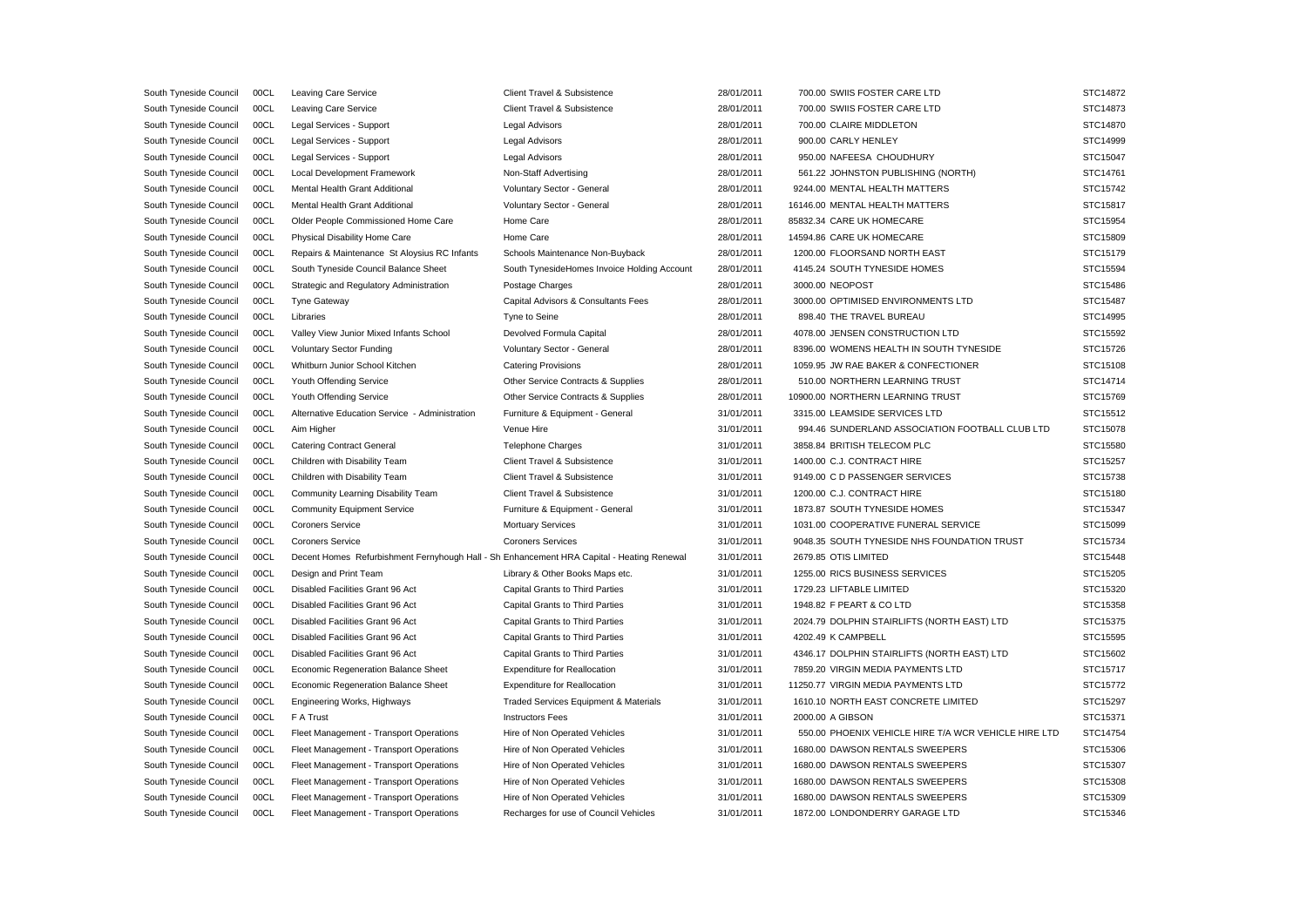| South Tyneside Council | 00CL | Fleet Management - Transport Operations                                        | Hire of Non Operated Vehicles                 | 31/01/2011 | 2880.00 LONDONDERRY GARAGE LTD                  | STC15471 |
|------------------------|------|--------------------------------------------------------------------------------|-----------------------------------------------|------------|-------------------------------------------------|----------|
| South Tyneside Council | 00CL | Fleet Management - Transport Operations                                        | Vehicle Running Costs                         | 31/01/2011 | 2907.00 BRETT FUELS                             | STC15476 |
| South Tyneside Council | 00CL | Foreshore Pool                                                                 | Capital Advisors & Consultants Fees           | 31/01/2011 | 4803.08 HALL & PARTNERS (SPECIAL PROJECTS) LTD  | STC15622 |
| South Tyneside Council | 00CL | Foreshore Pool                                                                 | Capital Advisors & Consultants Fees           | 31/01/2011 | 47160.00 THOMPSONS OF PRUDHOE LIMITED           | STC15921 |
| South Tyneside Council | 00CL | Fostering                                                                      | Private Contractor - General Consultancy      | 31/01/2011 | 700.00 AYMAC CONSULTING                         | STC14874 |
| South Tyneside Council | 00CL | Fostering                                                                      | Private Contractor - General Consultancy      | 31/01/2011 | 736.18 AYMAC CONSULTING                         | STC14900 |
| South Tyneside Council | 00CL | Home to College Transport                                                      | <b>School Travel Contracts</b>                | 31/01/2011 | 7050.00 C.J. CONTRACT HIRE                      | STC15698 |
| South Tyneside Council | 00CL | Insurance Premiums                                                             | Insurance Premiums - Non Council              | 31/01/2011 | 2930.84 ZURICH INSURANCE COMPANY                | STC15480 |
| South Tyneside Council | 00CL | Learning Difficulties Commissioned Day Care                                    | Day Care                                      | 31/01/2011 | 1030.72 NORTH EAST AUTISM SOCIETY               | STC15088 |
| South Tyneside Council | 00CL | Learning Difficulties Commissioned Day Care                                    | Day Care                                      | 31/01/2011 | 1030.72 NORTH EAST AUTISM SOCIETY               | STC15089 |
| South Tyneside Council | 00CL | Learning Difficulties Commissioned Day Care                                    | Day Care                                      | 31/01/2011 | 1030.72 NORTH EAST AUTISM SOCIETY               | STC15090 |
| South Tyneside Council | 00CL | Learning Difficulties Commissioned Day Care                                    | Day Care                                      | 31/01/2011 | 1030.72 NORTH EAST AUTISM SOCIETY               | STC15091 |
| South Tyneside Council | 00CL | Learning Difficulties Commissioned Day Care                                    | Day Care                                      | 31/01/2011 | 1030.72 NORTH EAST AUTISM SOCIETY               | STC15092 |
| South Tyneside Council | 00CL | Learning Difficulties Commissioned Day Care                                    | Day Care                                      | 31/01/2011 | 1030.72 NORTH EAST AUTISM SOCIETY               | STC15093 |
| South Tyneside Council | 00CL | Learning Difficulties Commissioned Day Care                                    | Day Care                                      | 31/01/2011 | 1030.72 NORTH EAST AUTISM SOCIETY               | STC15094 |
| South Tyneside Council | 00CL | Learning Difficulties Commissioned Day Care                                    | Day Care                                      | 31/01/2011 | 1030.72 NORTH EAST AUTISM SOCIETY               | STC15095 |
| South Tyneside Council | 00CL | Learning Difficulties Commissioned Day Care                                    | Day Care                                      | 31/01/2011 | 1030.72 NORTH EAST AUTISM SOCIETY               | STC15096 |
| South Tyneside Council | 00CL | Learning Difficulties Commissioned Day Care                                    | Day Care                                      | 31/01/2011 | 1030.72 NORTH EAST AUTISM SOCIETY               | STC15097 |
| South Tyneside Council | 00CL | Learning Difficulties Commissioned Day Care                                    | Day Care                                      | 31/01/2011 | 1030.72 NORTH EAST AUTISM SOCIETY               | STC15098 |
| South Tyneside Council | 00CL | Learning Difficulties Commissioned Day Care                                    | Day Care                                      | 31/01/2011 | 3092.16 NORTH EAST AUTISM SOCIETY               | STC15492 |
| South Tyneside Council | 00CL | Learning Difficulties Commissioned Home Care                                   | Home Care                                     | 31/01/2011 | 588.40 KAY CARE SERVICES LTD                    | STC14782 |
| South Tyneside Council | 00CL | Learning Difficulties Commissioned Home Care                                   | Home Care                                     | 31/01/2011 | 19770.24 KAY CARE SERVICES LTD                  | STC15834 |
| South Tyneside Council | 00CL | Learning Difficulties Commissioned Residential Care Voluntary Sector - General |                                               | 31/01/2011 | 1350.00 TEDCO LTD                               | STC15231 |
| South Tyneside Council | 00CL | Learning Difficulties Resettlement Residential Care                            | Supported Living                              | 31/01/2011 | 1398.32 MENCAP                                  | STC15256 |
| South Tyneside Council | 00CL | Learning Difficulties Resettlement Residential Care                            | Supported Living                              | 31/01/2011 | 12169.68 UNITED RESPONSE                        | STC15784 |
| South Tyneside Council | 00CL | Libraries Administration                                                       | Library & Other Books Maps etc.               | 31/01/2011 | 2440.62 BERTRAM LIBRARY SERVICES                | STC15427 |
| South Tyneside Council | 00CL | Middlefield's Depot                                                            | Property Reactive/General Repairs             | 31/01/2011 | 1388.70 SAFE AND SURE FIRE PROTECTION           | STC15246 |
| South Tyneside Council | 00CL | <b>Monkton Stadium</b>                                                         | <b>Catering Provisions</b>                    | 31/01/2011 | 514.21 DANISH BACON CO PLC                      | STC14721 |
| South Tyneside Council | 00CL | Off-Street Car Parking Administration                                          | Printing & Stationery Consumables             | 31/01/2011 | 1225.00 BEMROSE BOOTH                           | STC15188 |
| South Tyneside Council | 00CL | Out of Area Placements                                                         | Voluntary Sector - Boarded Out Children       | 31/01/2011 | 13407.90 INTERACT CARE LTD                      | STC15796 |
| South Tyneside Council | 00CL | Design and Print Team                                                          | Maintenance of Computer Equipment             | 31/01/2011 | 1650.00 OPAL COMPUTER SOLUTIONS LTD             | STC15301 |
| South Tyneside Council | 00CL | Repairs & Maintenance Lord Blyton Primary                                      | Property Reactive/General Repairs             | 31/01/2011 | 1450.00 WINDOOR SERVICES                        | STC15265 |
| South Tyneside Council | 00CL | School Pools General                                                           | <b>School Travel Contracts</b>                | 31/01/2011 | 1989.00 COACHLINERS OF TYNESIDE                 | STC15366 |
| South Tyneside Council | 00CL | School Pools General                                                           | <b>School Travel Contracts</b>                | 31/01/2011 | 4524.00 COACHLINERS OF TYNESIDE                 | STC15608 |
| South Tyneside Council | 00CL | Secondary Non-Delegated Transport                                              | <b>School Travel Contracts</b>                | 31/01/2011 | 9279.80 C D PASSENGER SERVICES                  | STC15743 |
| South Tyneside Council | 00CL | <b>Legal Services</b>                                                          | <b>Legal Advisors</b>                         | 31/01/2011 | 500.00 HARI MENON                               | STC14709 |
| South Tyneside Council | 00CL | Special Educational Needs Transport                                            | <b>School Travel Contracts</b>                | 31/01/2011 | 1100.80 C.J. CONTRACT HIRE                      | STC15136 |
| South Tyneside Council | 00CL | Special Educational Needs Transport                                            | <b>School Travel Contracts</b>                | 31/01/2011 | 2080.00 C.J. CONTRACT HIRE                      | STC15385 |
| South Tyneside Council | 00CL | Special Educational Needs Transport                                            | <b>School Travel Contracts</b>                | 31/01/2011 | 2800.00 C.J. CONTRACT HIRE                      | STC15462 |
| South Tyneside Council | 00CL | Special Educational Needs Transport                                            | <b>School Travel Contracts</b>                | 31/01/2011 | 4744.00 C.J. CONTRACT HIRE                      | STC15612 |
| South Tyneside Council | 00CL | Supporting People into Work (Headway)                                          | Grant Payments - General                      | 31/01/2011 | 8716.96 GROUNDWORK SOUTH TYNESIDE AND NEWCASTLE | STC15731 |
| South Tyneside Council | 00CL | St Anne's                                                                      | Residential Care In Borough                   | 31/01/2011 | 168469.00 ST ANNES COMMUNITY SERVICES           | STC15966 |
| South Tyneside Council | 00CL | St Joseph's RC Comprehensive School Kitchen                                    | <b>Commercial Refuse Collection Recharges</b> | 31/01/2011 | 728.84 BIFFA WASTE SERVICES LTD                 | STC14889 |
| South Tyneside Council | 00CL | St Matthew's RC Safe Route                                                     | <b>Capital Construction Costs</b>             | 31/01/2011 | 1808.26 NORTHUMBRIAN ROADS LTD                  | STC15333 |
| South Tyneside Council | 00CL | St Oswald's RC Primary School                                                  | Agency Staff - Teachers                       | 31/01/2011 | 600.00 PROTOCOL EDUCATION LTD                   | STC14796 |
| South Tyneside Council | 00CL | <b>Thurston Activity Centre</b>                                                | <b>Property Planned Maintenance</b>           | 31/01/2011 | 3800.00 ALAN HERON LIMITED                      | STC15576 |
|                        |      |                                                                                |                                               |            |                                                 |          |